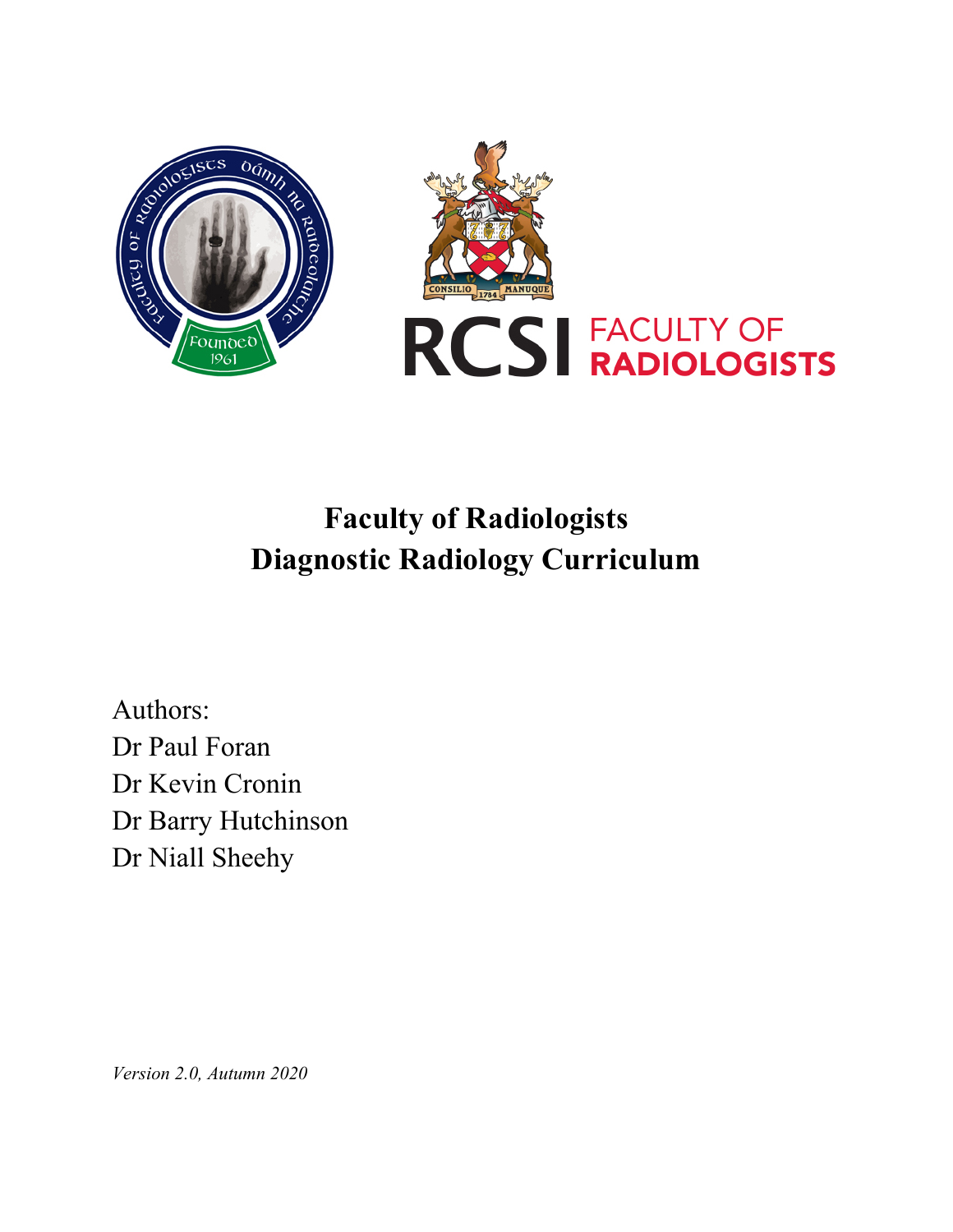Autumn 2020

The curriculum (Version 2.0 Autumn 2020) was reformatted to mirror the present format of the Royal College of Radiologists (RCR) curriculum whilst using the 2016 ESR curriculum to identify learning outcomes in physics.

An updated list of mandatory courses was added to the curriculum.

A table mapping the generic professional capabilities of the Faculty of Radiologists training programme to the Medical Council's Domains of Good Professional Practice was added to section

10.

Section 14 was updated to reflect the current summative and formative assessment methods used in the Faculty of Radiologists training programme.

Section 15 was updated to detail the progression criteria currently used by Faculty of Radiologists training programme for SpRs who passed the Primary Examination in Radiology, in or after May 2016.

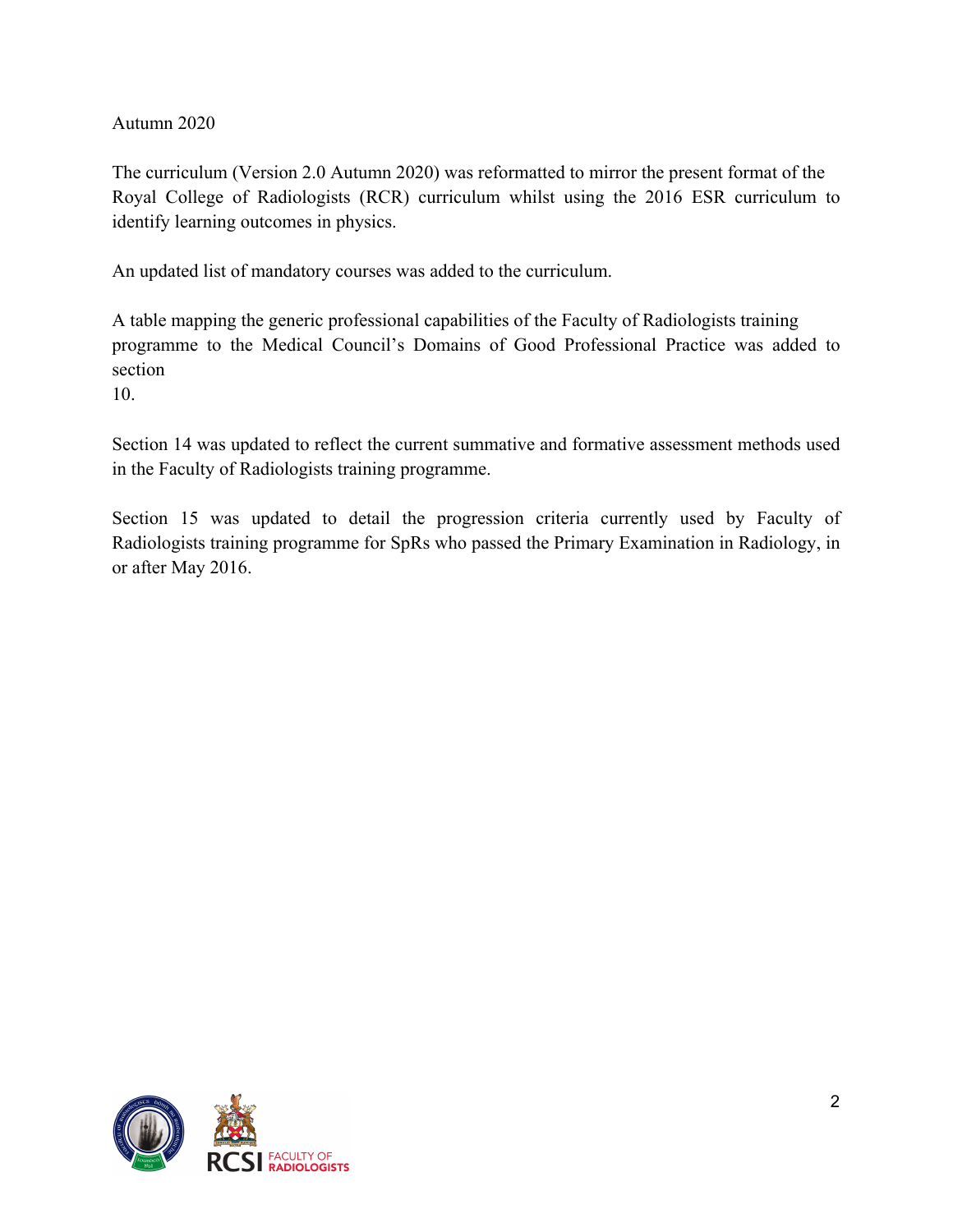- 1. Introduction: Diagnostic Radiology Curriculum
	- a. The Diagnostic Radiology curriculum provides a structure for radiology training from entry to the training scheme through to Certification of Satisfactory Completion of Specialist Training (CSCST). It lays down the standards of specialty-based knowledge, clinical judgement, procedural skills and professional skills and behaviour, which must be acquired and the expected levels of progress during training.
	- b. Diagnostic Radiology is the use of imaging to diagnose, treat and monitor various disease processes. Patients are referred to radiologists for assistance in both diagnosis and deciding on the best management of a patient's condition. Radiologists are trained to use and interpret diagnostic imaging methods including radiographs (X-rays), ultrasound, computed tomography (CT), Nuclear Medicine Imaging techniques (NM), magnetic resonance imaging (MRI), positron emission tomography (PET) and hybrid forms (e.g. PET/CT).
	- c. Radiologists are medical doctors and use this medical training combined with their radiology training to guide the referring clinician to the most appropriate investigation, taking into account side-effects, safety and the clinical relevance of specific tests. The radiologist interprets the findings from this investigation, allowing diagnosis and appropriate treatment, and also recommends any additional tests required.
	- d. Radiologists are trained in image-guided procedures such as fluoroscopy, as well as performing biopsies and inserting tubes and drains. Some radiologists specialise further in interventional radiology, using image-guided techniques for diagnostic and therapeutic purposes.
	- e. Radiologists are trained in the use of radiopharmaceuticals for diagnostic purposes. Some radiologists specialise in the therapeutic use of radionuclides.
	- f. Radiologists work in a variety of settings from general roles in small acute hospitals to providing specialised services in tertiary centres. The curriculum aims to produce radiologists who are appropriately trained but also flexible and adaptable enough to fit into this wide range of roles.

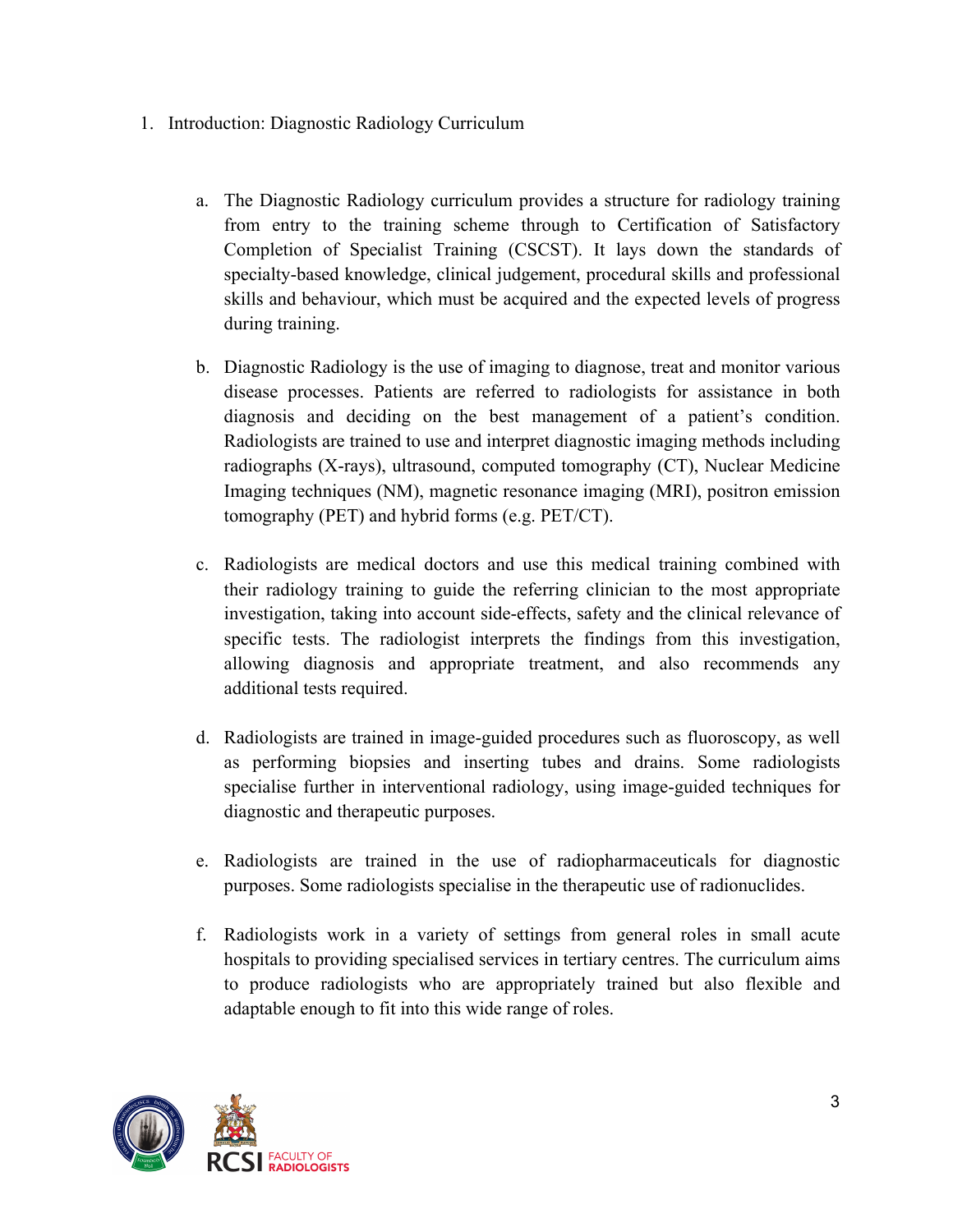- 2. Purpose of this document
	- a. The diagnostic radiology curriculum is in a continuous state of development as patient, population, professional, workforce and service needs evolve.
	- b. This document aims to summarise the specific skills that are required by a radiologist and to document the steps that trainees must complete to achieve a CSCST in this specialty.
	- c. The curriculum has four broad areas
		- i. Teaching and learning how the content is communicated and developed, including the methods by which trainees are supervised
		- ii. Syllabus what trainees are expected to know, and be able to do, in the various stages of their training
		- iii. Assessment and feedback how the attainment of outcomes are measured/judged with formative feedback to support learning
		- iv. Training systems and resources how the educational programme is organised, recorded and quality assured
	- d. The goal of the diagnostic radiology curriculum is to produce clinical radiologists with the ability to provide general and emergency radiology in any Irish healthcare system environment and specialist skills in one or more areas. This allows provision of acute imaging services vital to supporting the swift and accurate diagnoses of patients reporting to emergency departments, to guide General Practitioners in the management of patients in a community setting and to meet the increasing demand for specialist diagnostic and treatment services.
	- e. Patient management is enhanced by multidisciplinary team meetings in which radiologists are pivotal members with leadership roles, with few decisions made about patient management without radiology input. Developing and training other practitioners in aspects of diagnostic imaging and intervention requires radiologists with leadership, management and education skills. This curriculum aims to equip radiologists with the skills to fully engage in these roles.

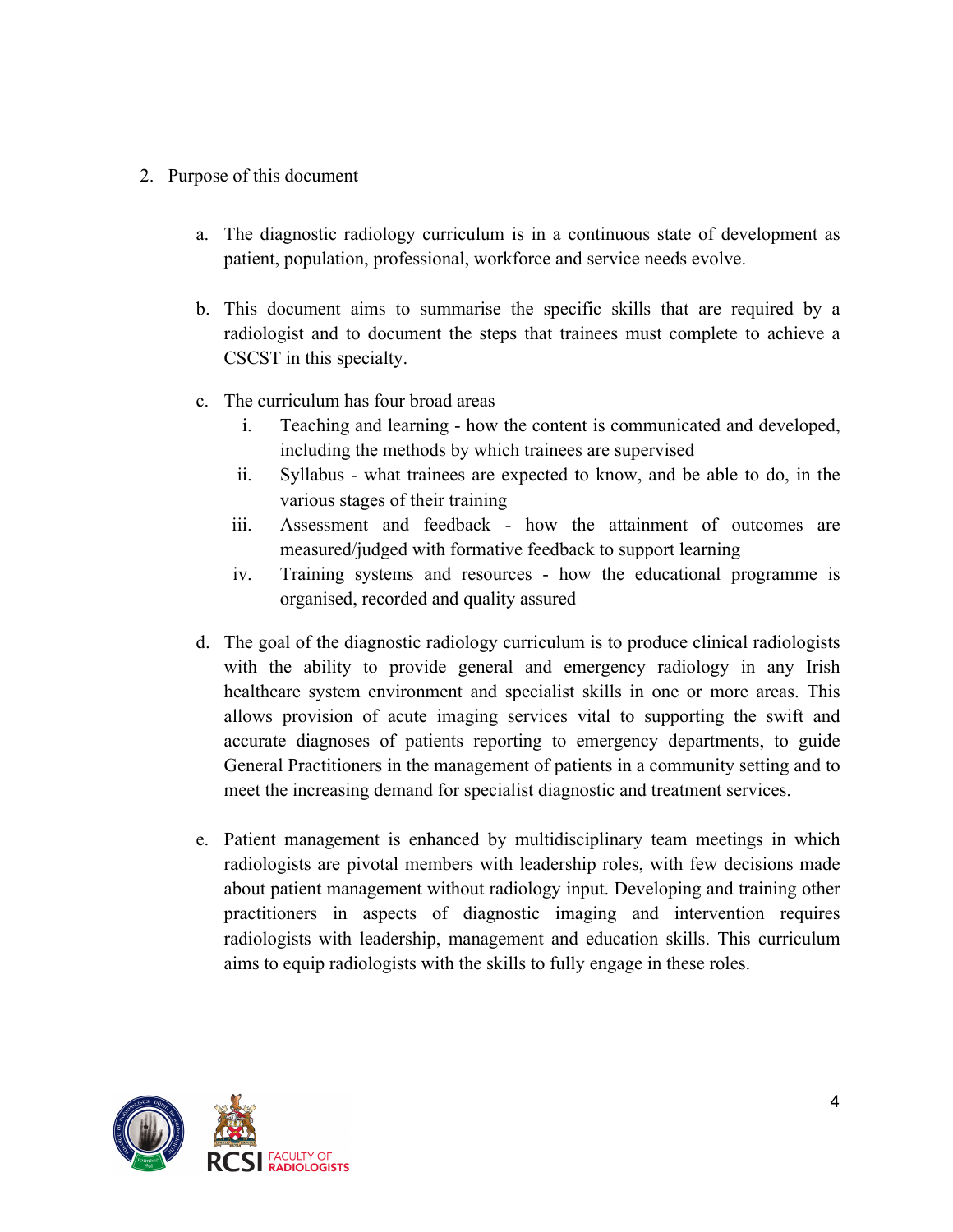- 3. Training in Diagnostic Radiology
	- a. Specialty training in diagnostic radiology will normally be a five-year programme that will include exposure to all imaging modalities, body systems and patient groups with the objective of producing radiologists who at the time of CSCST will be equipped to deliver a general, acute and emergency service.
	- b. Patients who require access to specialist diagnostic and treatment services require radiologists with advanced skills who can deliver specialist imaging in addition to general radiology. Whilst working as a consultant, most radiologists will focus on one or two areas of special interest in order to be able to provide this. The curriculum allows for some focus on an area of special interest in the fifth year of training. Trainees may undertake further subspecialty training after completing five years of training.
	- c. The curriculum includes the interventional capabilities, such as image-guided biopsies, required by general radiologists but excludes the specialist skills acquired by dedicated interventional radiologists.
	- d. The curriculum allows for exposure to sub-specialty areas including paediatric radiology, breast imaging, interventional neuroradiology and others. This is intended to give sufficient time for the trainee to acquire the knowledge of these areas to function as a general radiologist but further training will be required for full clinical practice in these areas.

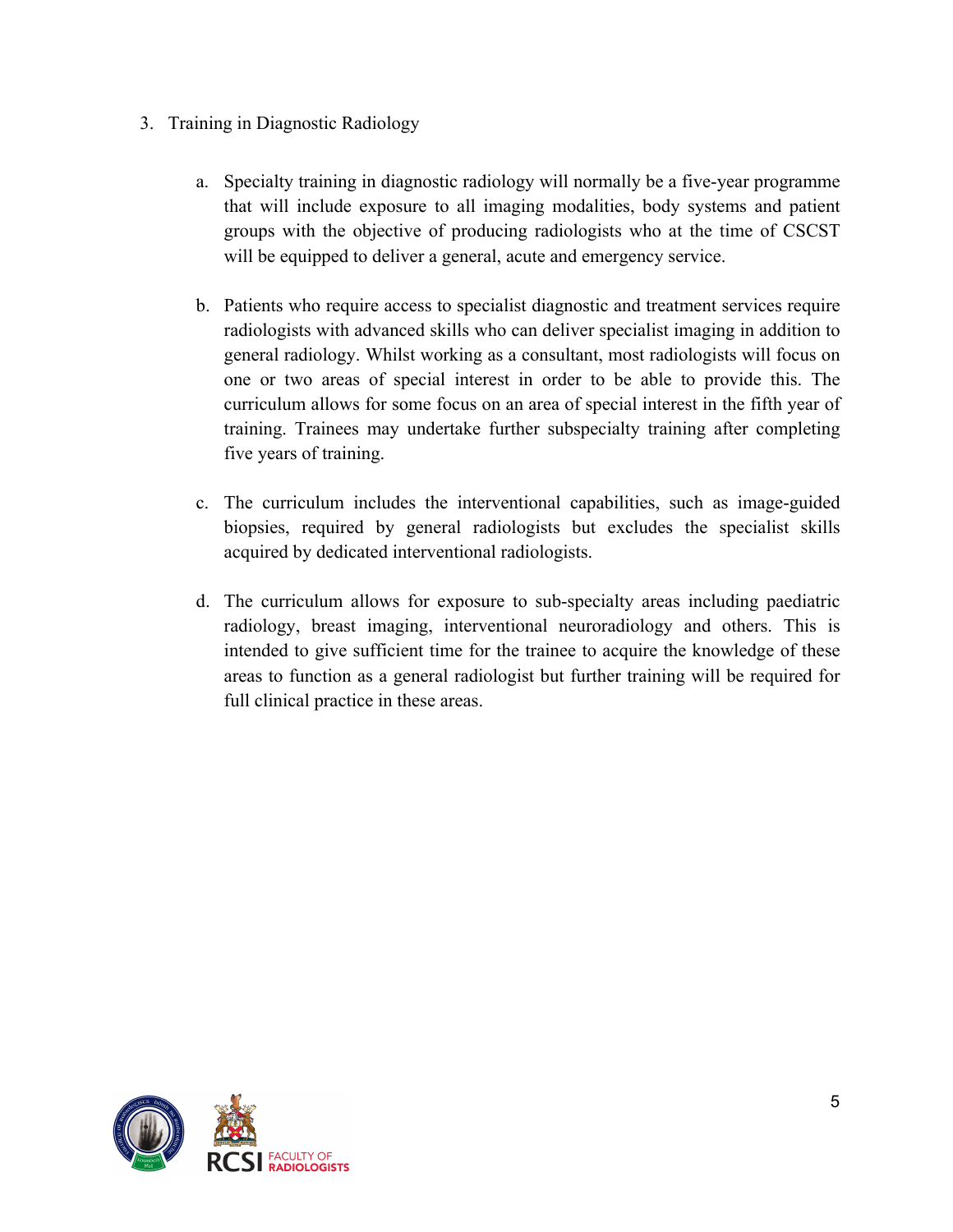#### 4. Structure of training

- a. Training Years 1-5.
	- i. Diagnostic radiology training is entered following completion of at least two years of clinical practice, including internship, as a minimum. Therefore, all trainees will have gained experience in other specialties (e.g. medicine, surgery etc.) before commencing radiology training.
	- ii. Trainees are required to enrol with the Royal College of Surgeons Ireland (RCSI) and become trainee members of the Faculty of Radiologists prior to the commencement of their training. Trainees are required to maintain Faculty membership throughout training for the Faculty to be able to recommend them as eligible for award of a CSCST.
	- iii. In years 1-4 trainees will work with all the relevant modalities in order to gain experience and skills required for general practice. From year 5, trainees will transition to further study in an area of special interest. Special interest training will allow development of crucial generic skills, for example managing multidisciplinary team meetings, providing an expert opinion and adapting to technological developments and research.
- b. Call
	- i. On-call work is an integral part of radiology training. Trainees are expected to undertake on-call work after successful completion of their first year of training. The on-call rota will depend on the requirements of the local training sites.
- c. Paediatric radiology & Neuroradiology rotations
	- i. As part of their training in general radiology, trainees will rotate through specialist paediatric radiology and neuroradiology centres. The paediatric radiology rotation will consist of ten weeks (or equivalent) in a paediatric hospital, working directly with paediatric radiologists. The neuroradiology rotation will consist of two weeks in a neurosurgical centre working directly with neuroradiologists.
- d. Scientific Basis of Imaging
	- i. In their first year, trainees maust take the Faculty course on the scientific basis of imaging. This consists of a series of lectures and tutorials on a syllabus listed in Appendix 2. This will be examined in a summative fashion as part of the FFR1 examination.

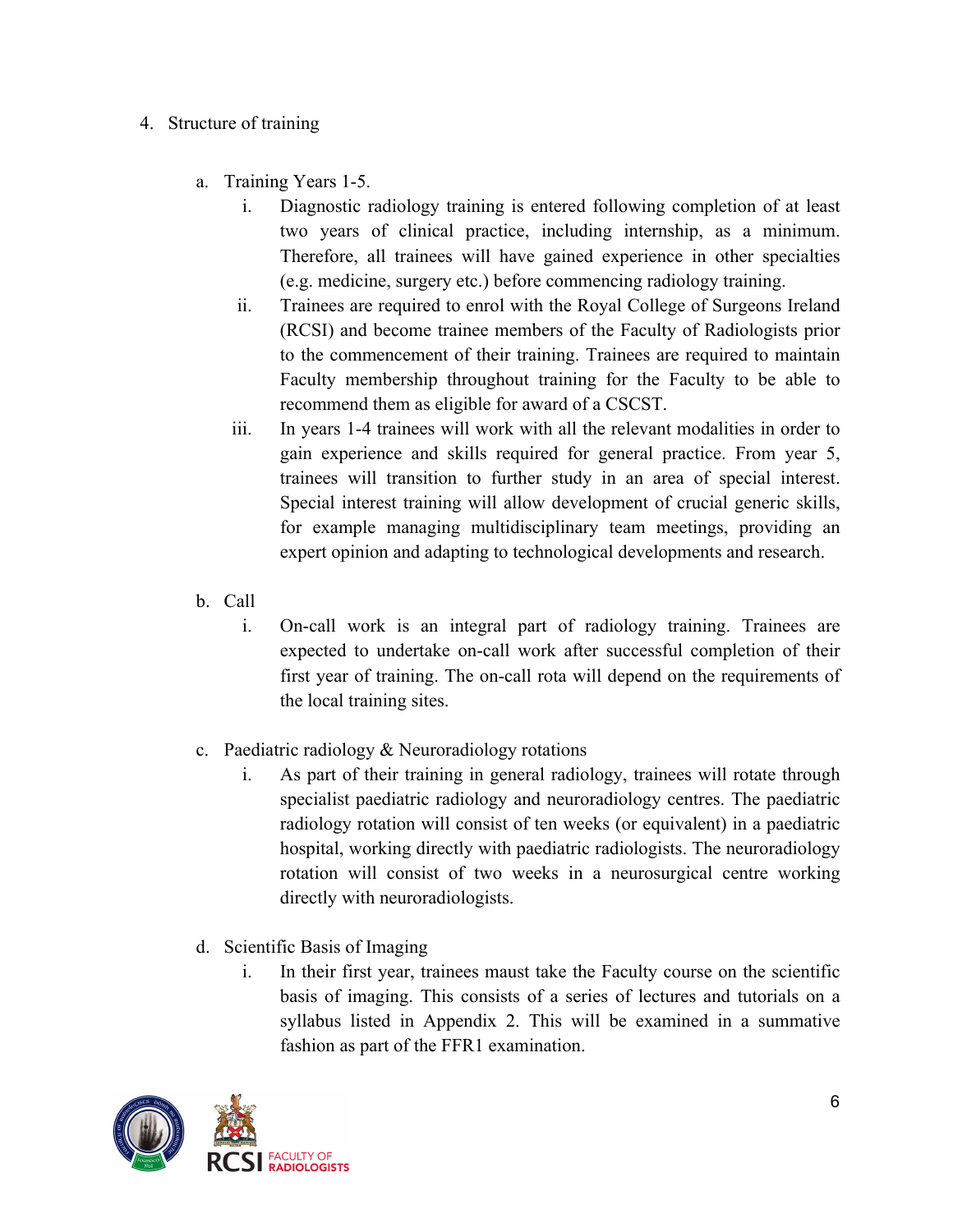#### 5. Mandatory Courses

- a. Attendance at a number of study days, courses and modules is mandatory for attainment of CSCST. These include the following:
	- i. Ultrasound physics day
	- ii. Radiation protection course
	- iii. Interventional Skills day
	- iv. Emergency radiology course
	- v. Systems-Based Practice and Management Course
	- vi. Practice-Based Learning module
	- vii. Audit Module
	- viii. Multisource Feedback
	- ix. Human Factors Training Modules

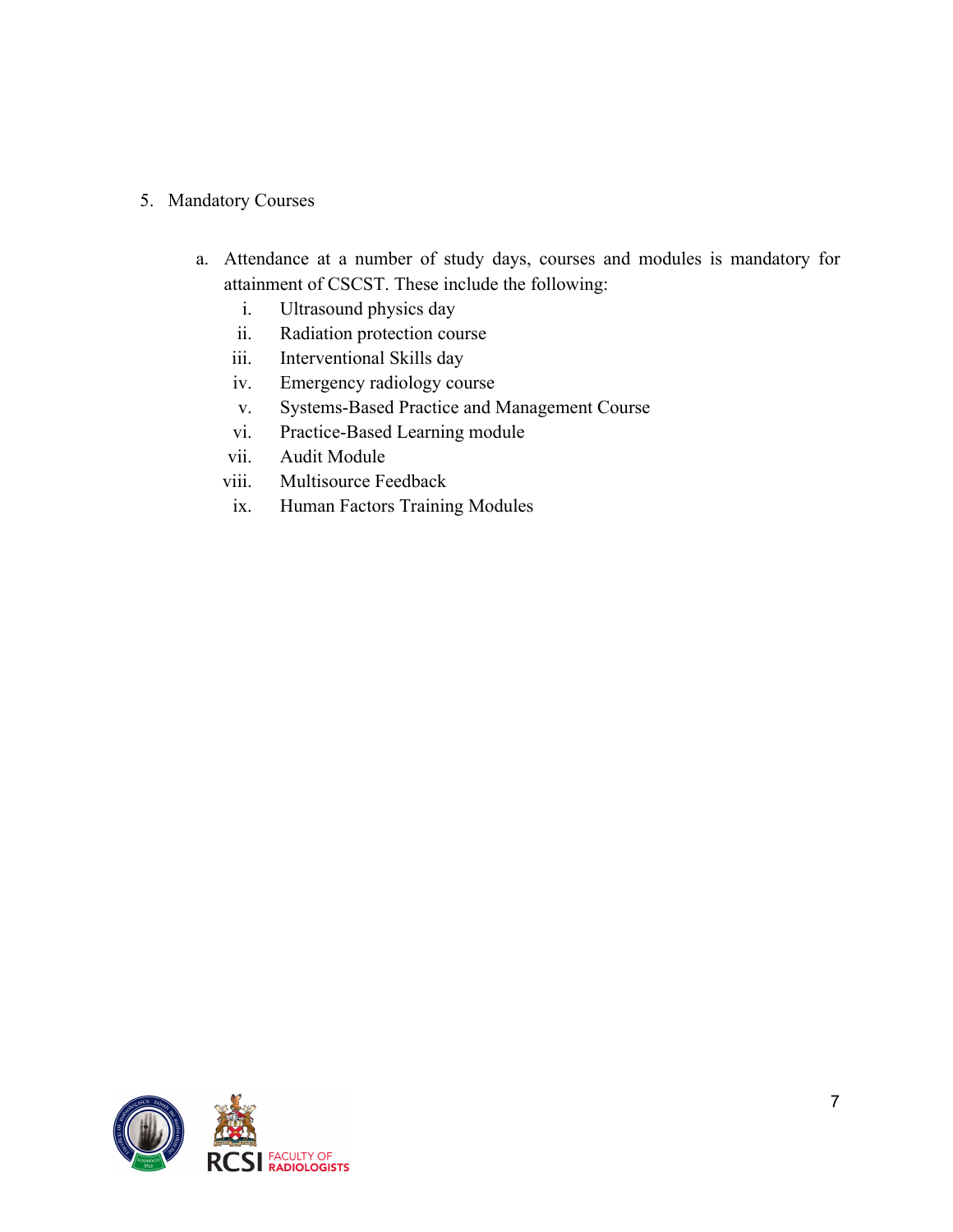- 6. Protected Training Time
	- a. Radiology Specialist Registrars are entitled to protected training time as per the NCHD contract. Details are available on the Faculty website at: https://www.radiology.ie/images/uploads/2012/02/Supporting-NCHD-access-to-Protected-Training-Time-11th-July-142.pdf

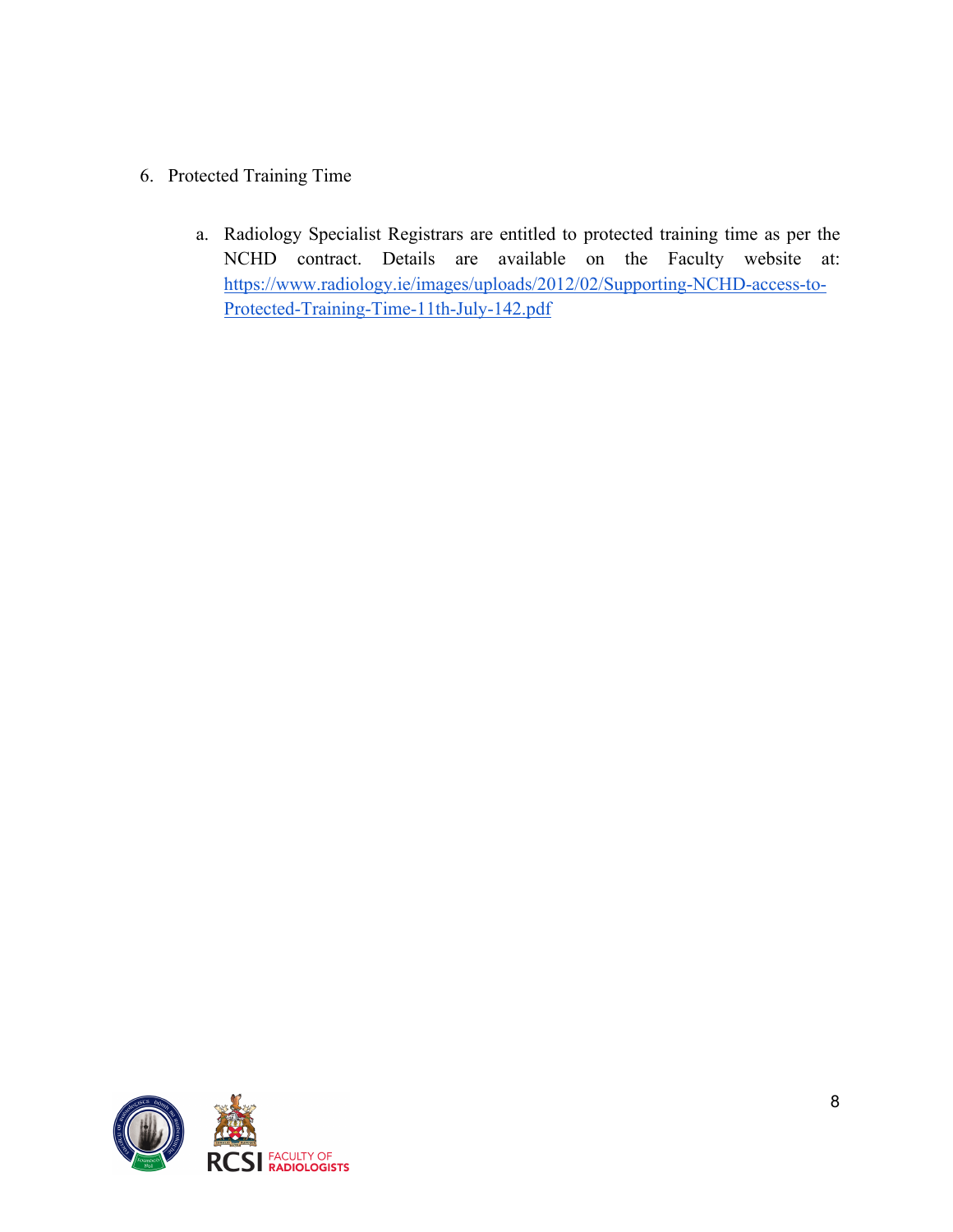- 7. Leave
	- a. Specialist registrars (SpRs) in approved training positions are entitled to annual and educational leave as per the NCHD contract. Details are available on the Faculty website at https://www.radiology.ie/images/uploads/2012/02/Leaveentitlements-Updated-Final-March-2017.pdf

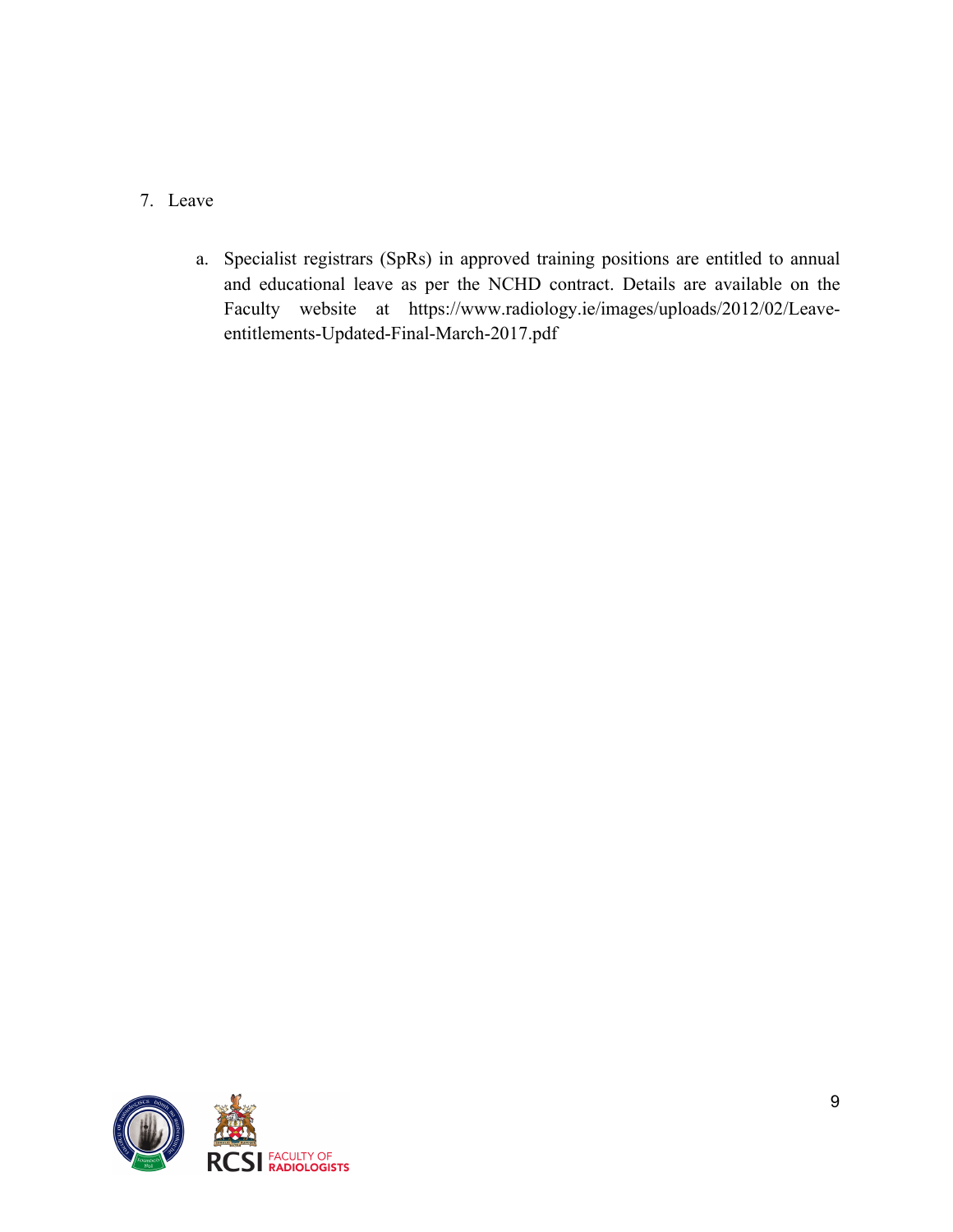- 8. Less than full-time training
	- a. Trainees are entitled to opt for less than full-time training programmes at the discretion of their local training site and in compliance with current guidance from the HSE. Less than full-time trainees should assume that their clinical training will be of a duration pro-rata with the indicative time for full-time trainees, but this should be reviewed in accordance with the current HSE guidelines. Further information is currently available at: https://www.hse.ie/eng/staff/leadership-education-development/met/ed/flex/

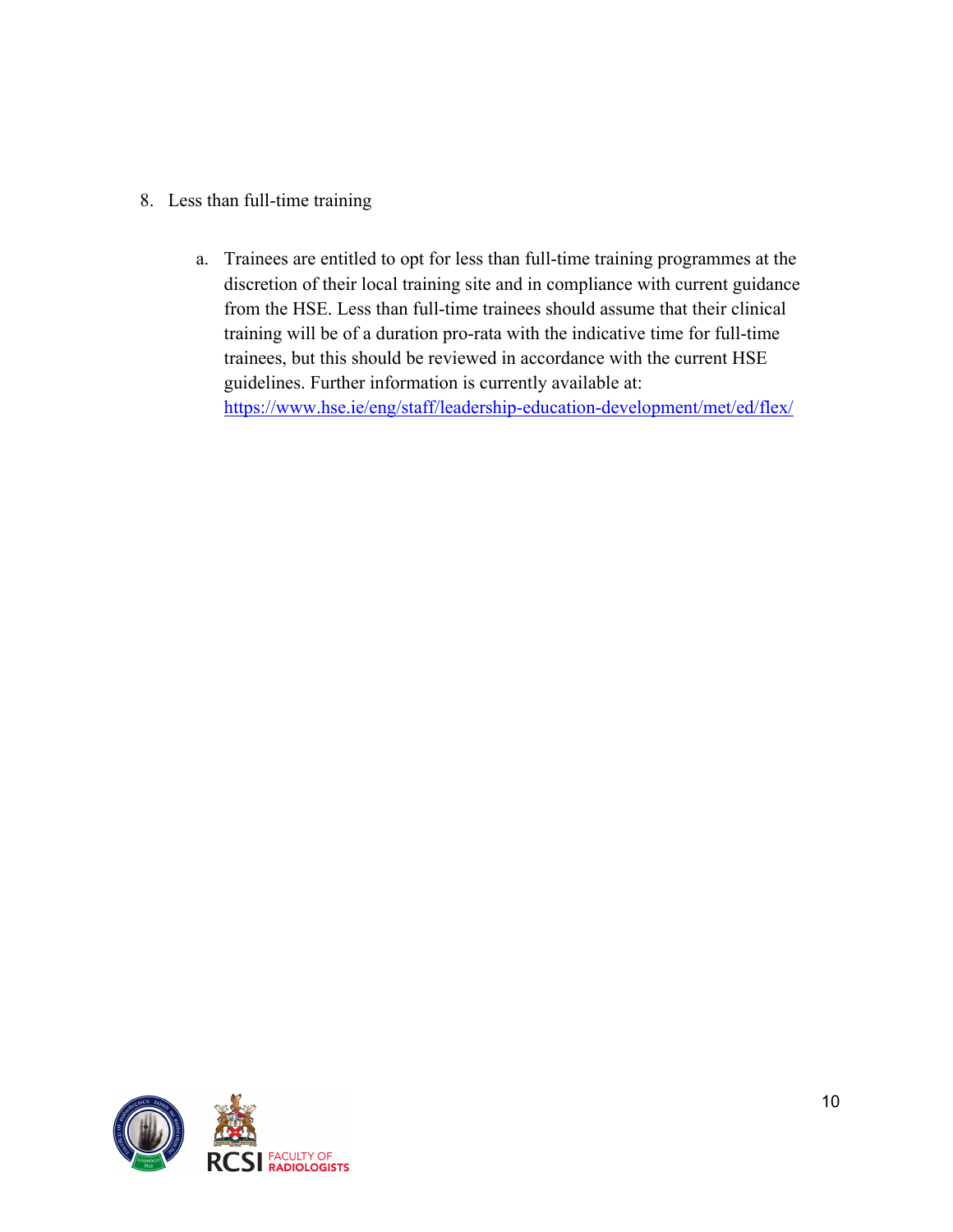#### 9. Domains of Good Professional Practice

- a. The Medical Council has defined eight domains of good professional practice. These domains describe a framework of competencies applicable to all doctors across the continuum of professional development from formal medical education and training through to maintenance of professional competence. They describe the outcomes which doctors should strive to achieve and doctors should refer to these domains throughout the process of maintaining competence. These domains are:
	- i. Patient Safety and Quality of Patient Care

Patient safety and quality of patient care should be at the core of the health service delivery that a doctor provides. A doctor needs to be accountable to their professional body, to the organisation in which they work, to the Medical Council and to their patients thereby ensuring the patients whom they serve receive the best possible care.

ii. Relating to Patients

Good medical practice is based on a relationship of trust between doctors and society and involves a partnership between patient and doctor that is based on mutual respect, confidentiality, honesty, responsibility and accountability.

# iii. Communication and Interpersonal Skills

Medical practitioners must demonstrate effective interpersonal communication skills. This enables the exchange of information, and allows for effective collaboration with patients, their families and also with clinical and non-clinical colleagues and the broader public.

# iv. Collaboration and Teamwork

Medical practitioners must cooperate with colleagues and work effectively with healthcare professionals from other disciplines and teams. He/she should ensure that there are clear lines of communication and systems of accountability in place among team members to protect patients.

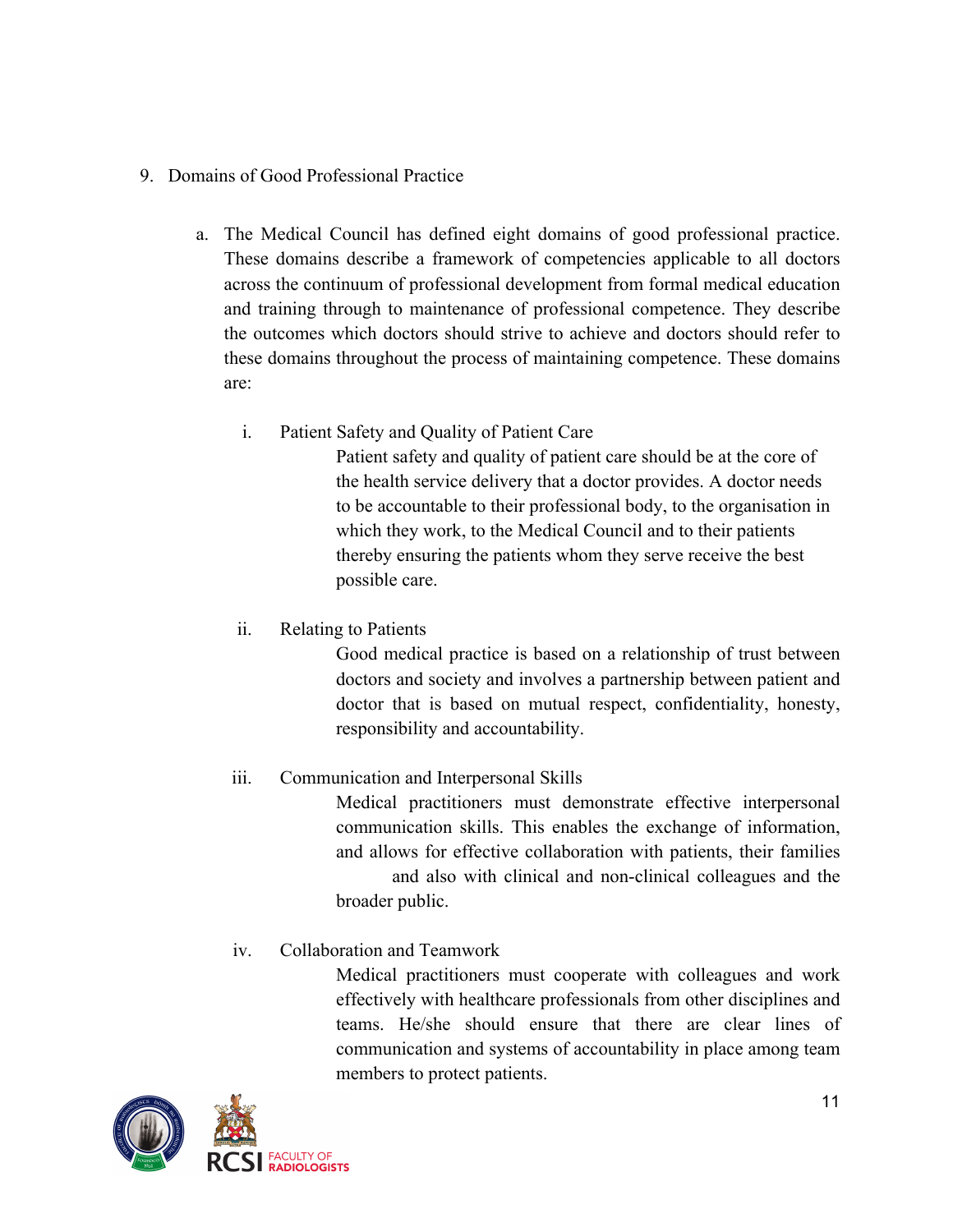## v. Management (including Self Management)

A medical practitioner must understand how working in the healthcare system, delivering patient care and how other professional and personal activities affect other healthcare professionals, the healthcare system and wider society as a whole.

vi. Scholarship

Medical practitioners must systematically acquire, understand and demonstrate the substantial body of knowledge that is at the forefront of the field of learning in their specialty, as part of a continuum of lifelong learning. They must also search for the best information and evidence to guide their professional practice.

# vii. Professionalism

Medical practitioners must demonstrate a commitment to fulfilling professional responsibilities by adhering to the standards specified in the Medical Council's "Guide to Professional Conduct and Ethics for Registered Medical Practitioners".

viii. Clinical Skills

The maintenance of Professional Competence in the clinical skills domain is clearly specialty-specific and standards should be set by the relevant Post-Graduate Training Body according to international benchmarks.

- b. These eight domains outline the 'minimum common regulatory requirement' of performance and professional behaviour for those completing a CSCST or its equivalent. These attributes are common, minimum and generic standards expected of all medical practitioners achieving a CSCST or its equivalent.
- c. The domains are directly identifiable in the diagnostic radiology curriculum. They are mapped to each of the generic and specialty professional capabilities, which are in turn mapped to the assessment methods.The domains must be demonstrated during training as part of the development of radiologists and will be specifically assessed in the annual trainee assessment.

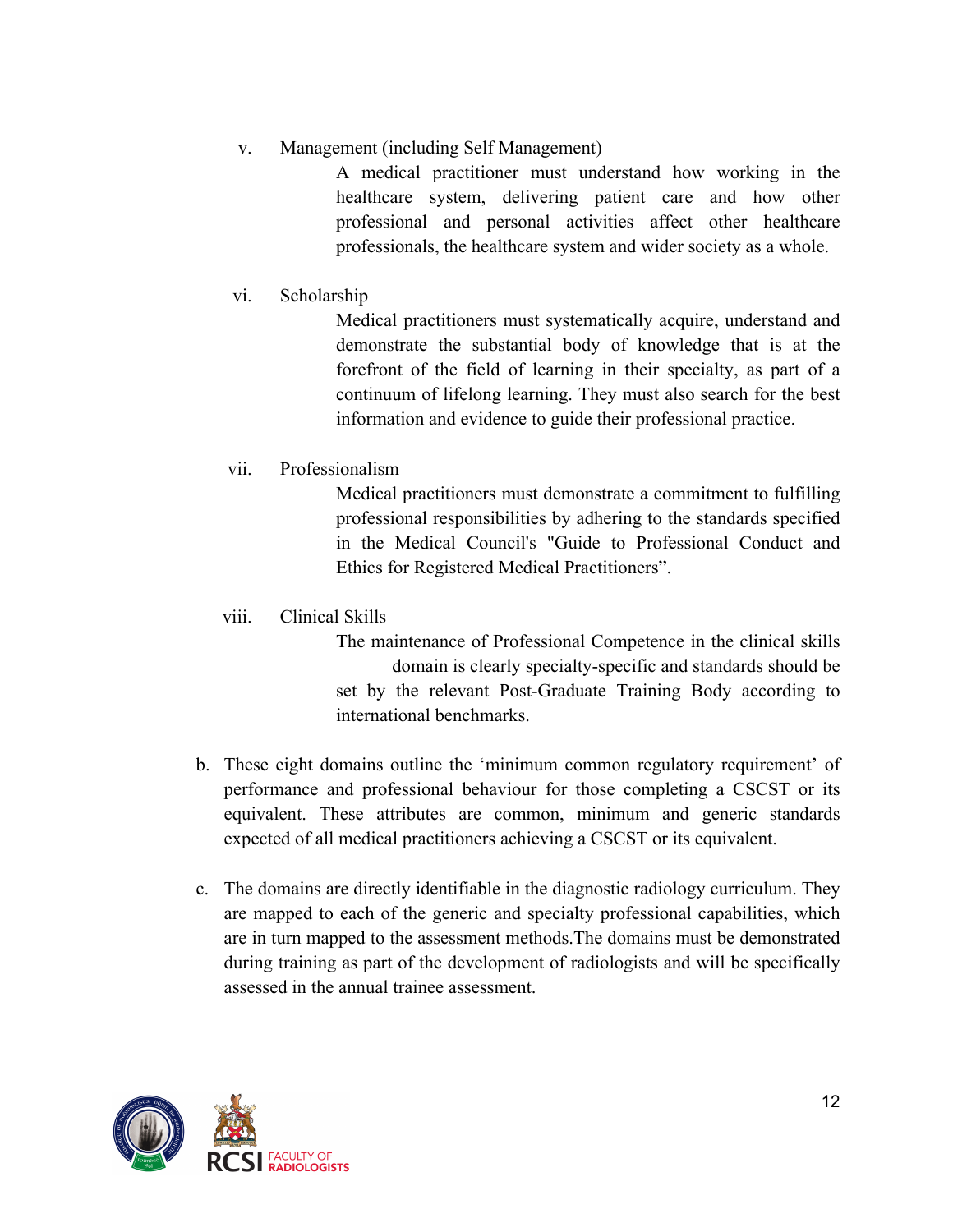d. The overall aim of annual assessments is to identify issues that may impair fitness to practice at as early a stage as possible and to minimise the possibility that any deficit is identified during the final phases of training or in post-CSCST practice.

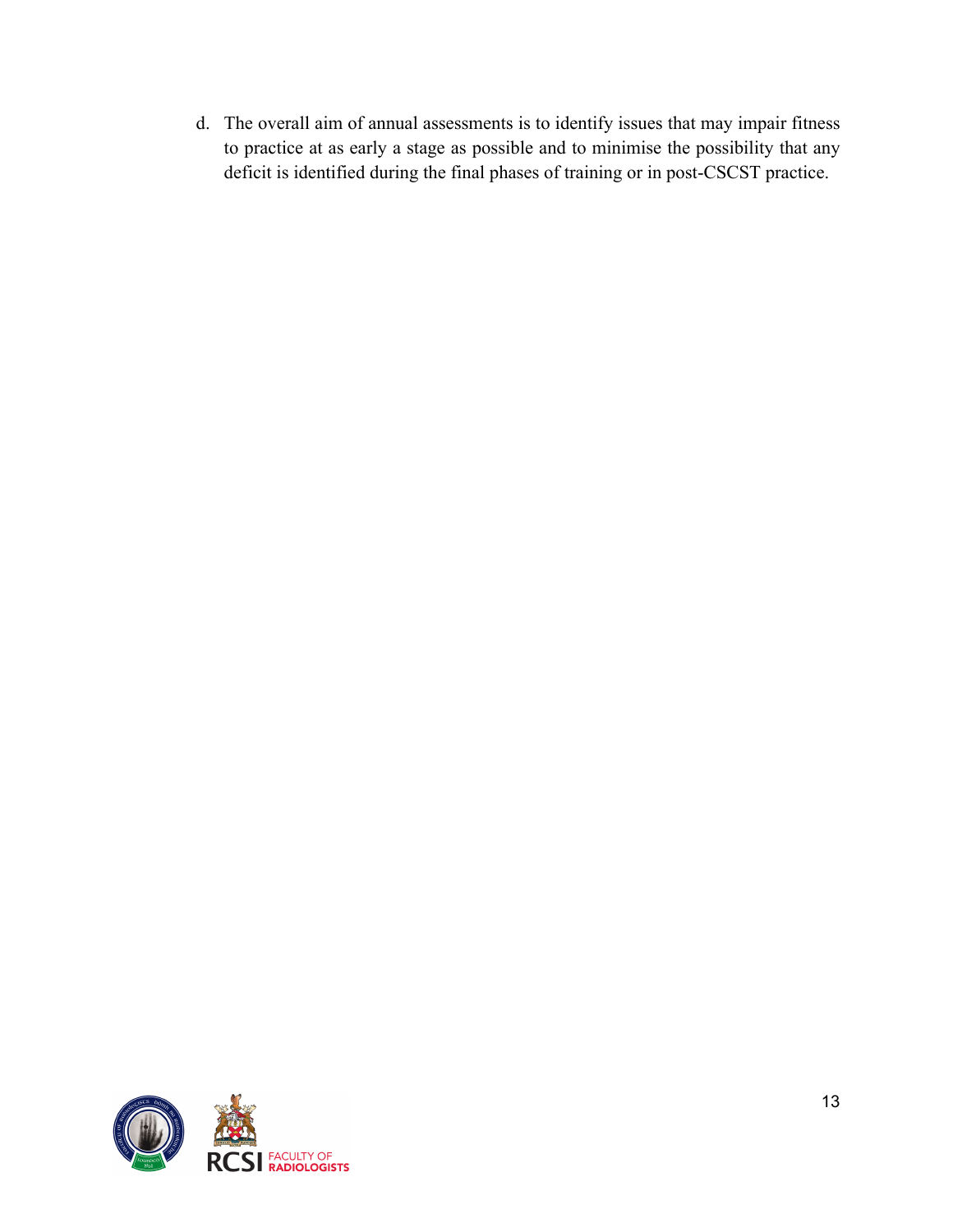#### 10. Professional Capabilities - Generic and Radiology-Specific

- a. The practice of Diagnostic Radiology requires the generic and specialty-specific knowledge, skills, attitudes and procedural competencies to diagnose and manage patients referred for imaging, to investigate symptoms and conditions and perform image-guided procedures. It involves particular emphasis on diagnostic reasoning, communicating uncertainty and working with referrers to ensure appropriate speciality opinion or care is sought when required.
- b. To achieve CSCST trainees are expected to demonstrate achievement of the generic and specialty-specific high level outcomes, known as 'Professional Capabilities'. These describe the professional capabilities required of a consultant radiologist. Each competency can be mapped to the Medical Council's Domains of Good Professional Practice.
- c. Trainees may demonstrate their progress against the Professional Capabilities in a variety of different ways, reflecting their strengths, areas of interest and the resources available to them, and should be encouraged to find innovative ways to achieve this. Trainees may also complete activities that provide evidence for more than one competency.
- d. The level at which trainees meet each Professional Capability is expected to progress throughout training. Trainees will develop at different rates and some may be able to demonstrate a higher level of progress in some competencies than others. However, all trainees will be expected to maintain a minimum level of progression over the scheme. The annual assessment forms a critical part of this curriculum and outlines the minimum expected levels of achievement that trainees must make each year. Annual sign off will require supervising consultants to make entrustment decisions on the level of supervision required for each competency or underlying activity at each progression point. Every trainee will be expected to be at the minimum level expected for their level of training. More detail is provided in the assessment section of the curriculum.
- e. Professional Capabilities

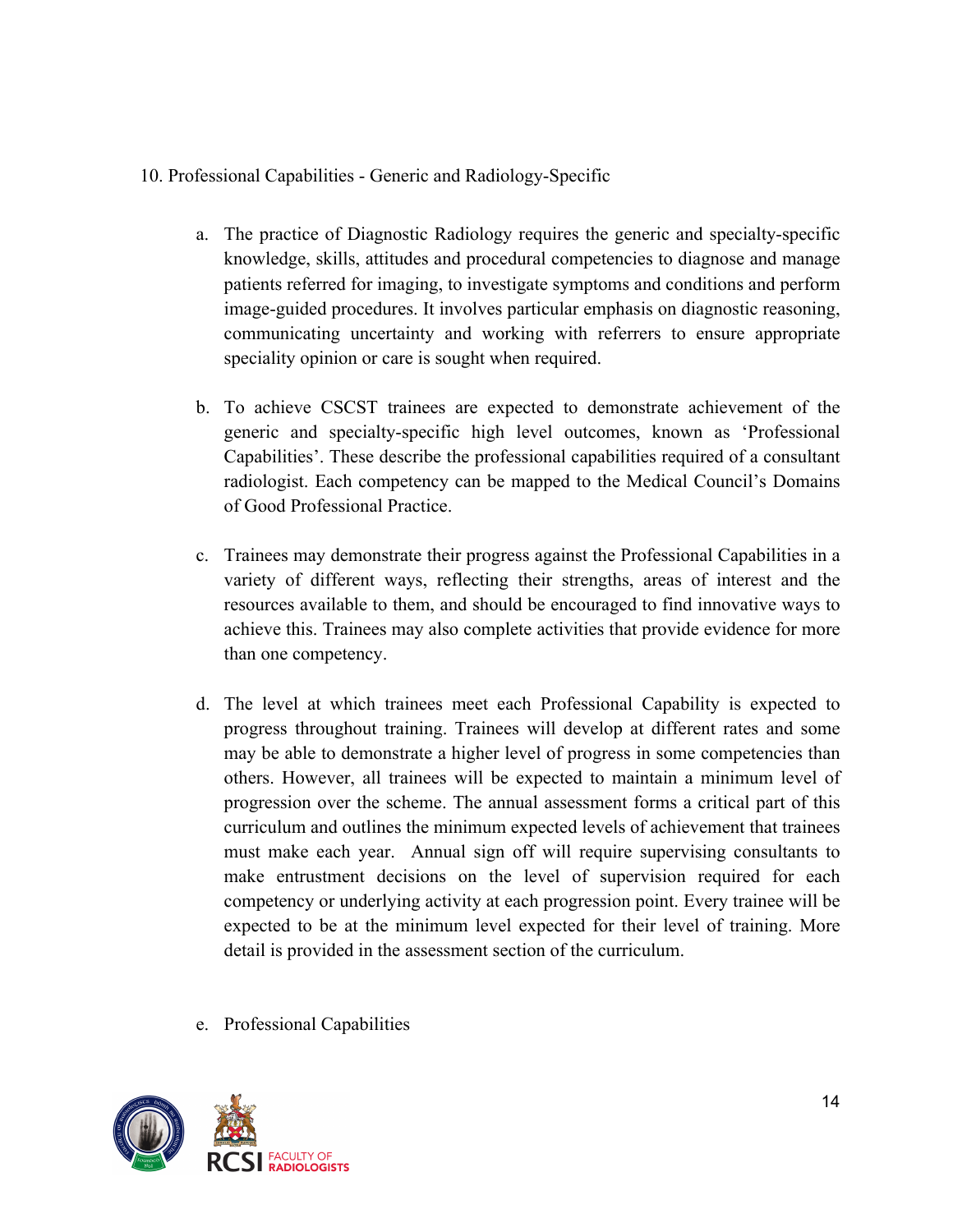- i. To achieve CSCST trainees are expected to demonstrate the Professional Capabilities described by the generic and specialty-specific high level outcomes, or 'competencies', as detailed below:
- f. Generic Professional Capabilities
	- i. Demonstrate the professional values and behaviours expected of all doctors as outlined in the Medical Council's 'Guide to Professional Conduct and Ethics for Registered Medical Practitioners.
	- ii. Successfully function within the health service and healthcare systems in Ireland.
	- iii. Understand organisational and management systems in Irish healthcare so that they can engage positively with them and optimise patient care.
	- iv. Engage in reflection, clinical governance and quality improvement processes to ensure good practice.
	- v. Engage in evidence-based practice and safeguard data, including imaging data.
	- vi. Acquire the skills used by all doctors to practise evidence-based medicine.
	- vii. Act as a clinical teacher and supervisor.
	- viii. Teach medical students, junior doctors and other healthcare professionals
	- ix. Work well within a variety of different teams, communicating effectively with colleagues and demonstrating the skills required to lead a team
	- x. Diagnostic radiology relies on a multi-professional team and good communication is an essential component of sound practice, team working and patient-centred care. Radiologists must be able to resolve conflict, develop good working relationships and support team development and possess the qualities and behaviours necessary to lead but also to follow, when necessary, in dealing with difficult situations and conflicting attitudes.

These Generic Professional Capabilities are mapped to the Medical Council's domains of good professional practice as shown in the Table 1 below:

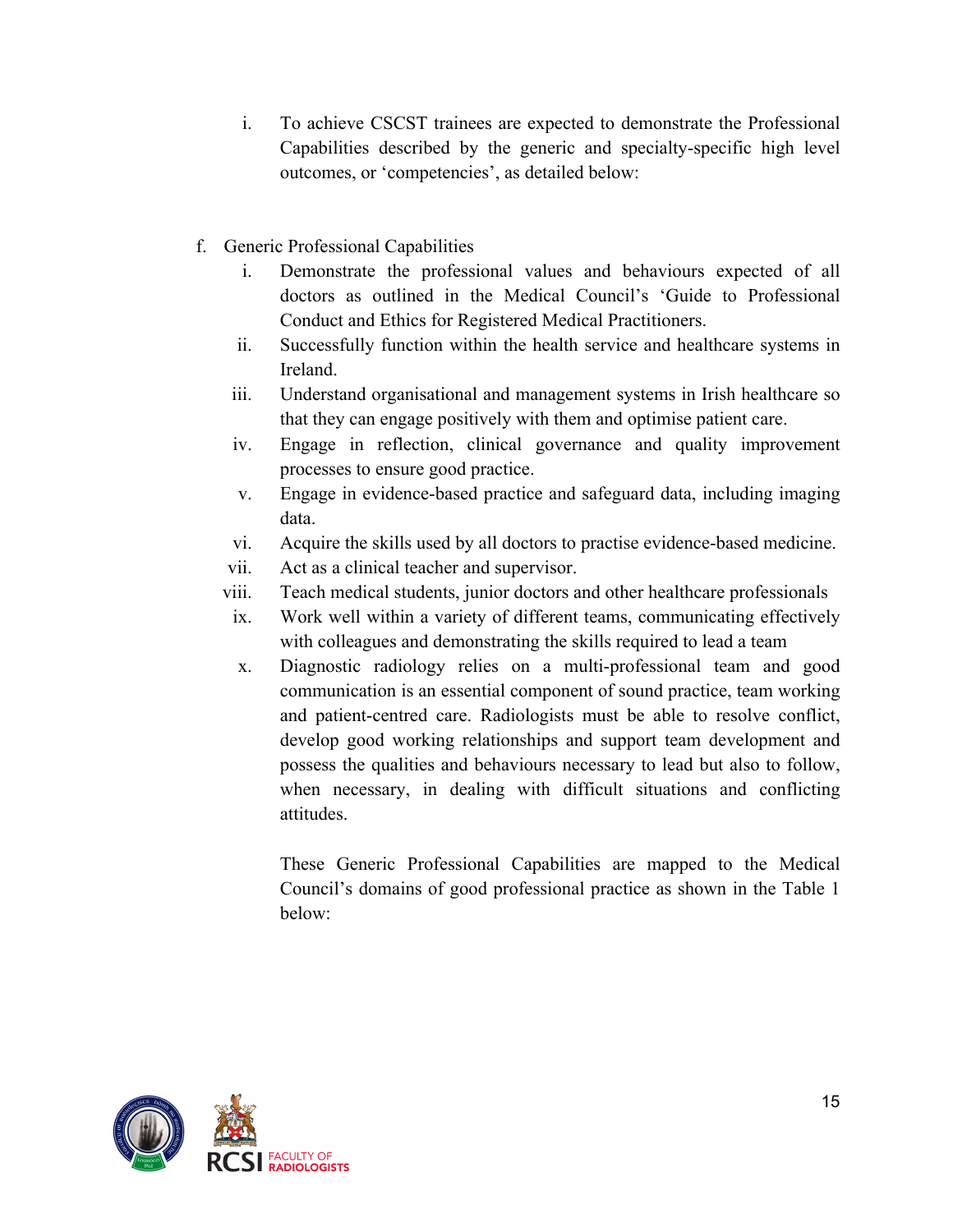| <b>Generic Professional Capability</b>                                                                                                                                                                     | <b>Mapped to following Domains of Good</b><br><b>Professional Practice</b>                                                                                                                                                                                     |
|------------------------------------------------------------------------------------------------------------------------------------------------------------------------------------------------------------|----------------------------------------------------------------------------------------------------------------------------------------------------------------------------------------------------------------------------------------------------------------|
| Demonstrate the professional values and<br>behaviours expected of all doctors as outlined in<br>the Medical Council's 'Guide to Professional<br>Conduct and Ethics for Registered Medical<br>Practitioners | Patient Safety and Quality of Patient Care<br><b>Relating to Patients</b><br>Communication and Interpersonal Skills<br><b>Collaboration and Teamwork</b><br>Management (including Self Management)<br>Scholarship<br>Professionalism<br><b>Clinical Skills</b> |
| Successfully function within the health service<br>and healthcare systems in Ireland                                                                                                                       | Communication and Interpersonal Skills<br><b>Collaboration and Teamwork</b><br>Management (including Self Management)<br>Professionalism                                                                                                                       |
| Understand organisational and management<br>systems in Irish healthcare so that they can<br>engage positively with them and optimise patient<br>care                                                       | <b>Collaboration and Teamwork</b><br>Management (including Self Management)<br>Professionalism                                                                                                                                                                 |
| Engage in reflection, clinical governance and<br>quality improvement processes to ensure good<br>practice                                                                                                  | Management (including Self Management)<br>Scholarship<br>Professionalism<br><b>Clinical Skills</b>                                                                                                                                                             |
| Engage in evidence-based practice and safeguard<br>data, including imaging data                                                                                                                            | Patient Safety and Quality of Patient Care<br>Scholarship<br>Professionalism<br><b>Clinical Skills</b>                                                                                                                                                         |
| Acquire the skills used by all doctors to practise<br>evidence-based medicine                                                                                                                              | Patient Safety and Quality of Patient Care<br>Scholarship<br>Professionalism                                                                                                                                                                                   |



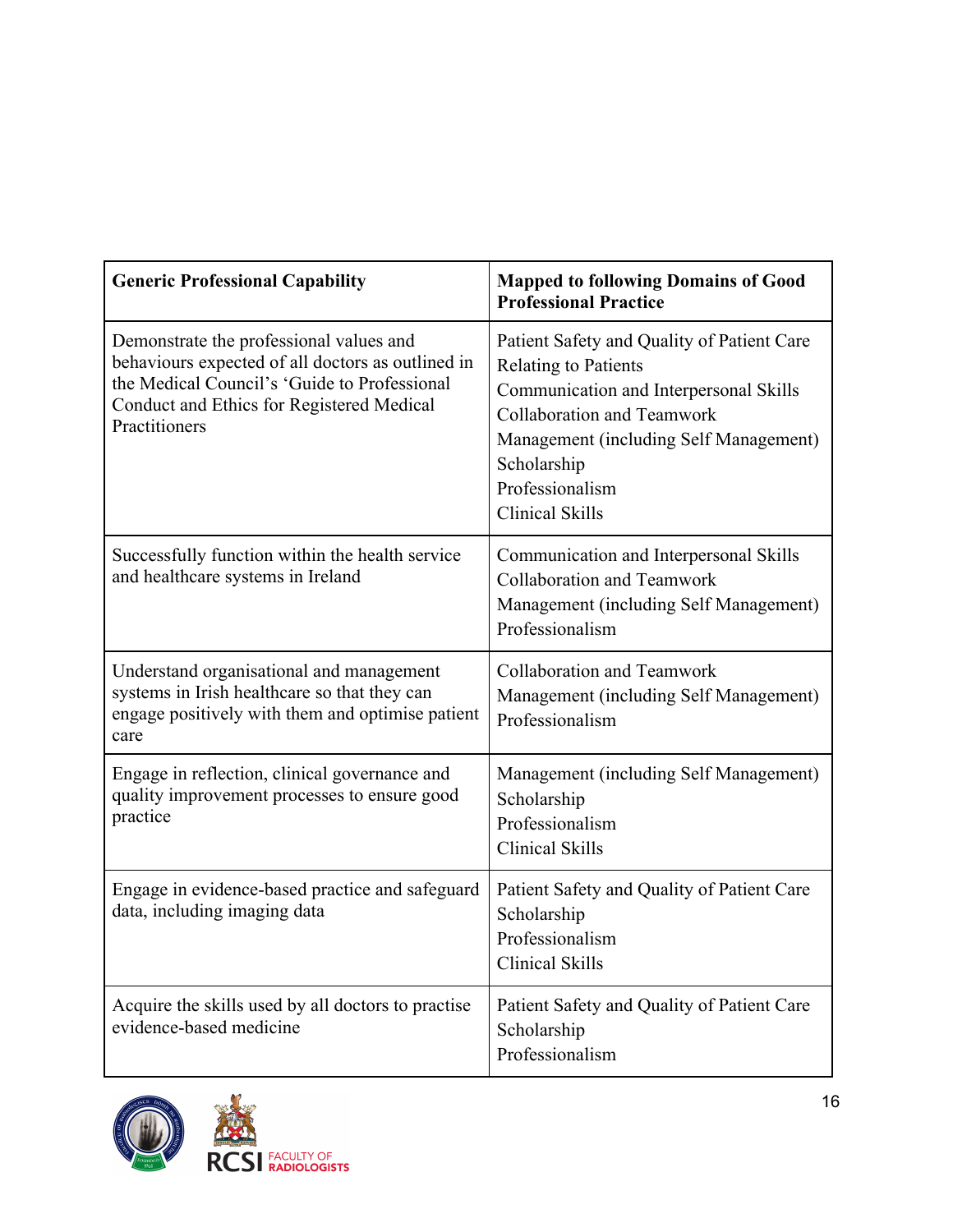|                                                                                                                                                                                                                                                                                                                                                                                                                                                                              | <b>Clinical Skills</b>                                                                                                                                                                                           |
|------------------------------------------------------------------------------------------------------------------------------------------------------------------------------------------------------------------------------------------------------------------------------------------------------------------------------------------------------------------------------------------------------------------------------------------------------------------------------|------------------------------------------------------------------------------------------------------------------------------------------------------------------------------------------------------------------|
| Act as a clinical teacher and supervisor                                                                                                                                                                                                                                                                                                                                                                                                                                     | Communication and Interpersonal Skills<br>Scholarship<br><b>Clinical Skills</b>                                                                                                                                  |
| Teach medical students, junior doctors and other<br>healthcare professionals                                                                                                                                                                                                                                                                                                                                                                                                 | Scholarship                                                                                                                                                                                                      |
| Work well within a variety of different teams,<br>communicating effectively with colleagues and<br>demonstrating the skills required to lead a team                                                                                                                                                                                                                                                                                                                          | Patient Safety and Quality of Patient Care<br>Communication and Interpersonal Skills<br><b>Collaboration and Teamwork</b><br>Management (including Self Management)<br>Professionalism<br><b>Clinical Skills</b> |
| Diagnostic radiology relies on a multi-<br>professional team and good communication is an<br>essential component of sound practice, team<br>working and patient-centred care. Radiologists<br>must be able to resolve conflict, develop good<br>working relationships and support team<br>development and possess the qualities and<br>behaviours necessary to lead but also to follow,<br>when necessary, in dealing with difficult<br>situations and conflicting attitudes | Patient Safety and Quality of Patient Care<br><b>Relating to Patients</b><br>Communication and Interpersonal Skills<br><b>Collaboration and Teamwork</b><br>Professionalism<br><b>Clinical Skills</b>            |

**Table 1:** List of Generic Professional Capabilities mapped to specific domains of Good Professional Practice as set out by the Medical Council.

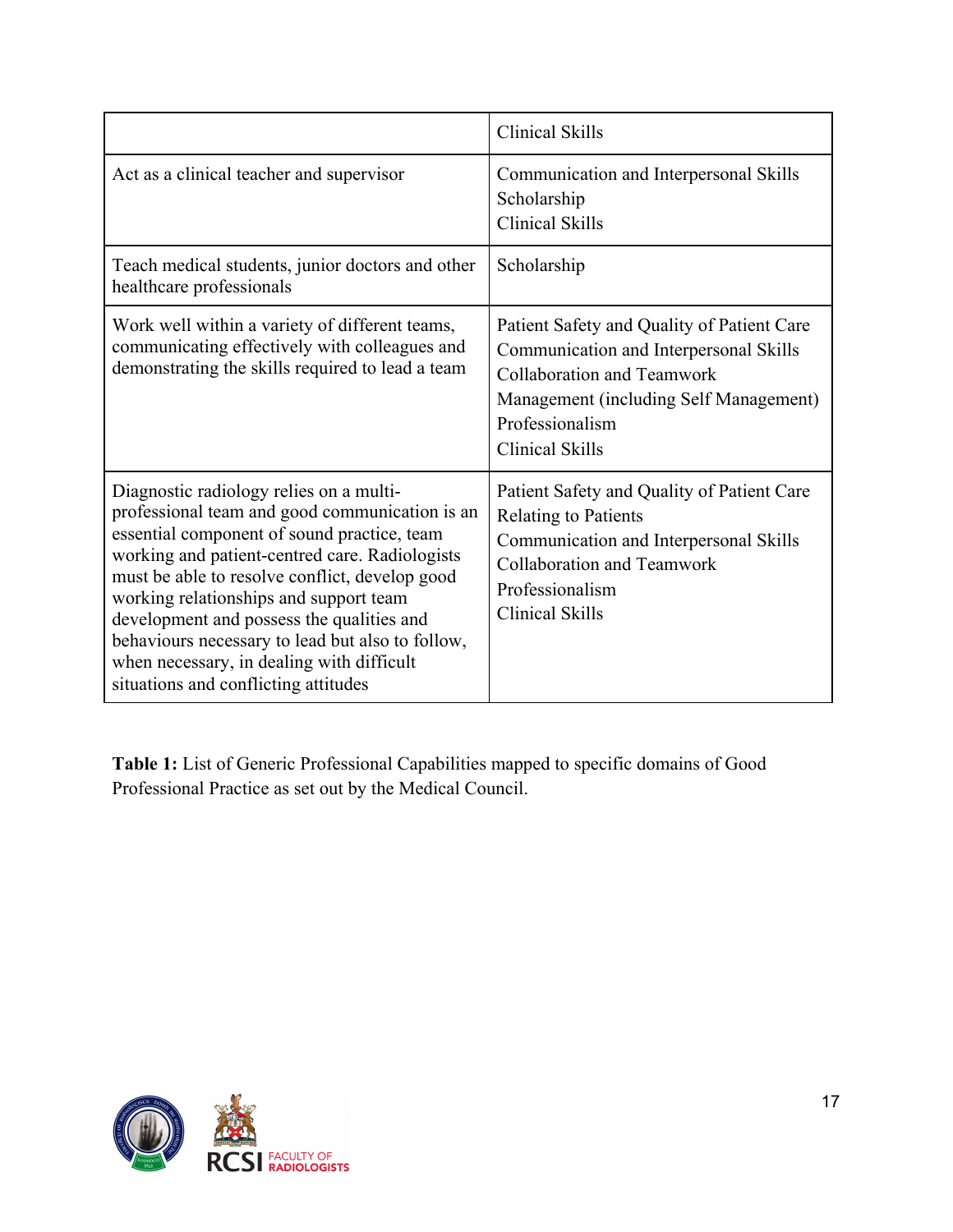## **g. Specialty-specific Professional Capabilities**

- i. Appropriately select and tailor imaging to patient context and the clinical question.
- ii. Discuss clinical cases with referrers and advise on appropriate imaging according to the individual patient, clinical background and the clinical question. Imaging investigations have varying health and safety risks that need to be considered. Radiologists weigh up the relative clinical risk/benefit when advising on imaging according to clinical information provided by referrers this is done with particular regard to radiation exposure.
- iii. Have the Knowledge, Skills, Competences and Attitudes in the various clinical specialties as listed in the next section. They should also have subspecialist knowledge relevant to their area of practice.
- iv. Provide reports that are timely, clear, concise and actionable. Discuss findings with referrers as required. Be able to report investigations for common presenting complaints. In addition, be able to report more complex investigations as appropriate to special interest. This may include recommendations regarding onward imaging investigations, imaging follow up and/or other clinical management based on their expert knowledge.
- v. Appropriately manage imaging examination lists/procedures according to clinical need and professional expertise.
- vi. Be able to directly examine a patient in real time with imaging such as ultrasound and perform image-guided procedures suitable to their area of practice.
- vii. Evaluate image quality and utilise knowledge of imaging physics to maximise the diagnostic certainty of an imaging test.
- viii. Safely manage the imaging and image-guided intervention needed to support care.
- ix. Be competent in interpreting and performing imaging examinations and/or procedures that are required in the emergency context and where appropriate will suggest use of image-guided intervention or onward referral.
- x. Effectively contribute a clinical/imaging opinion to a multidisciplinary team (MDT) meeting. Consultant radiologists review imaging of cases to be discussed at MDT meetings and present relevant findings pertinent to clinical decision making. They will provide explicit recommendations regarding onward imaging investigations and/or image-guided procedures.

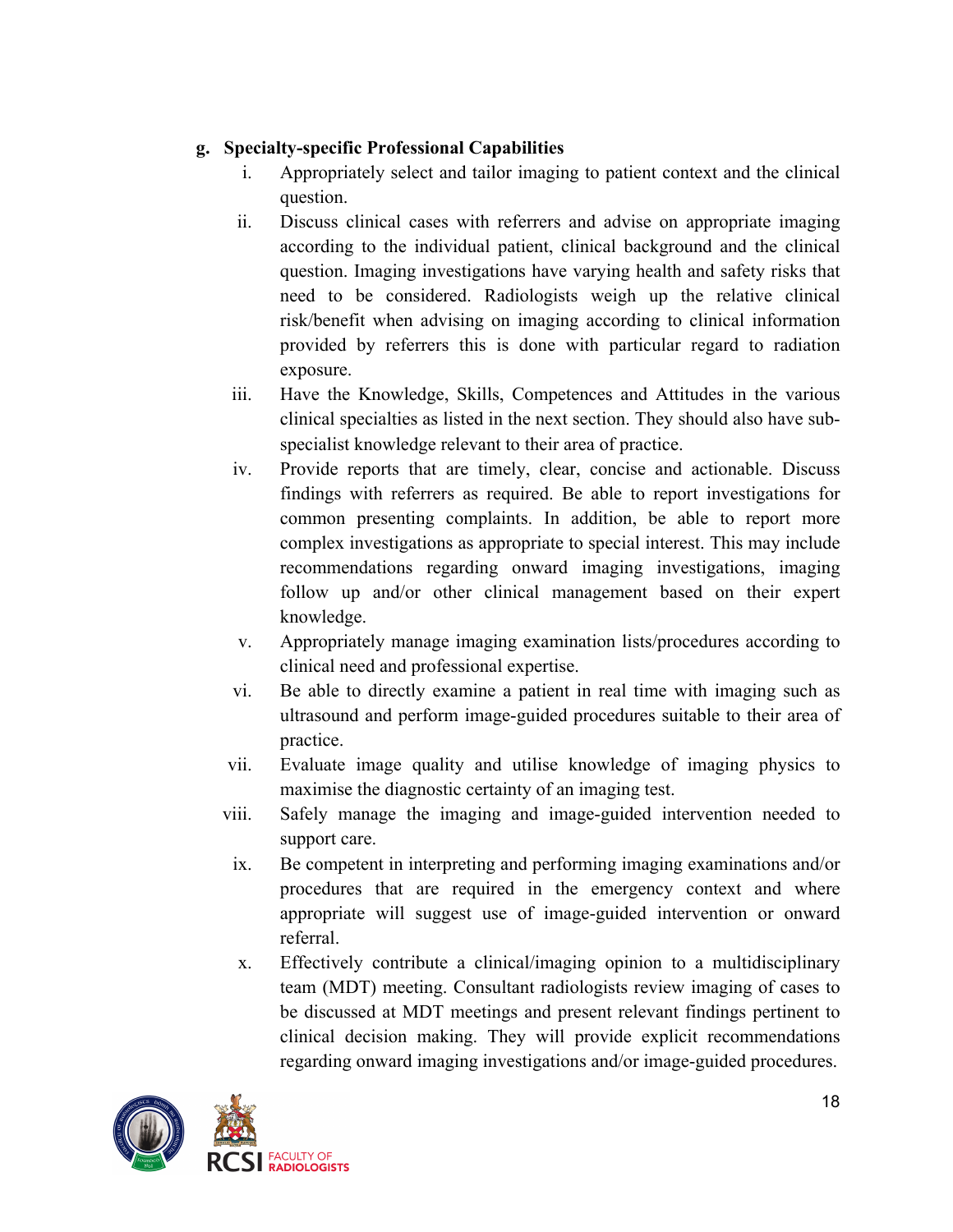xi. Participate in the management of imaging departments and in the overall management of hospitals and other care environments.

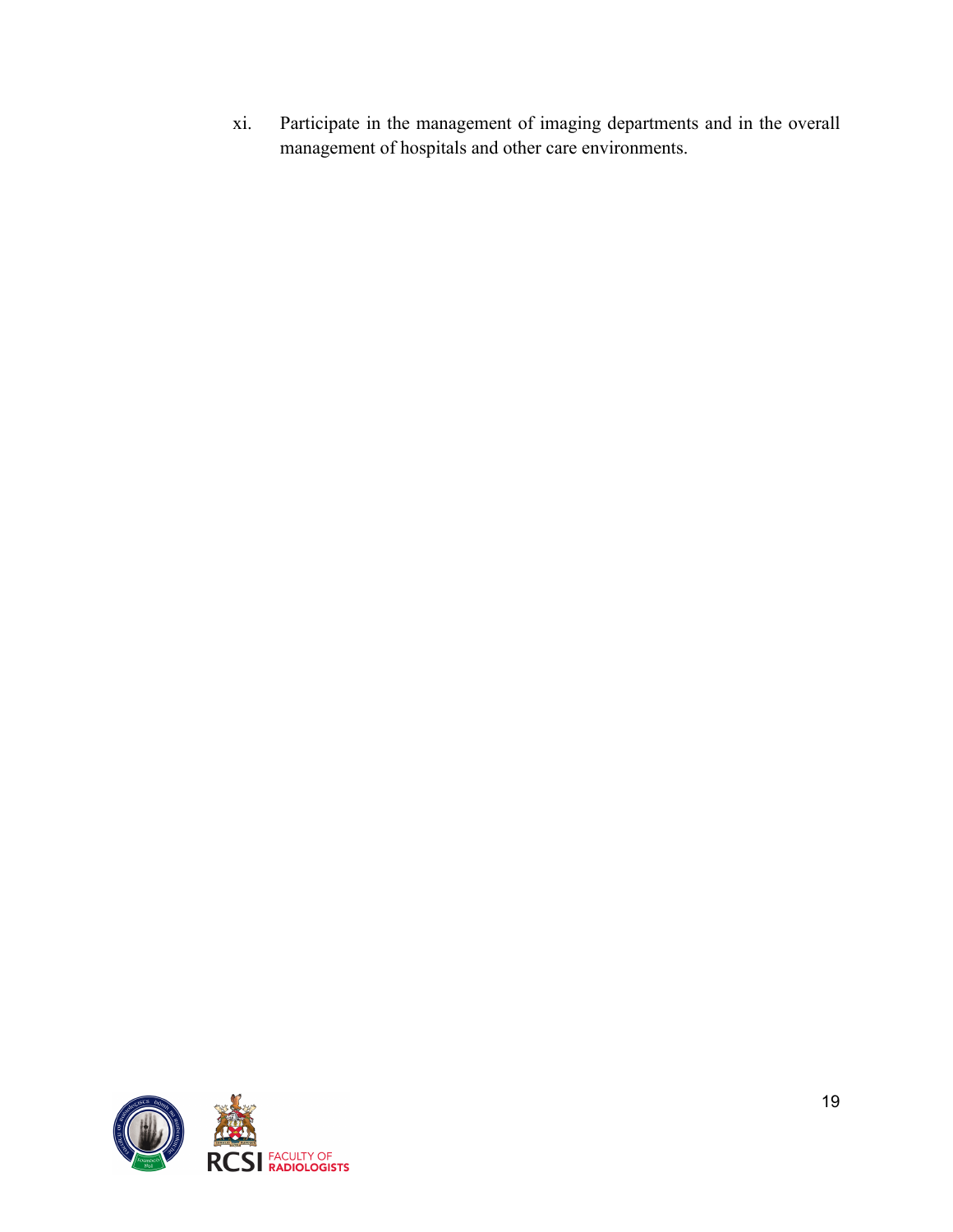| <b>Specialty-Specific Professional Capability</b>                                                                                                                                                                                                                                                                                                                                                                                                                                  | <b>Mapped to following Domains of</b><br><b>Good Professional Practice</b>                                                                                                                                         |
|------------------------------------------------------------------------------------------------------------------------------------------------------------------------------------------------------------------------------------------------------------------------------------------------------------------------------------------------------------------------------------------------------------------------------------------------------------------------------------|--------------------------------------------------------------------------------------------------------------------------------------------------------------------------------------------------------------------|
| Appropriately select and tailor imaging to<br>patient context and the clinical question                                                                                                                                                                                                                                                                                                                                                                                            | Patient Safety and Quality of Patient<br>Care<br>Scholarship<br><b>Clinical Skills</b>                                                                                                                             |
| Discuss clinical cases with referrers and advise<br>on appropriate imaging according to the<br>individual patient, clinical background and the<br>clinical question. Imaging investigations have<br>varying health and safety risks that need to be<br>considered. Radiologists weigh up the relative<br>clinical risk/benefit when advising on imaging<br>according to clinical information provided by<br>referrers this is done with particular regard to<br>radiation exposure | Patient Safety and Quality of Patient<br>Care<br>Communication and Interpersonal<br><b>Skills</b><br>Collaboration and Teamwork<br>Professionalism<br><b>Clinical Skills</b>                                       |
| Have the Knowledge, Skills, Competences and<br>Attitudes in the various clinical specialties as<br>listed in the next section. They should also have<br>sub-specialist knowledge relevant to their area<br>of practice                                                                                                                                                                                                                                                             | Patient Safety and Quality of Patient<br>Care<br><b>Relating to Patients</b><br>Communication and Interpersonal<br><b>Skills</b><br><b>Collaboration and Teamwork</b><br>Professionalism<br><b>Clinical Skills</b> |
| Provide reports that are timely, clear, concise<br>and actionable. Discuss findings with referrers<br>as required. Be able to report investigations for<br>common presenting complaints. In addition, be<br>able to report more complex investigations as<br>appropriate to special interest. This may include<br>recommendations regarding onward imaging<br>investigations, imaging follow up and/or other<br>clinical management based on their expert<br>knowledge             | Patient Safety and Quality of Patient<br>Care<br>Communication and Interpersonal<br><b>Skills</b><br>Professionalism<br>Clinical Skills                                                                            |
| Appropriately manage imaging examination                                                                                                                                                                                                                                                                                                                                                                                                                                           | Patient Safety and Quality of Patient                                                                                                                                                                              |

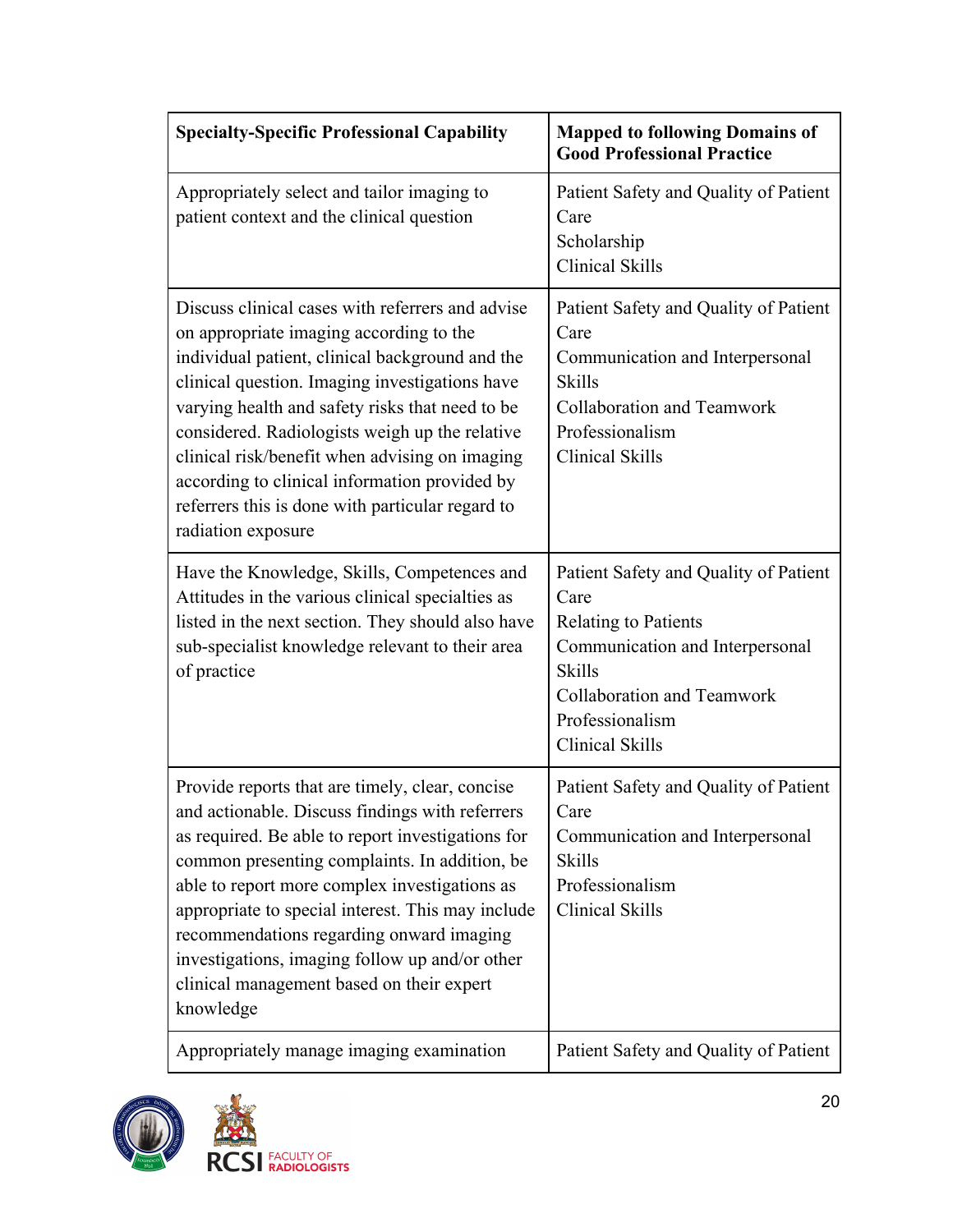| lists/procedures according to clinical need and<br>professional expertise                                                                                                                                                                                                                                                                                                                | Care<br>Communication and Interpersonal<br><b>Skills</b><br><b>Collaboration and Teamwork</b><br>Professionalism<br><b>Clinical Skills</b>         |
|------------------------------------------------------------------------------------------------------------------------------------------------------------------------------------------------------------------------------------------------------------------------------------------------------------------------------------------------------------------------------------------|----------------------------------------------------------------------------------------------------------------------------------------------------|
| Be able to directly examine a patient in real time<br>with imaging such as ultrasound and perform<br>image-guided procedures suitable to their area<br>of practice                                                                                                                                                                                                                       | Patient Safety and Quality of Patient<br>Care<br><b>Relating to Patients</b><br><b>Clinical Skills</b>                                             |
| Evaluate image quality and utilise knowledge of<br>imaging physics to maximise the diagnostic<br>certainty of an imaging test                                                                                                                                                                                                                                                            | Patient Safety and Quality of Patient<br>Care<br>Scholarship                                                                                       |
| Safely manage the imaging and image-guided<br>intervention needed to support care                                                                                                                                                                                                                                                                                                        | Patient Safety and Quality of Patient<br>Care<br><b>Clinical Skills</b>                                                                            |
| Be competent in interpreting and performing<br>imaging examinations and/or procedures that are<br>required in the emergency context and where<br>appropriate will suggest use of image-<br>guided intervention or onward referral                                                                                                                                                        | Patient Safety and Quality of Patient<br>Care<br>Clinical Skills                                                                                   |
| Effectively contribute a clinical/imaging opinion<br>to a multidisciplinary team (MDT) meeting.<br>Consultant radiologists review imaging of cases<br>to be discussed at MDT meetings and present<br>relevant findings pertinent to clinical decision<br>making. They will provide explicit<br>recommendations regarding onward imaging<br>investigations and/or image-guided procedures | Patient Safety and Quality of Patient<br>Care<br>Communication and Interpersonal<br><b>Skills</b><br>Collaboration and Teamwork<br>Professionalism |
| Participate in the management of imaging<br>departments and in the overall management of<br>hospitals and other care environments                                                                                                                                                                                                                                                        | Communication and Interpersonal<br><b>Skills</b><br>Collaboration and Teamwork<br>Management (including Self<br>Management)                        |

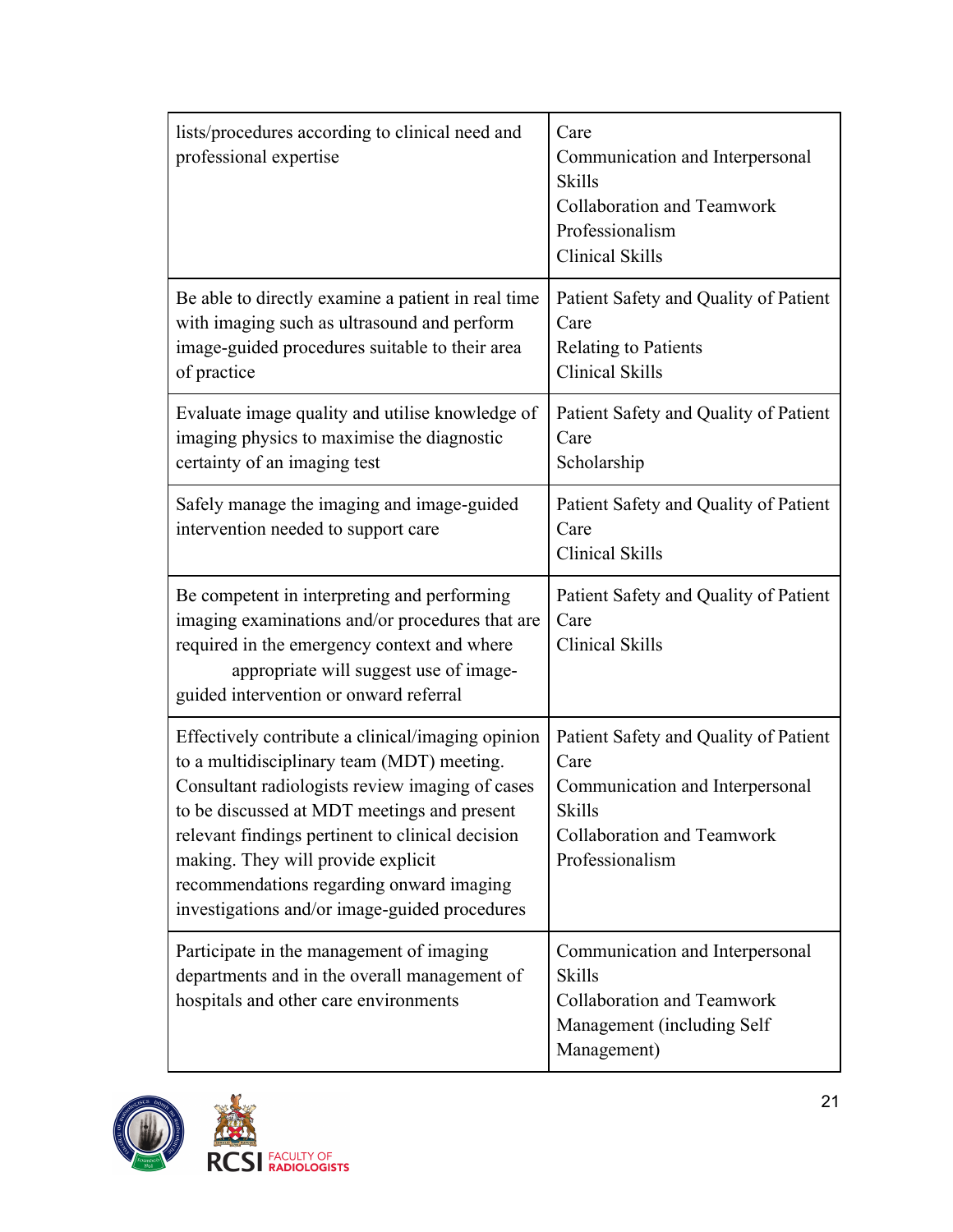| $\mathbf{r}$<br>$\cdot$ $\cdot$<br>--- |
|----------------------------------------|
|----------------------------------------|

**Table 2:** List of Specialty-Specific Professional Capabilities mapped to specific domains of Good Professional Practice as set out by the Medical Council.

- 11. System-Based Knowledge
	- a. Diagnostic radiology utilises a wide range of imaging modalities and techniques to identify and characterise pathology in the body and can be used to investigate any body system or anatomical region.
	- b. Radiology trainees are expected to become competent in protocolling, performing and/or reporting all of the commonly used imaging modalities (e.g. radiographs, fluoroscopy, ultrasound, CT, MRI, radionuclide studies) and to remain up to date with validated new techniques, imaging procedures and protocols.
	- c. The approach in this document is to provide general guidance. The tables in Appendix 1 outline at a high level the knowledge, skills and competencies that trainees should acquire in each specialist area. Any attempt to comprehensively list all clinical presentations, pathological conditions, imaging modalities and techniques would be extensive, but inevitably incomplete, and would rapidly become out of date. The approach here is to provide general guidance and not exhaustive detail.
	- d. These lists are not comprehensive; they must be viewed as a guide and interpreted with common sense. The trainees may subdivide these areas of learning into:
		- i. Developing an appropriate imaging strategy for the clinical presentations
		- ii. Recognise imaging features of common pathological processes
		- iii. Developing skills in image interpretation and procedures appropriate to their level of training and practice.
	- e. These are taught to the trainees through a combination of lectures, hospital-based teaching and self-directed learning.
	- f. By the end of their training all radiology trainees will be expected to advise on the optimum imaging strategy for a given presentation or condition, including

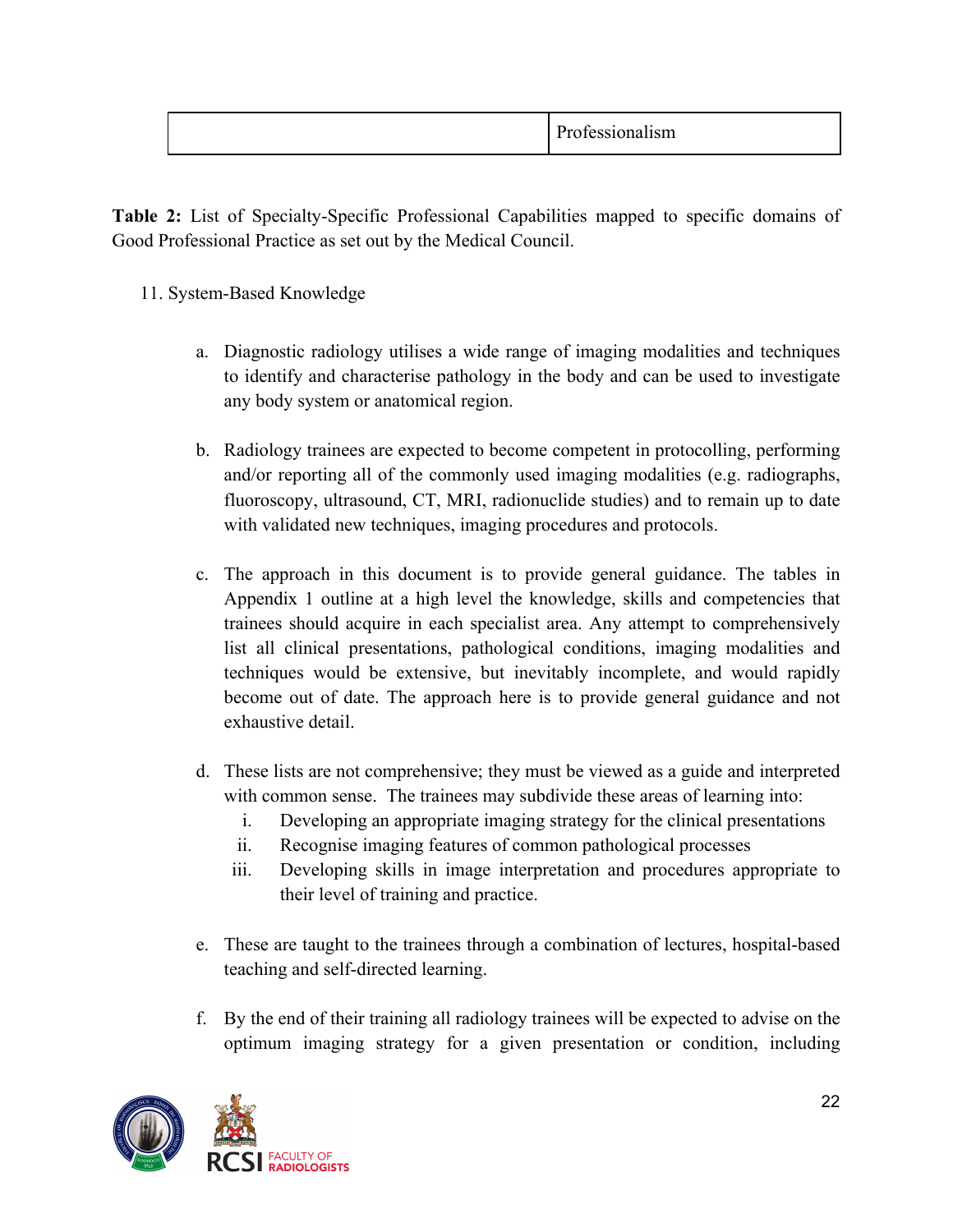selection of the most appropriate modality and protocol for the examination. This should include radionuclide / molecular imaging techniques where appropriate.

- g. All radiologists are required to be trained in a number of basic image-guided procedures such as performing biopsies and inserting tubes and drains, as well as performing diagnostic procedural work such as fluoroscopy. It is expected that all trainees will have knowledge of appropriate interventional radiology strategies when investigating the range of common presentations and conditions listed in Appendix 1 and demonstrate the ability to select and use basic interventional radiology techniques. There are a number of practical techniques and procedures in which competence should be developed. The extent to which a trainee engages in these procedures will be dependent on their level of training and range from an awareness of the procedure to independent performance. Generic procedures are listed below and more specific examples are given in Appendix 1.
	- i. Image-guided biopsy
	- ii. Image-guided drainage
	- iii. Image-guided vascular access and basic catheter/wire manipulation
	- iv. Contrast studies of lines and tubes
	- v. Fluoroscopically-assisted nasogastric tube insertion
	- vi. Contrast studies of the adult and paediatric GI and GU tract
- h. The level of competence in each system based skill is defined as follows:
	- i. Core Skill: These are examples of imaging procedures in which all radiology trainees will develop skills to be capable of fully independent practice by CSCST.
	- ii. Experience: These are examples of imaging procedures in which as a minimum all radiologists will have knowledge of the role, indications, contra-indications and limitations. They will be able to advise on when and how to refer for these procedures even if they do not undertake the examination personally.
	- iii. Specialist: These are examples of examinations and procedures which are necessary to support specialist services. They are skills which will be developed by a limited number of radiology trainees, in response to service need.
- i. Nuclear Medicine and PET/CT
	- i. Radionuclide radiology comprises those diagnostic-imaging techniques, which use radio-labelled tracers for diagnosis, while molecular imaging provides images of metabolic and physiological processes at the molecular

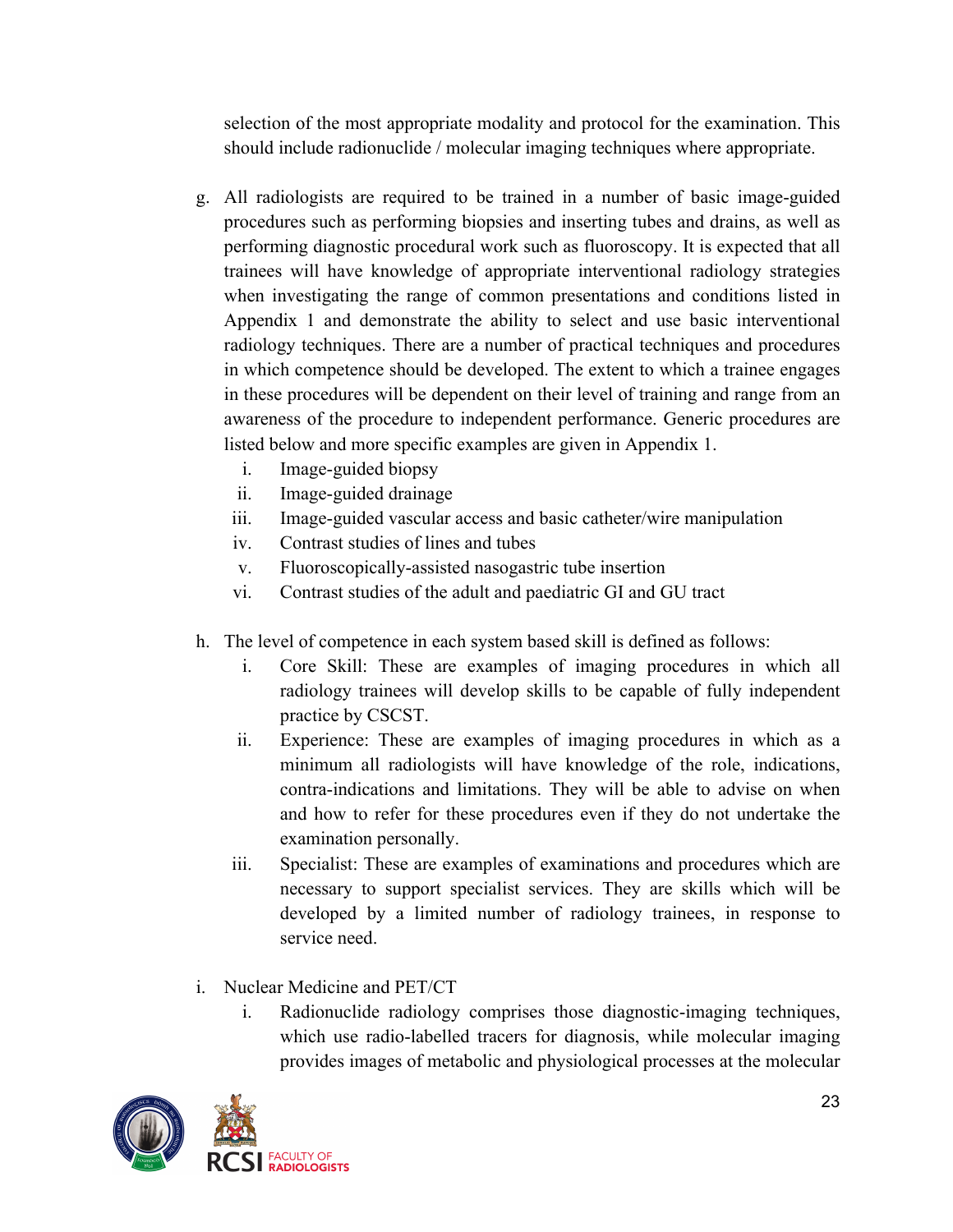and cellular level. Techniques utilised in these areas of radiology can be applied to all of the systems in Appendix 1, as well as being used to study physiological and metabolic processes at a cellular level. Trainees should demonstrate a basic knowledge of the spectrum of techniques utilised in these areas of radiology and the biological processes in disease that can be probed using these methods. Examples of clinical use of radionuclide imaging, along with an outline of imaging and therapy approaches and the biological processes that can be interrogated using molecular imaging are given below:

- ii. Clinical uses of radionuclide imaging:
	- 1. Staging and response assessment of malignant disease
	- 2. Differentiating neurodegenerative disorders
	- 3. Imaging of musculoskeletal disorders
	- 4. Parathyroid imaging
	- 5. Thyroid imaging and adrenal imaging
	- 6. Neuroendocrine tumour imaging
	- 7. Sentinel node localisation

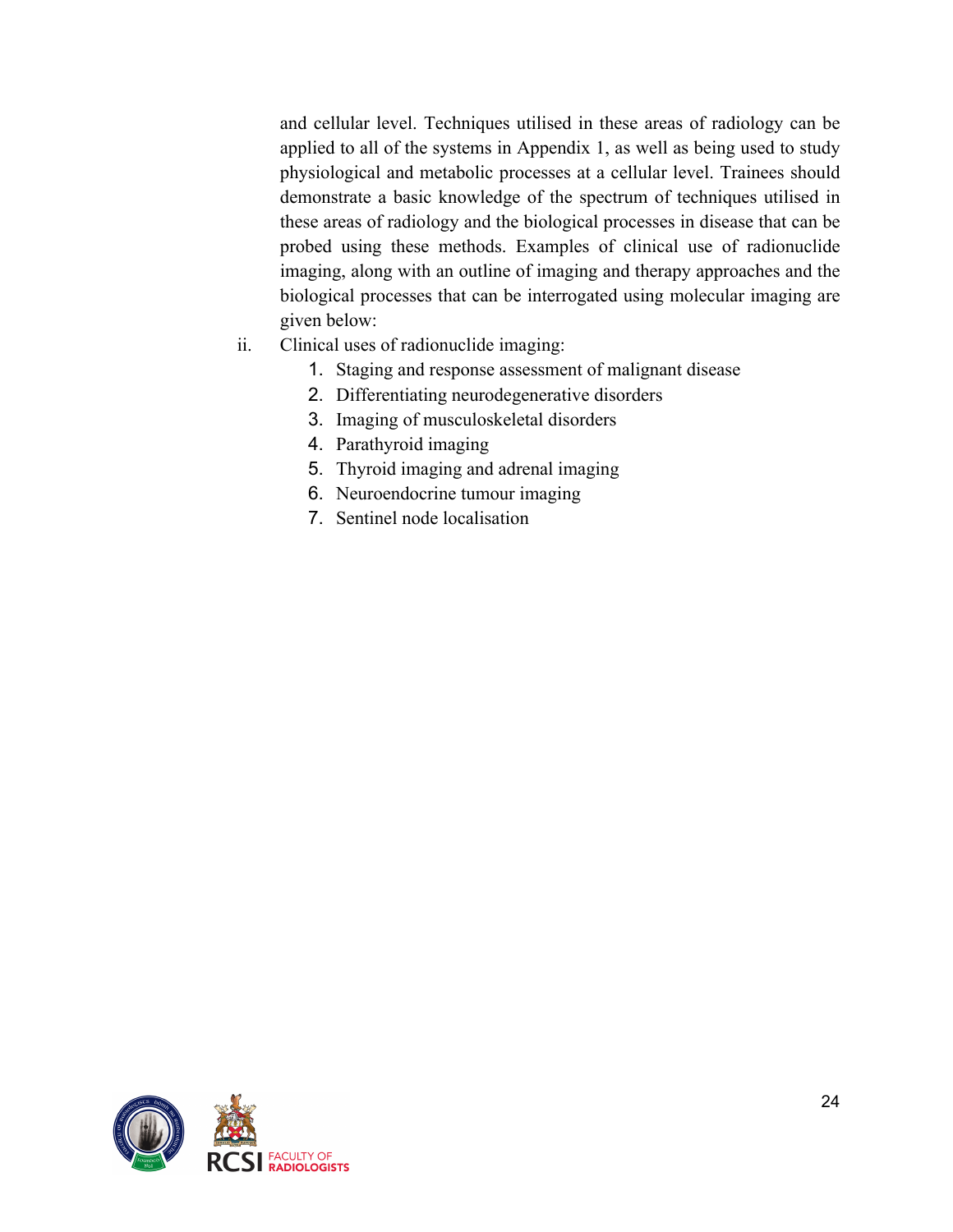- 12. Academic radiology and emerging techniques.
	- a. Academic training
		- i. All trainees are required to demonstrate an understanding of research methodology and critical appraisal linked to clinical practice. Trainees are required to complete the Practice-Based Learning (PBL) module, usually in the second year of training, including completion of PBL and Audit projects which are presented at respective meetings. All trainees should develop their critical appraisal skills and regularly appraise and discuss current research papers – for example as part of regular journal clubs.
		- ii. Occasionally, a trainee may choose to undertake a combined clinical and academic training programme. Such trainees require prior approval from the Faculty of Radiologists' Fellowship Advisory Committee (FAC) prior to undertaking such a programme.
		- iii. The Wellcome Health Research Board Irish Clinical Academic Training (ICAT) Programme is an integrated, multi-year programme spanning 6-7 years of supported and mentored academic and clinical training targeting future academic leaders. This allows the trainee to pursue a chosen PhD while remaining in parallel clinical training. Radiology trainees wishing to undertake the ICAT programme should request approval from the relevant LTC and the FAC prior to applying for this programme. Further details are available at:

https://icatprogramme.org

- b. Emerging technologies
	- i. Trainees are expected to keep up to date and to embrace emerging technologies, such as where these act as an adjunct to imaging analysis and interpretation. Artificial intelligence tools are being developed to assist with diagnostic assessments and trainees should be prepared to adopt these tools into clinical practice once validated.
- c. Emerging imaging techniques
	- i. Trainees should be aware of emerging imaging techniques and to undertake training in these techniques where these become available according to their specialist interest. Examples of this include:
		- 1. Hybrid imaging in the form of PET/CT is well established in clinical practice but other newer forms of hybrid imaging may

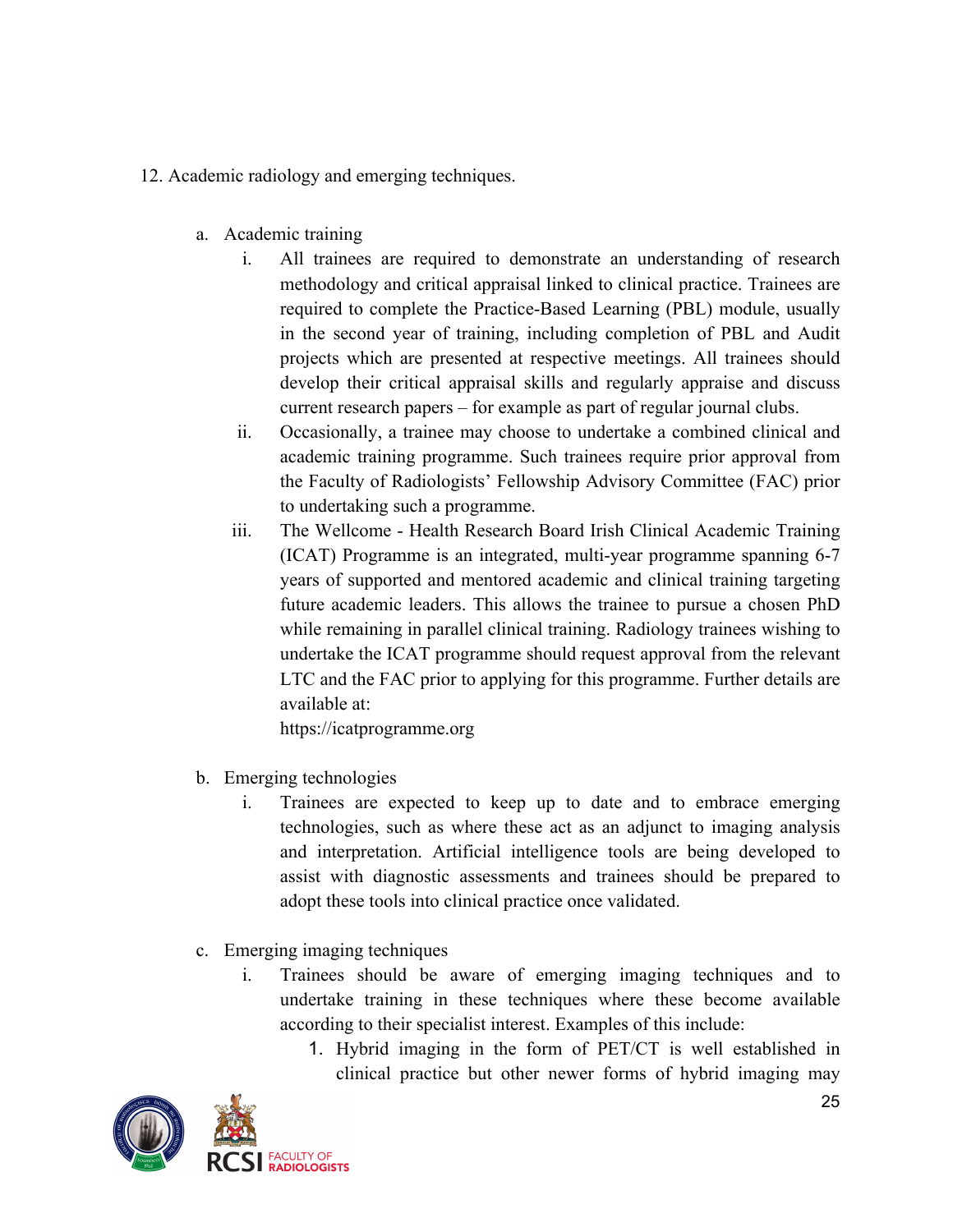evolve into clinical routine. Trainees should be aware of the potential of new hybrid technologies and new radiopharmaceuticals.

- 2. CT post-mortem imaging is being performed more frequently and there is likely to be increasing demand for radiologists' skills in interpreting these examinations in future.
- ii. While core radiology skills can be applied to image analysis in these emerging techniques, trainees should understand that this is not sufficient alone and that specific training in the emerging technique will be required.

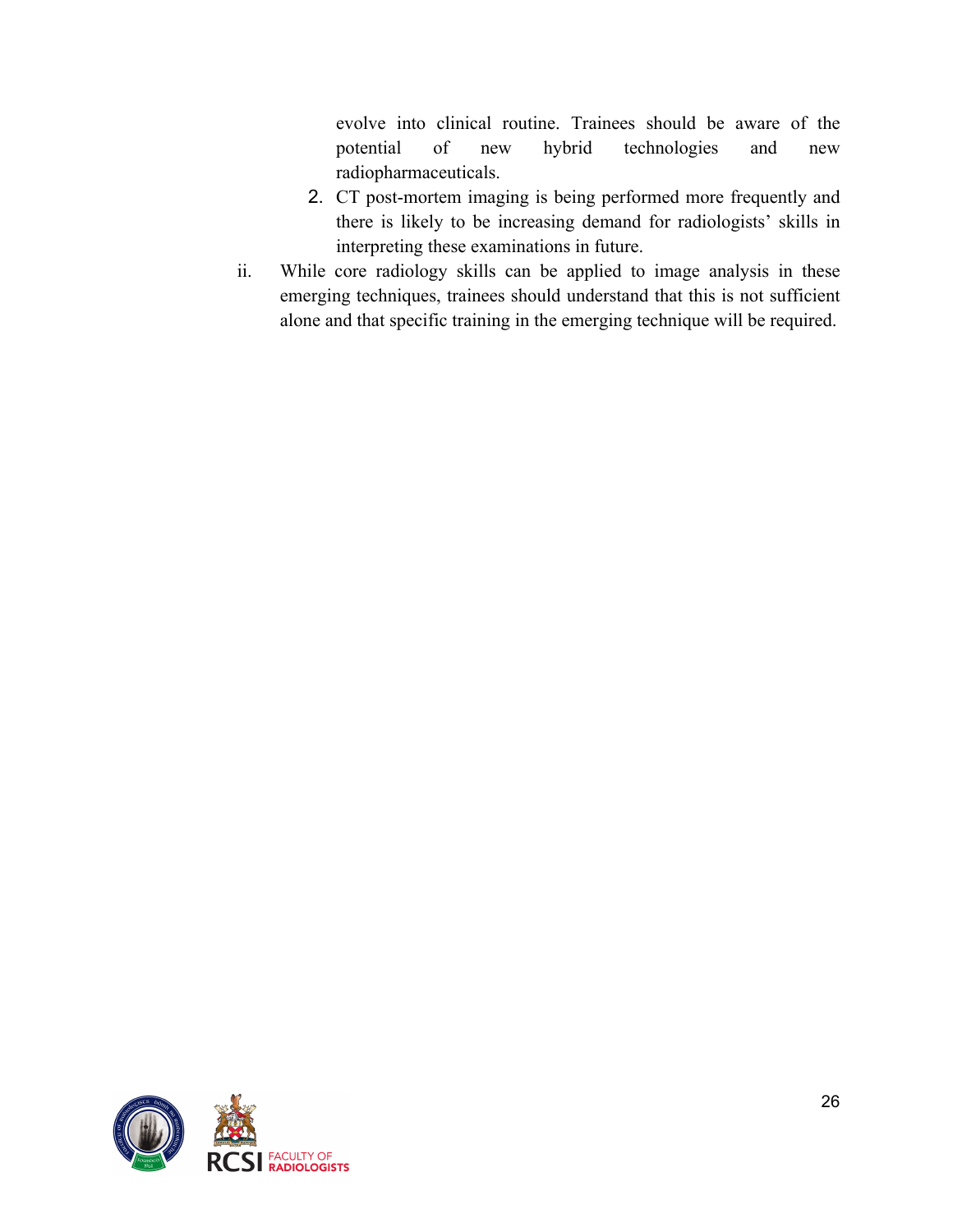#### 13. Teaching and learning methods

- a. Responsibility for delivering the training needed to meet the curriculum requirements rests with the Faculty of Radiologists and individual local training hospitals. This includes mechanisms for addressing underperformance and providing remediation. Progression through the programme will be determined by the annual assessment. The successful completion of radiology training will be dependent on achieving an expected level in all Professional Capabilities and procedural skills. The programme of assessment will be used to monitor and determine progress through the programme. Training will predominantly take place in the local training hospitals.
- b. The sequence of training should ensure appropriate progression in experience and responsibility. The curriculum will be delivered through a variety of learning experiences and will allow trainees to achieve the capabilities described through a variety of learning methods. There will be a balance of different modes of learning from formal teaching programmes to experiential learning 'on the job'. The proportion of time allocated to different learning methods may vary depending on the nature of the workload in a given training site. Training should be constructed to enable trainees to experience the full range of educational and training opportunities available and there will be robust arrangements for quality assurance in place to ensure consistent implementation of the curriculum. This section identifies the types of situations in which the trainee will learn.

#### **c. Workplace-based learning**

The content of workplace-based learning is decided by the local training site but includes active participation in:

- 1. Radiological practice encompassing increasing experience with gradual reduction in supervision as judged by trainers. A major component of training in radiology is achieved by the trainee undertaking an increasing number and variety of radiological tasks.
- 2. Multidisciplinary team meetings: These inter-disciplinary meetings provide excellent learning opportunities.
- 3. On-call and emergency provision: On-call work should be a positive learning opportunity and this requires appropriate levels of supervision by the consultant on-call with trainees and appropriate

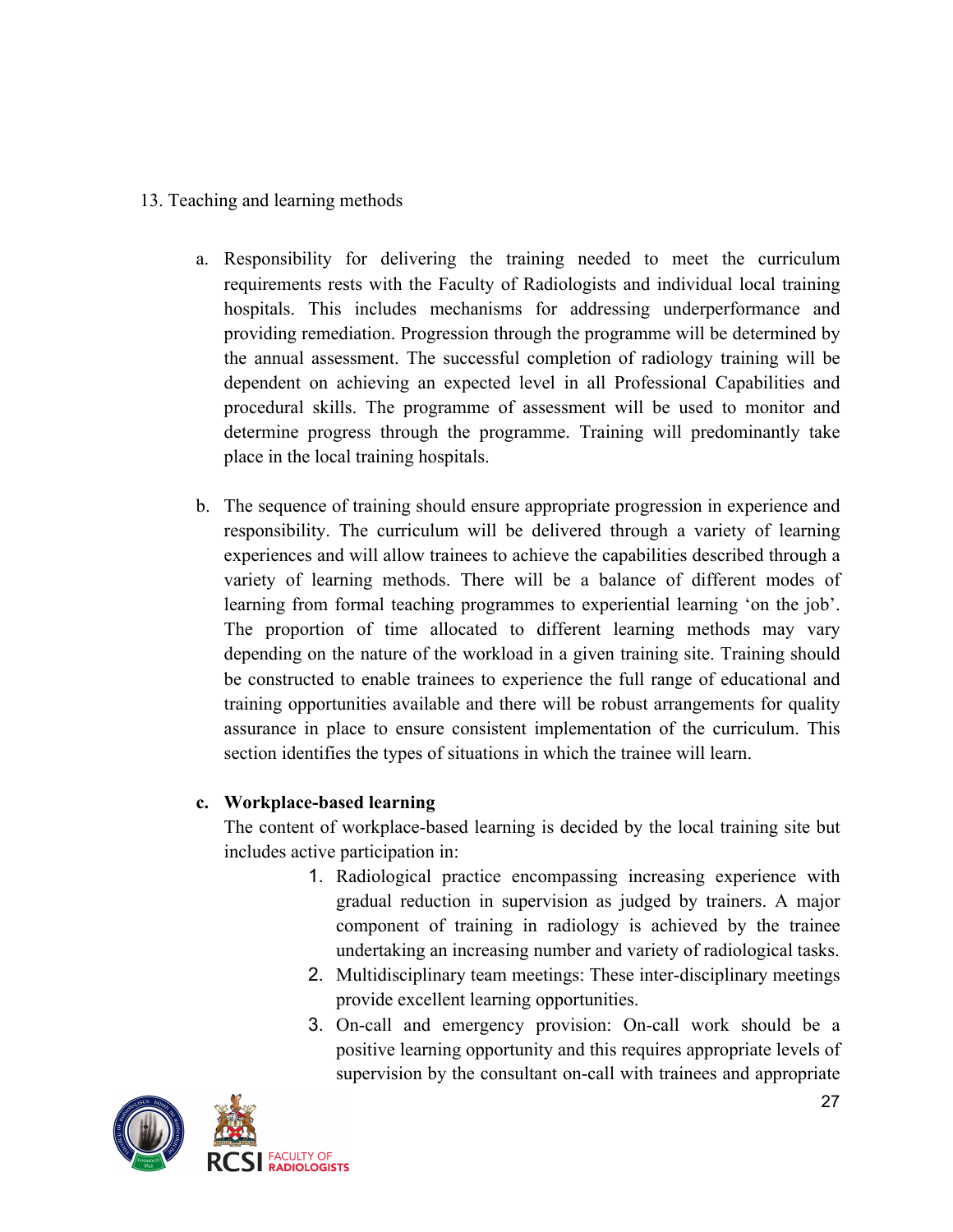levels of workload. Whilst the Faculty cannot define working arrangements that can be put in place by each training site, it is expected that on-call work be structured to maximise learning with appropriate rest time provided.

4. The degree of responsibility taken by the trainee will increase as competency increases. There should be appropriate levels of supervision throughout training with increasing independence and responsibility as learning outcomes are achieved.

# **d. Formal postgraduate teaching**

This can take a variety of forms and may include:

- i. A programme of formal, regular teaching sessions to cohorts of trainees
- ii.  $1<sup>st</sup>$  Year: https://www.radiology.ie/images/uploads/2012/02/Part I Lecture Schedu le\_2019.2020.pdf
- iii.  $2<sup>nd</sup>$  Year: https://www.radiology.ie/images/uploads/2012/02/Part\_II\_2nd\_Year\_Lect ure\_Schedule\_2019.2020.pdf
- iv. 3rd Year: https://www.radiology.ie/images/uploads/2012/02/Part\_II\_3rd\_Year\_Lect ure\_Schedule\_2019.2020.pdf
- v. Case presentations
- vi. Journal clubs
- vii. Research and audit projects
- viii. Lectures and small group teaching
- ix. Grand Rounds
- x. Radiological skills demonstrations and teaching
- xi. Joint meetings with clinical specialties
- xii. Attendance at training programmes designed to cover aspects of the training programme outlined in this curriculum

# **e. Independent self-directed learning**

Trainees will use this time in a variety of ways depending upon their stage of learning. Suggested activities include:

- i. Preparation for assessment and examinations
- ii. Reading, including journals and web-based material
- iii. Audit, quality improvement and research projects
- iv. Achieving personal learning goals beyond normal expectations.

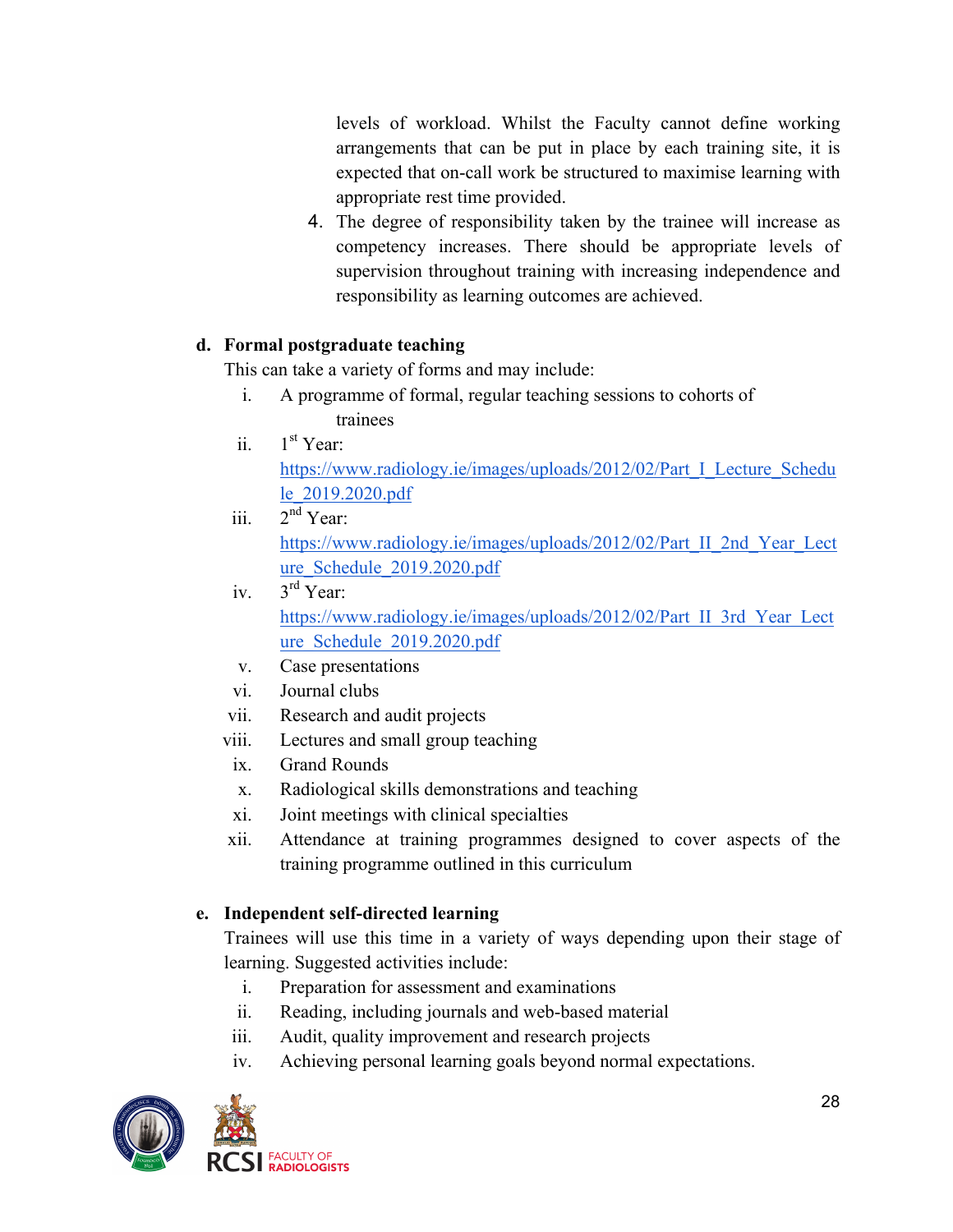#### **f. Formal study courses**

Time to be made available for formal courses is encouraged, subject to local conditions of service. Examples include management courses and communication courses.

#### **g. Learning experiences**

Consultant supervisors and local training coordinators (LTCs) are encouraged to identify learner-centred educational opportunities in the course of clinical work, maximising the wide variety of learning opportunities in the clinical radiological workplace. These may include:

- i. Learning from practice: Trainees will spend a large proportion of workbased experiential learning involved in supervised radiological practice in a hospital setting. Learning will involve closely supervised practice until competences are achieved. The learning environment will be in all areas of the imaging department and in other areas where imaging services are provided (e.g. bedside ultrasound).
- ii. Learning with peers: There are many opportunities for trainees to learn with and from their peers. Local postgraduate teaching opportunities allow trainees of varied levels of experience to come together for small group sessions. Examination preparation encourages the formation of self-help groups and learning sets.
- iii. Learning in formal situations: There are many opportunities for formal teaching in the local teaching sessions and at national and international meetings.
- iv. Personal study: Time will be provided during training for personal study (see sections 6 and 7 for policies related to protected training time and educational leave respectively).
- v. Specific teacher inputs: Individual hospitals within a training programme will identify where specific teaching sessions will be provided. These will vary from site to site. Examples include:
	- 1. Special interest teaching in a radiological environment from a recognised specialist
	- 2. Structured teaching sessions
	- 3. Journal Clubs
	- 4. Local Radiology QI meetings

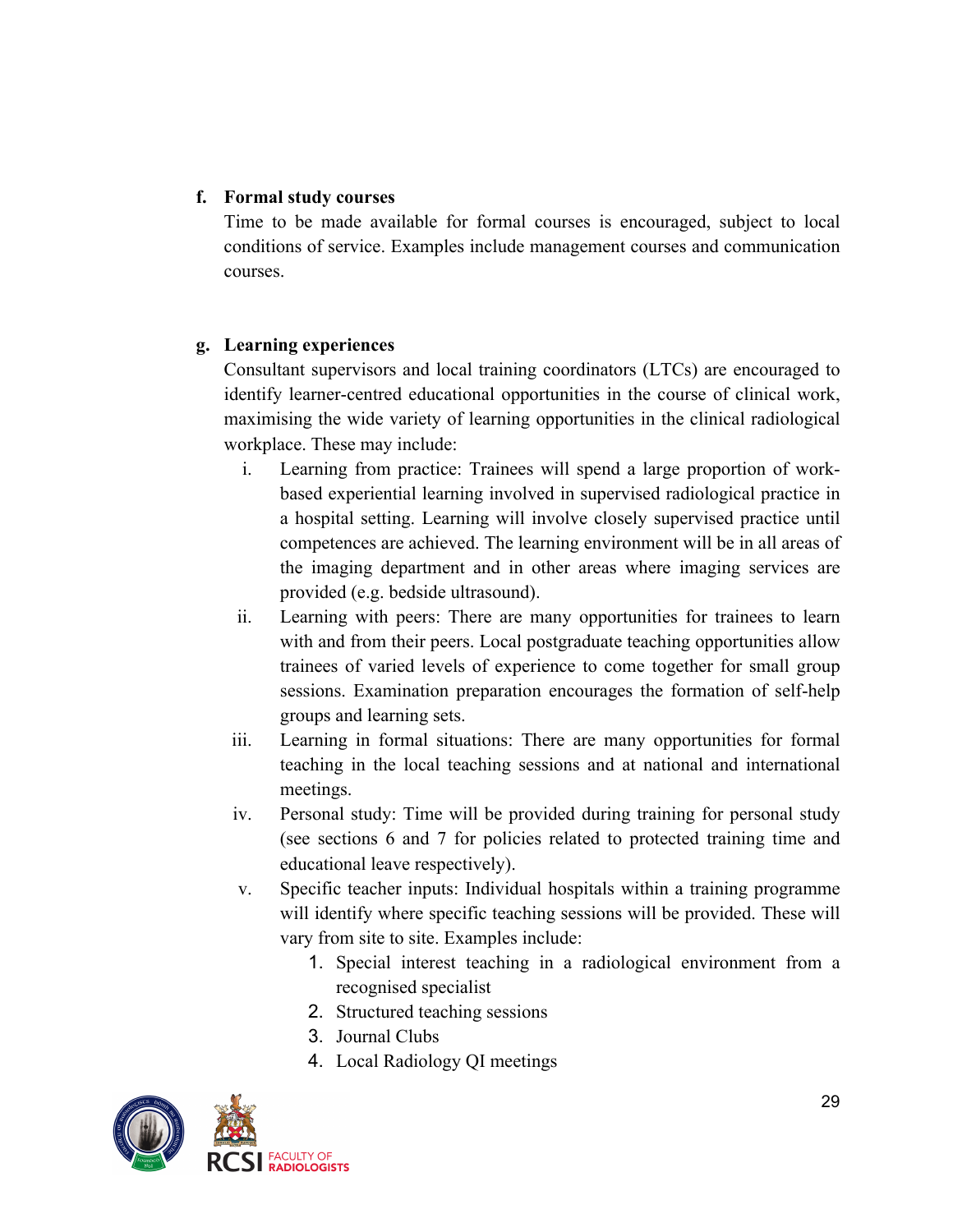## **h. Simulation**

Simulation is recognised as a useful modality to supplement training in clinical situations. It provides experiential learning and an opportunity to reflect on and learn from mistakes in a safe environment. Trainees will participate in simulated training exercises as part of the IR skills courses and in human factors training.

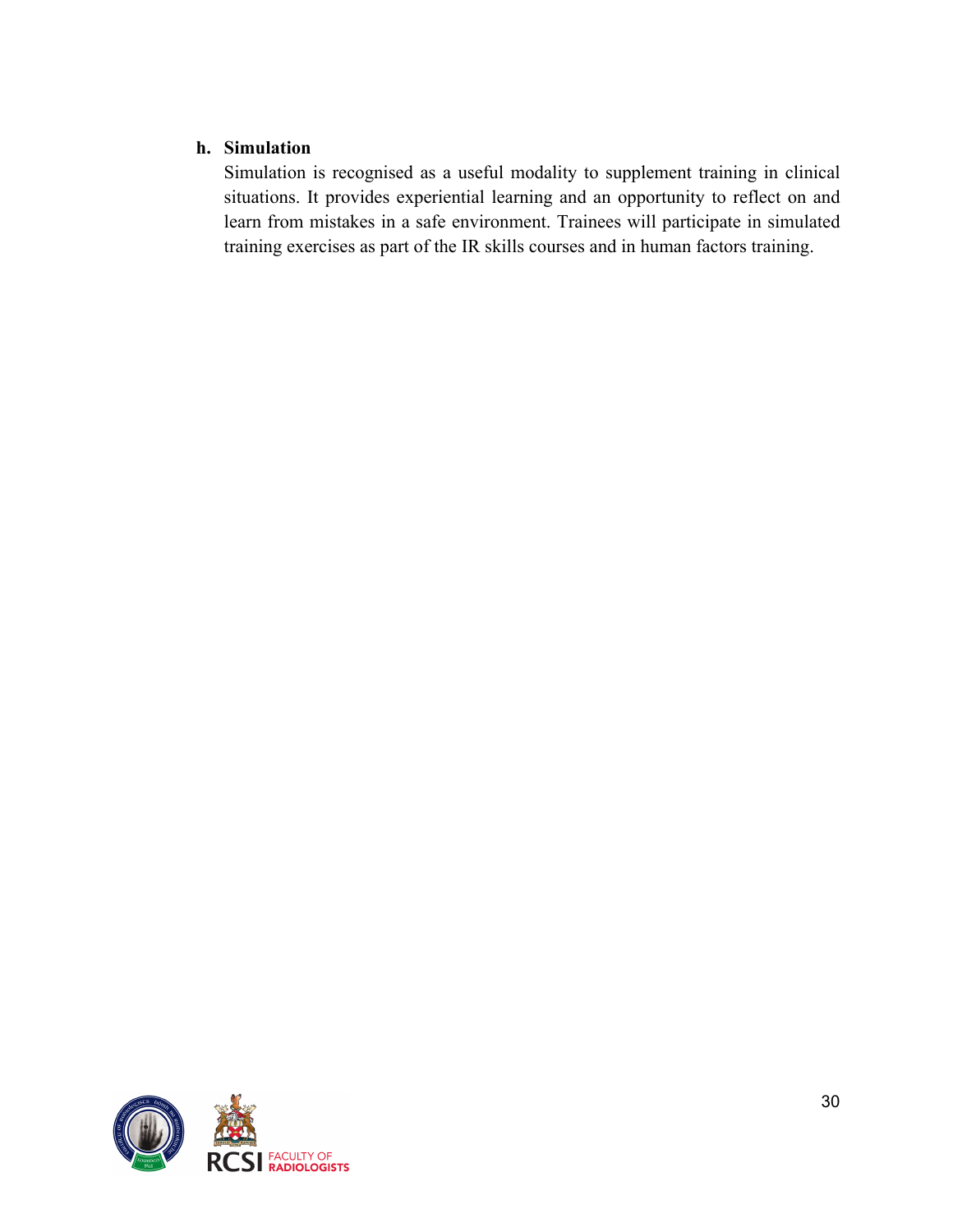#### 14. Summative and Formative Assessment methods

- a. Evidence of progress
	- i. Radiological practice will be assessed using an integrated package of formative workplace-based assessments (WBAs) and summative examination of knowledge and radiological skills, which will sample across the curriculum. The assessments are supported by structured feedback.
	- ii. The methods of assessment listed in this section of the curriculum will provide evidence of progress though evidence of progress may also be gathered from other sources and trainees are encouraged to demonstrate their progress against the Professional Capabilities in a variety of different ways, reflecting their strengths, areas of interest and the resources available to them. The trainee will collect evidence to support their selfassessment, and the local training coordinator will use it to reach a global assessment.
- b. Summative Assessment
	- i. There are two examinations that must be passed in order for trainees to be awarded fellowship of the Faculty of Radiologists, Royal College of Surgeons Ireland [FFR(RCSI)]. The First FFR Examination consists of the Scientific Basis of Imaging, Radiological Anatomy and Techniques. The second examination examines the entire radiology curriculum and is divided into Part 2A and Part 2B.
	- ii. The First FFR Examination tests knowledge through multiple choice questions, film viewing (requiring the identification of normal anatomical structures on images) and viva sessions. The Final FFR Part 2A Examination test knowledge through single best answer (SBA) questions and extended matching questions (EMQ). The FFR Part 2B Examination assesses clinical competence (interpretative, analytical and communication skills) through long cases, rapid reporting and viva sessions. Further guidance for trainees on the structure and content of these exams is available on the Faculty website.

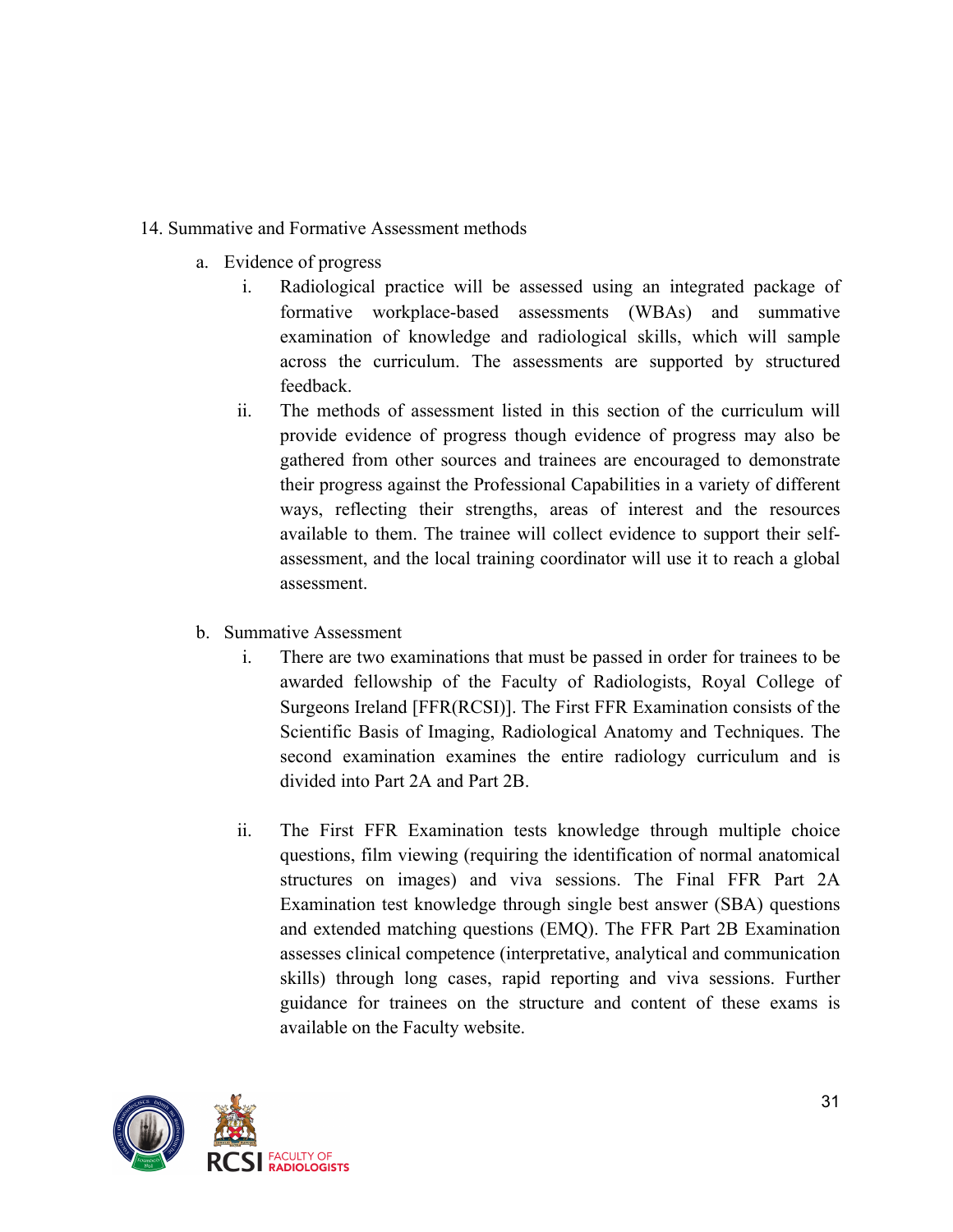- iii. Those assessment tools which are not identified individually as summative will contribute to summative judgements about a trainee's progress as part of the programme of assessment. A suitable number and range of these will ensure reliable assessment of progress and achieve coverage of the curriculum.
- c. Formative Assessments
	- i. **Workplace-based assessment (WBA)**
		- 1. Workplace-based assessment (WBA) provides assessment for dayto-day practice. Reflection and feedback is an integral component to all WBAs to enhance and drive learning. The assessments should be seen as opportunities for identifying strengths and areas for further development; they are not tests that must be passed per se but should be seen as a useful indicator of one's stage of competency relative to expected capabilities at a given stage of training. Activities to be assessed should be agreed in advance and it is the responsibility of the trainee to arrange this.
		- 2. In order for trainees to maximise benefit, reflection and feedback should take place as soon as possible after an assessment. Feedback should be of high quality and should include an action plan for future development. Both trainee and trainer should recognise and respect cultural differences when giving and receiving feedback.
		- 3. A range of assessment tools are available to support WBA and these are listed below. Minimum numbers of each type WBA are given, although it is anticipated that trainees may undertake many more, as the WBAs are the vehicles by which the trainee will guarantee one-to-one teaching and ensure appropriate curriculum coverage during their clinical attachments.
		- 4. Image Interpretation and Reporting Exercise (IIREx)
			- a. This tool evaluates an observed radiology interpretation/reporting episode. The IIREx can be used at any time and in any setting when an assessor is available. Assessors should be consultant radiologists trained in giving feedback and understand the role of assessment. Wherever possible, a different assessor should be used for

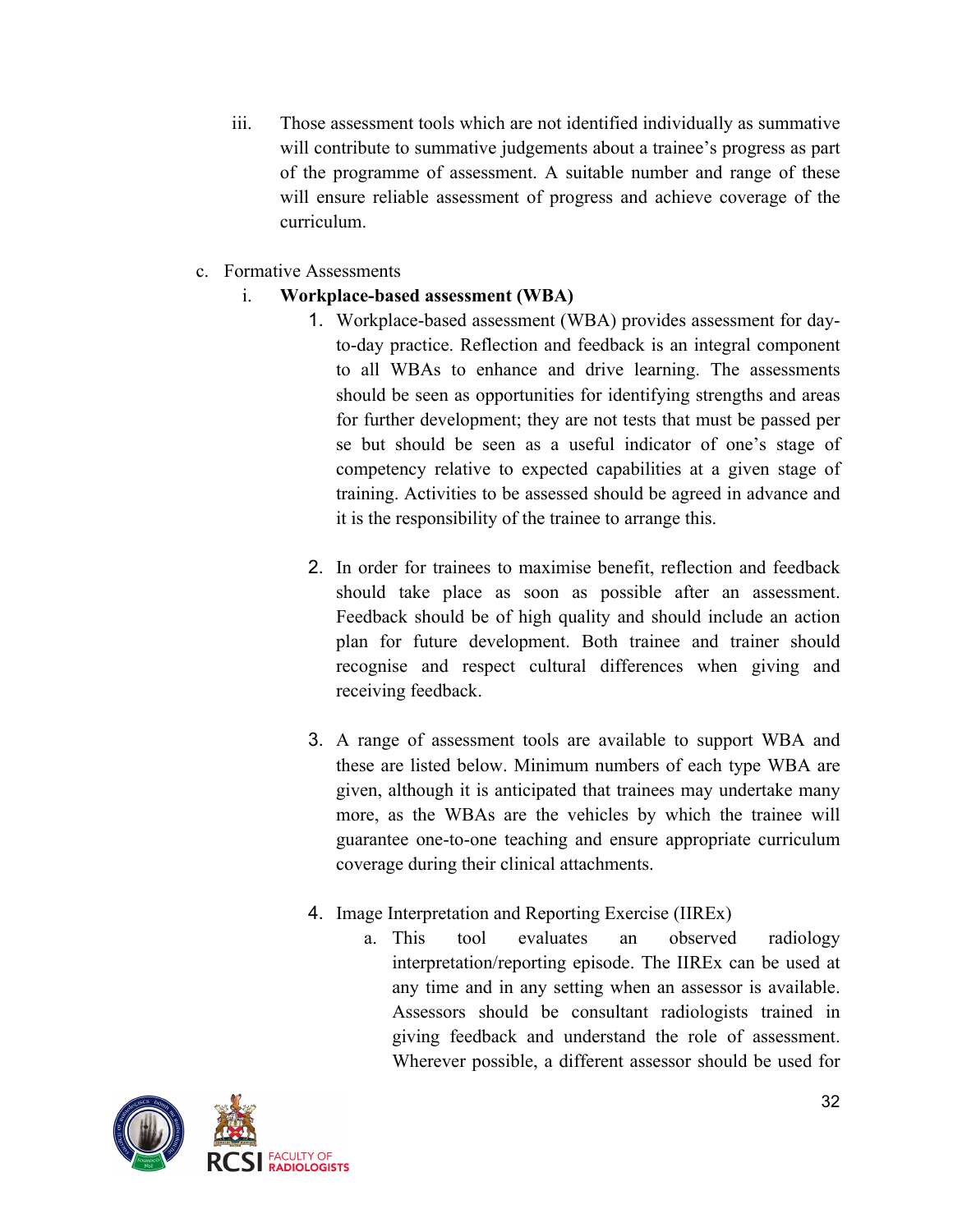each IIREx. Trainees should agree the timing, casemix and assessor, although assessors may also carry out unscheduled assessments. Trainees should receive immediate feedback to aid learning.

- b. Trainees should complete a minimum of six IIRExs in each year of training (or equivalent for LTFT trainees). IIRExs should sample across different radiological problems as summarised in Table 1.
- 5. Radiology-direct observation of procedural skills (Rad-DOPS)
	- a. A Rad-DOPS is a structured checklist for assessing the interaction of a radiology trainee with the patient when performing a practical procedure. Assessors must be consultant radiologists trained both in the procedure and feedback methodology. Different assessors should be used for each encounter wherever possible. Trainees should agree the timing, procedure and assessor, although assessors may also carry out unscheduled assessments. Trainees should receive immediate feedback to identify strengths and areas for development.
	- b. Trainees should complete a minimum of six Rad-DOPS in each year of training (or equivalent for LTFT trainees), sampling a wide range of different procedures/skills. Rad-DOPS can be undertaken as many times as the trainee and their supervisor feel is necessary and may be used to inform decisions about when a trainee can be regarded as competent to perform a procedure independently.

# **ii. Multisource Feedback (MSF)**

1. This tool is a method of assessing generic skills such as communication, leadership, team working, reliability etc. across the domains of Good Professional Practice. This provides systematic collection and feedback of performance data on a trainee, derived from a number of colleagues. For each assessment, the trainee should nominate at least 20 assessors. Assessors are individuals with whom the trainee works, including supervising consultants, fellow radiology trainees, other colleagues within the radiology department and doctors working outside the radiology department with whom the trainee interacts as part of their work.

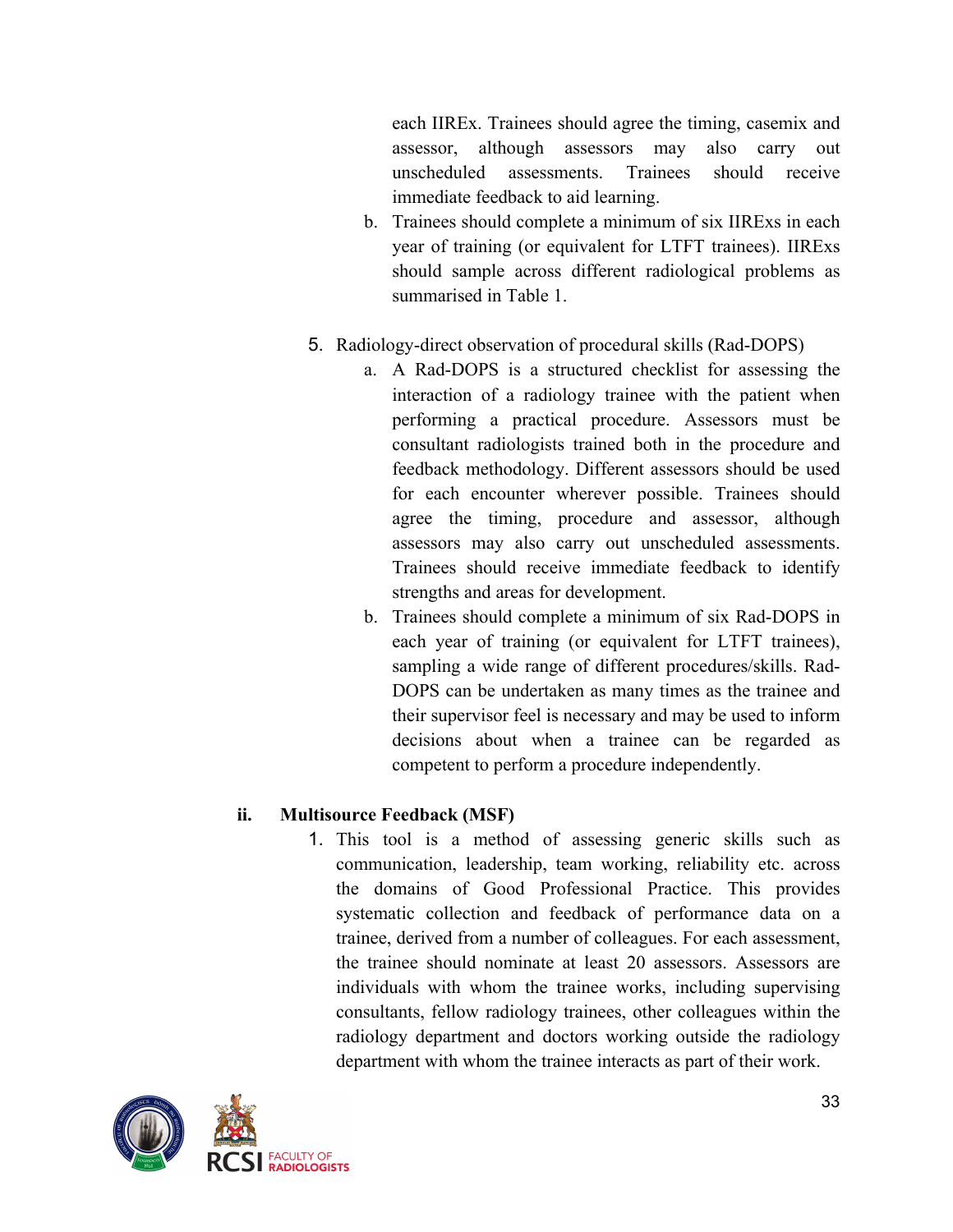- 2. The recommended mix of raters/assessors is:
	- a. 6 Consultant Radiologist colleagues including the LTC
	- b. 5 Radiology NCHD colleagues
	- c. 5 Radiographers/ Nurses/Allied health professionals
	- d. 5 healthcare professionals (usually NCHDs or consultants) based outside the radiology department
- 3. The trainee will not see the individual responses by raters. Feedback is given to the trainee by an appropriately trained coach.
- 4. MSF should usually take place once during training, typically towards the end of the second year (or at appropriate intervals for LTFT trainees), although the local training coordinator may choose to recommend an additional MSF to assist a doctor in difficulty. It is mapped to a self assessment tool with identical domains.

# **iii. Form 2A (Local Training Coordinator report and trainee self reflection)**

- 1. The local training coordinator (LTC) will annually give an overview of their progress in a formal structured LTC's report (Form 2A). The overall judgment of a trainee will include a triangulated view of the doctor's performance, which will include their participation in educational activities, appraisals and the assessment process. The LTC will assess the trainee's level of progress in each of the generic and radiology-specific professional capabilities. The LTC's report can incorporate commentary or reports from longitudinal observations, such as from supervisors or formative assessments demonstrating progress over time.
- 2. The trainee will also be asked to submit a special version of form 2A in which they are asked to assess their own progress. This is expected to be an exercise in self-reflection and is intended to form a basis for a discussion between the trainee and the LTC.

## **iv. Annual Assessment**

1. Individual progress will be monitored by an annual review, the Annual Assessment. This should be used to integrate and systematically review evidence about a doctor's performance and progress in a holistic way to facilitate decisions regarding progression through training, as well as identifying any requirements for targeted or additional training where necessary.

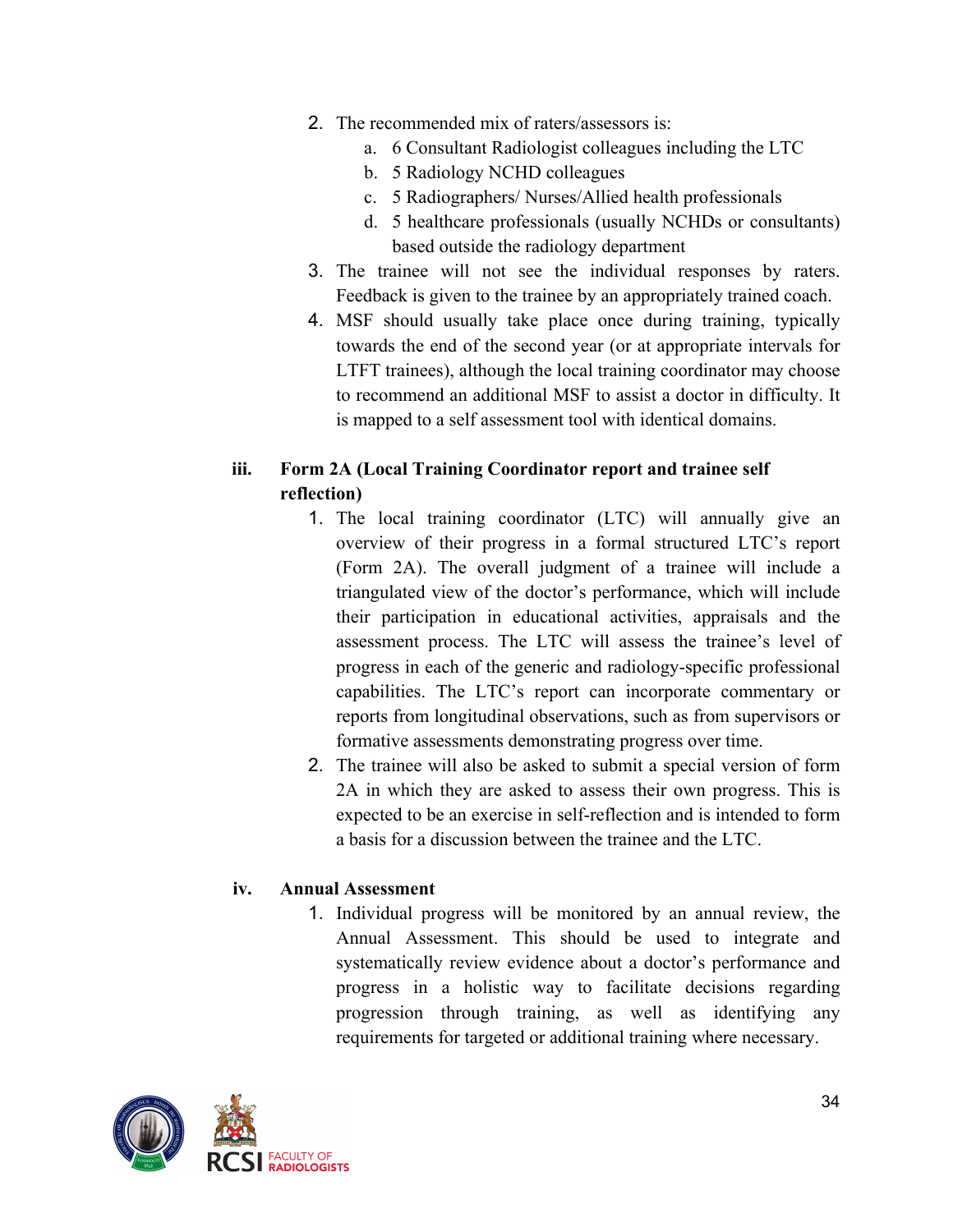- 2. The trainee will be assessed against their expected level progression in relation to the generic and radiology-specific professional capabilities. Each trainee will be expected to have demonstrated sufficient progress in each area such that they are practicing at the level considered appropriate for their level of training.
- 3. Annual Assessments are organised by the Faculty. It is suggested that trainees have an informal assessment in their local base hospital prior to the Faculty's annual assessment which provides an opportunity for early detection of trainees who are failing to gather the required evidence for Annual Assessment.
- 4. For the Annual Assessment, at least two panel members are required, one of whom should be the relevant LTC, the other a Faculty representative such as the national training coordinator, other LTC or board member. The assessors will fill out Form 2B during the assessment which will be placed on the trainees record.
- 5. Satisfactory progression across all domains within the decision aid will lead to progress into the next year of training.
- 6. Unsatisfactory progression will be informed by some or all of the following (the decision being undertaken by the Annual Assessment panel): lack of curriculum coverage; inadequate or poor outcomes in workplace based assessments and/or examinations; and areas of concern within Form 2A. This will result in one of two outcomes:
	- a. Conditional progress into the next year of training; a specific action plan will be formulated with the trainee to redress deficiencies in performance. Progress will be re-assessed as appropriate within the next year of training.
	- b. Directed training without progression; if the trainee is so far short of the objectives for their stage of training such as to prevent them continuing into the next stage of training, directed training is recommended to achieve those objectives. The Faculty recommends that repetition of the entire indicative year should only be recommended for exceptional reasons
- d. Appeals

There are formal mechanisms for appealing against decisions taken at all stages of training. Appeals against decisions of the Annual Assessment

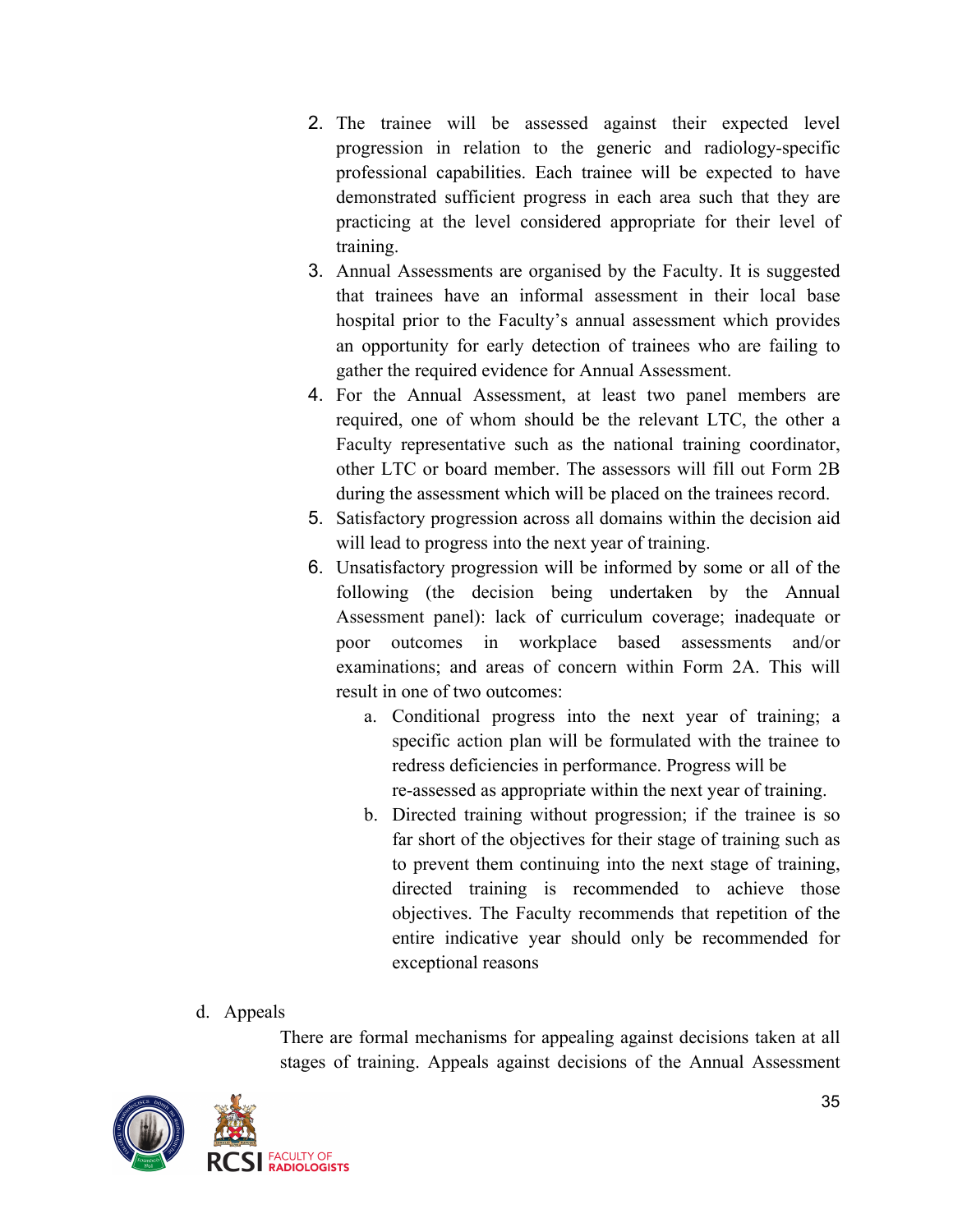panel are conducted locally by the Faculty Advisory Committee. Appeals related to examination results are conducted by the Chief Examiner. Appeals against a failure to award a CSCST may be made to the Medical Council. It is important to be aware that time limits within which appeals must be lodged may apply.

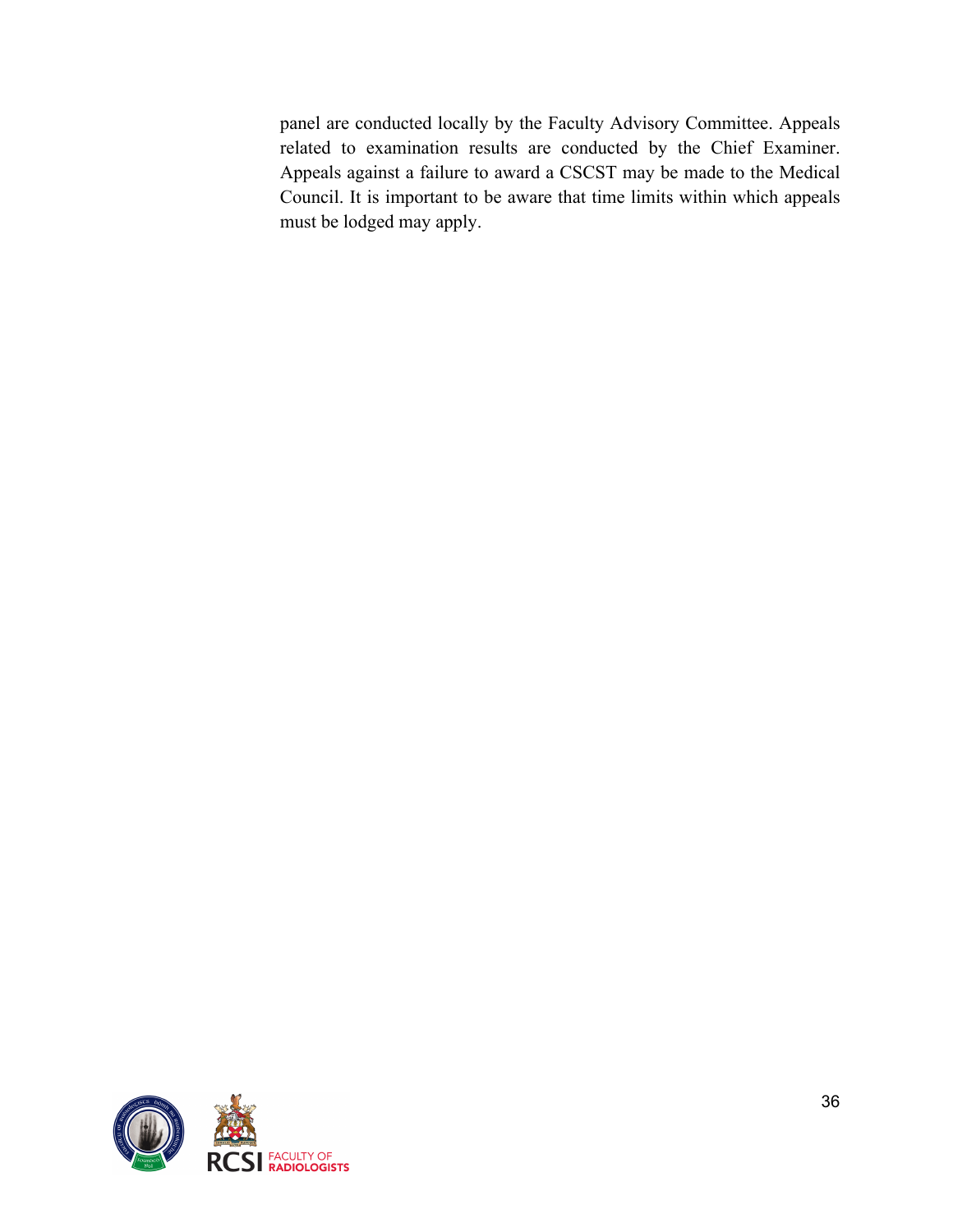#### 15. Progression Criteria

- a. These progression criteria apply to SpRs who passed the Primary Examination in or after May 2016.
- b. First Year of Training
	- i. A candidate in the training programme of the Faculty of Radiologists cannot be fully accredited for the 1st year of training until they have passed Part 1. If they pass their 2nd attempt at the examination in September (Q1) of chronological year 2 of training, they may proceed in 2nd year with their starting cohort. If not, they must repeat 1st year with the new cohort of 1st year SpRs.
	- ii. SpRs not accredited for a year of training because of examination failure in FFR Part 1 and repeating the training year do not need to repeat rotations / modules for which they have obtained credit.
	- iii. In the Irish Radiology Training Programme, the CSCST date of SpRs not accredited for a year of training because of examination failure in FFR part 1 will be extended by 12 months.
- c. Years 2-5 of Training
	- i. Candidates can progress through training years 2-5 notwithstanding examination failure if deemed to be operating at an appropriate level at assessment by the relevant Local Training Coordinator, with input from Fellowship Advisory Committee (FAC) and possibly the Chief Part 2 Examiner. FFR Part 2A examination can be attempted after the candidate has passed assessments for the first three years of training as recognised by the Faculty of Radiologists. FFR Part 2B cannot be attempted before Part 2A has been passed. However, CSCST requires completion of 5 years accredited training, passage of FFR Part 2B and completion of all mandatory modules and rotations. The maximum time within which to complete 5 years of accredited training is 9 years. In exceptional circumstances such as:
		- 1. maternity/family leave, long term illness
		- 2. relevant PhD
		- 3. other such instances in which the FAC may recommend to the board that this period of time may be extended for an individual trainee.
- d. Fifth year

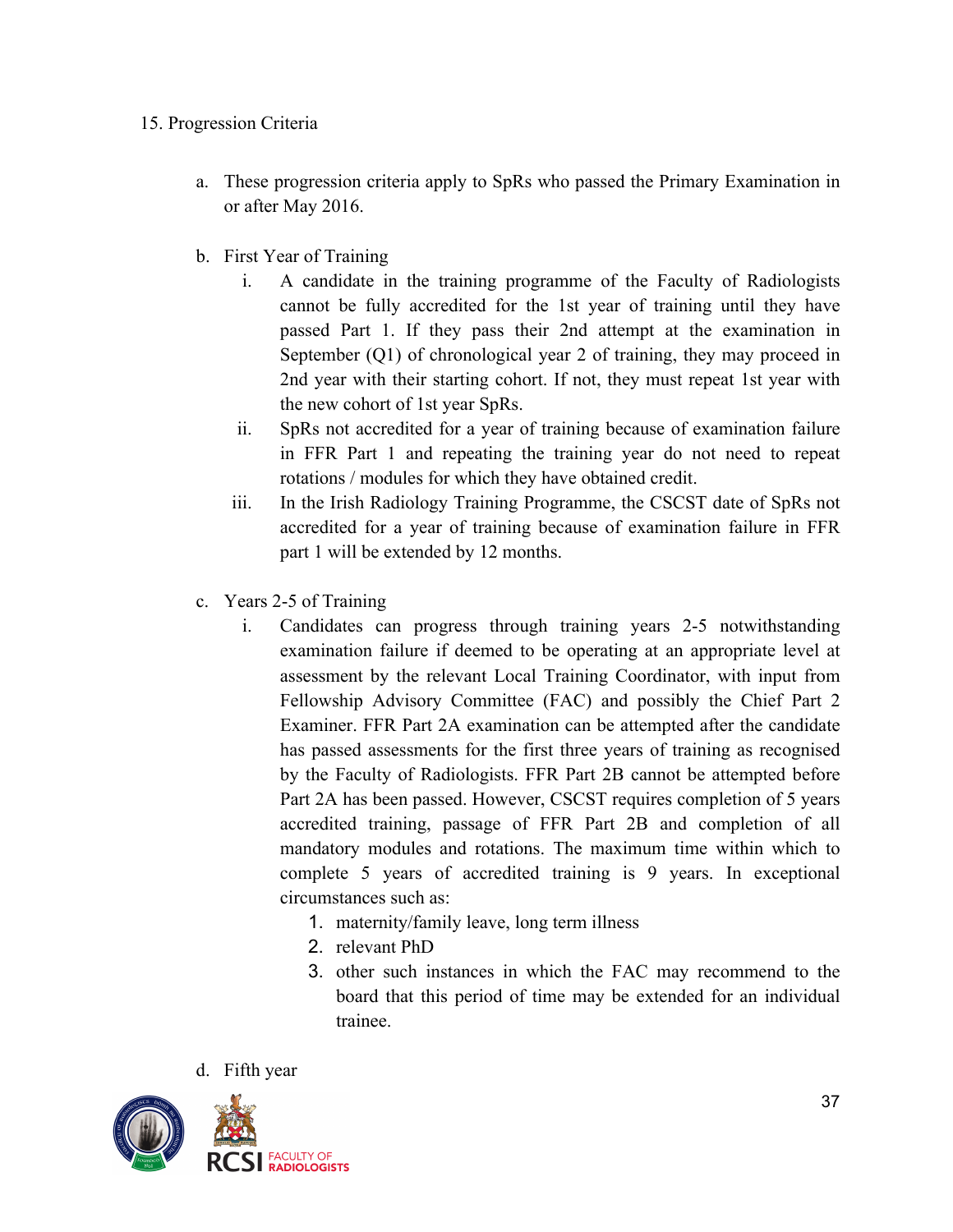- i. During the fifth year of training, trainees should endeavour to develop skills and knowledge in one or more subspecialty areas. While it is envisaged that most trainees will undertake their fifth year of training within the Irish healthcare system as part of a Faculty-approved fifth year training post, trainees may elect to undertake their fifth year of training abroad as part of a pre-approved fellowship.
- e. Out Of Programme Experience (OOPE)
	- i. Trainees may apply for Out Of Programme Experience (OOPE), typically in place of their fifth year of training. Prior to departure for such fellowship, the application for OOPE must be pre-approved by the FAC. The application form for OOPE is available at the Faculty's website, currently: https://www.radiology.ie/images/uploads/2012/02/Out-of-Programme-Requirement-for-Pre-Approval.pdf
- f. Post-Fellowship Training
	- i. This is defined as training that takes place after a trainee has achieved CSCST. Trainees may do this in Ireland or in international centres.

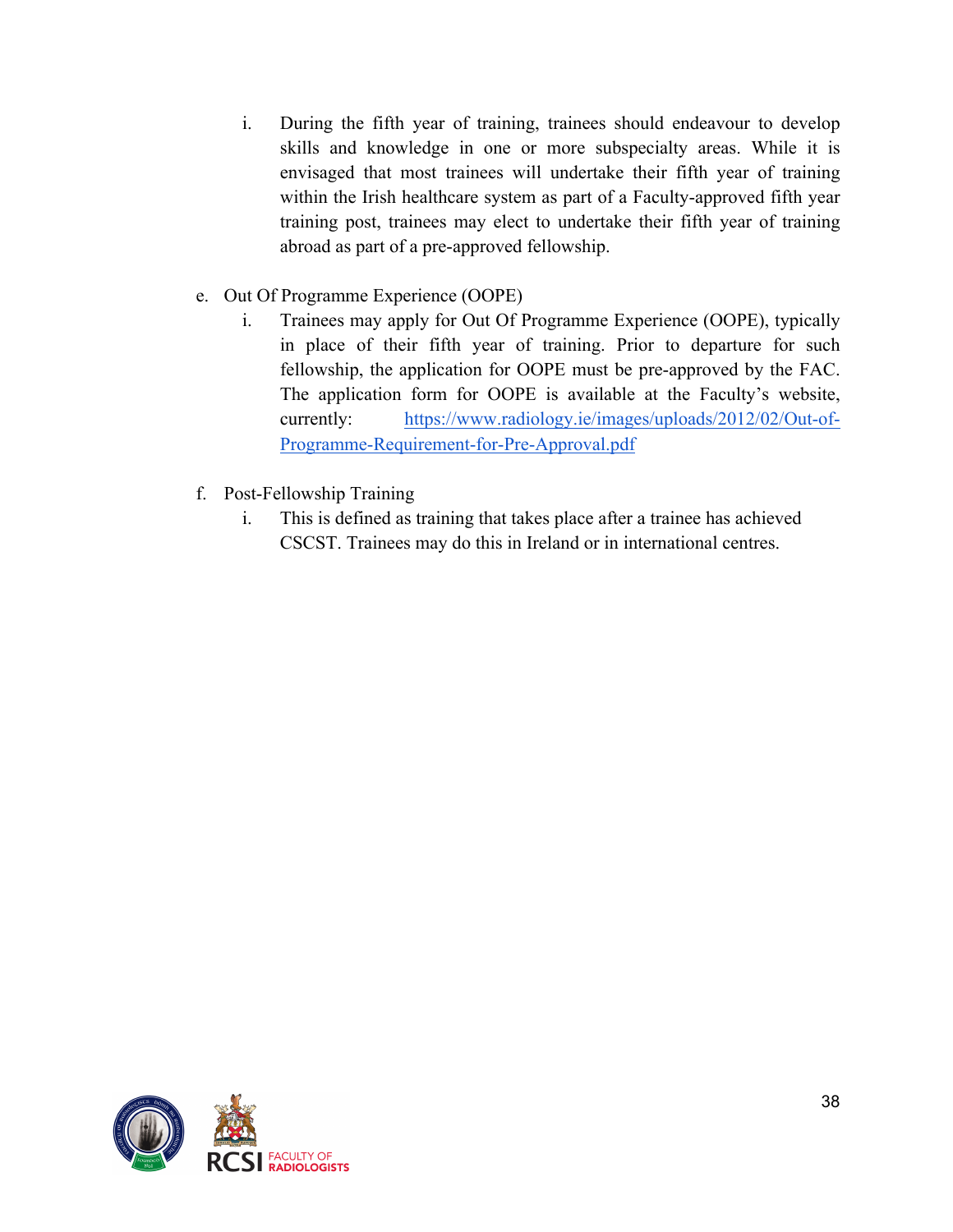#### Appendix 1

#### System-based knowledge

- 16. The level of competence in each system based skill is defined as follows:
	- a. Core Skill: These imaging procedures in which all radiology trainees will develop skills and be capable of fully independent practice by CSCST.
	- b. Experience: These are examples of imaging procedures in which as a minimum all radiologists will have knowledge of the role, indications, contra-indications and limitations. They will be able to advise on when and how to refer for these procedures even if they do not undertake the examination personally. They will form part of training in fifth year positions.
	- c. Specialist: These are examples of examinations and procedures which are necessary to support specialist services. They are skills which will be developed by a limited number of radiology trainees, in response to service need. This will typically be encompassed in fifth year training or post CSCST years.

| <b>System</b> | Develop an<br>appropriate<br>imaging strategy<br>for the following<br>presentations | <b>Recognise imaging</b><br>features of the<br>following conditions | Develop skills in the<br>following imaging<br>modalities and<br>techniques |
|---------------|-------------------------------------------------------------------------------------|---------------------------------------------------------------------|----------------------------------------------------------------------------|
|---------------|-------------------------------------------------------------------------------------|---------------------------------------------------------------------|----------------------------------------------------------------------------|

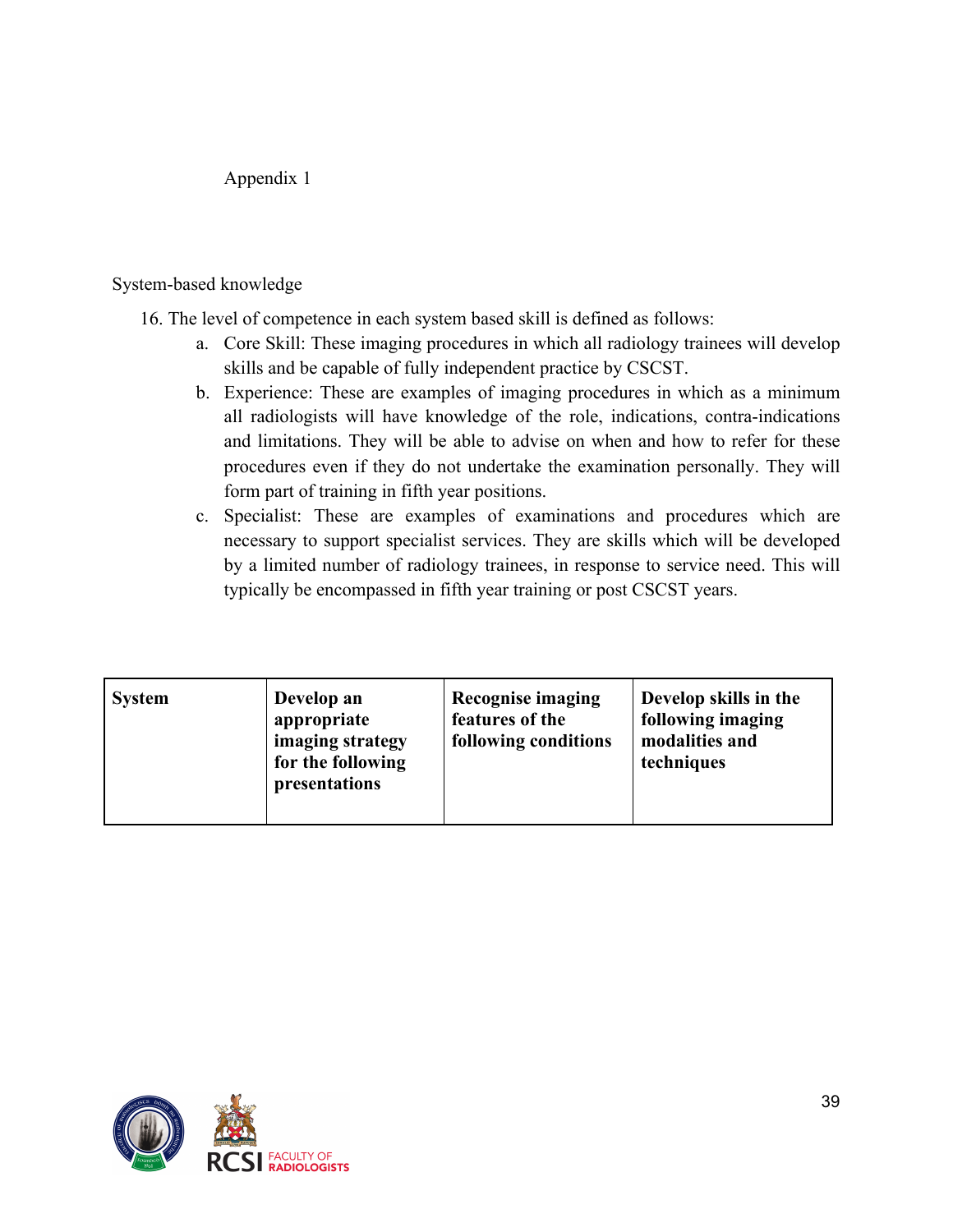| <b>Breast Radiology</b>     | Breast lump<br>Nipple changes/<br>discharge<br>Skin changes<br>Inflammation<br>Recall from<br>screening<br>Implant-related<br>concerns<br>Male breast concerns<br>Breast pain<br>Incidental breast<br>abnormality on<br>cross-sectional<br>imaging<br>Axillary lump | Breast tumour:<br>-Primary: in<br>situ/invasive<br>-Metastatic:regional/<br>distant<br>-Recurrent<br>-Metastatic from<br>elsewhere<br>Benign and atypical<br>breast lesions<br>Implant rupture<br>Gynaecomastia                                                                                                                                                                                                                                                                                            | Experience:<br>Mammography<br>Tomosynthesis;<br>Ultrasound breast and<br>axilla<br><b>MRI</b><br>US-guided aspiration,<br>biopsy and localisation<br>Specialist: Advanced<br>biopsy techniques                                         |
|-----------------------------|---------------------------------------------------------------------------------------------------------------------------------------------------------------------------------------------------------------------------------------------------------------------|------------------------------------------------------------------------------------------------------------------------------------------------------------------------------------------------------------------------------------------------------------------------------------------------------------------------------------------------------------------------------------------------------------------------------------------------------------------------------------------------------------|----------------------------------------------------------------------------------------------------------------------------------------------------------------------------------------------------------------------------------------|
| Cardiac<br><b>Radiology</b> | Acute chest pain<br>Stable chest pain<br>Cardiovascular chest<br>trauma<br>Shortness of breath<br>Stroke and<br>paradoxical<br>embolism<br>Syncope<br>Sudden collapse<br>Palpitation with<br>confirmed<br>arrhythmia                                                | Cardiac arrhythmias<br>Cardiac failure<br>Coronary heart artery<br>disease and its<br>complications<br>Imaging findings post<br>cardiac surgery<br>Valvular heart disease<br>Common congenital<br>heart disease<br>Cardiomyopathy<br>Heart failure<br>Diseases of the arteries<br>including aortic<br>dissection<br>Acute aortic syndrome<br>Diseases of the<br>pulmonary circulation<br>Pericardial diseases<br>Pulmonary embolism<br>Stroke and<br>paradoxical embolism<br>Cardiac tumours and<br>masses | Core Skills:<br>Plain radiography of<br>cardiac disease<br>CT including ECG-<br>gated cardiac and<br>thoracic aorta CT<br>Experience:<br>Cardiac MRI<br>nuclear cardiology,<br>Specialist:<br>echocardiography<br>advanced cardiac MRI |
| <b>Gastrointestinal</b>     | The Acute Abdomen<br>Abdominal trauma<br>Abdominal pain -                                                                                                                                                                                                           | GI tract tumours<br>Liver tumours<br>Pancreatico-biliary                                                                                                                                                                                                                                                                                                                                                                                                                                                   | Core Skills:<br>Plain film<br>Fluoroscopic contrast                                                                                                                                                                                    |



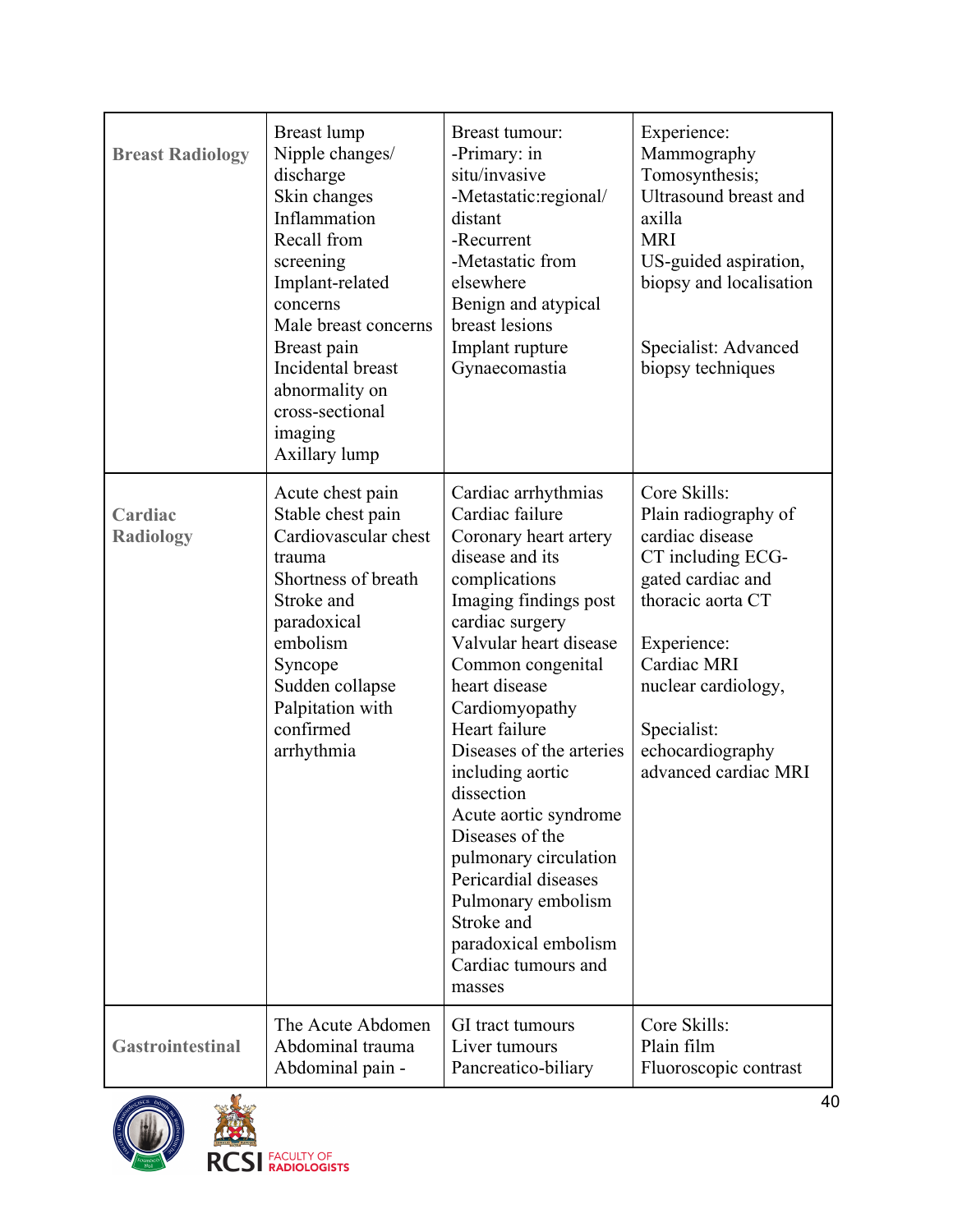| <b>Radiology</b>                         | acute/ chronic<br>Abdominal mass<br>Dysphagia<br>Change in bowel<br>habit<br>Gastrointestinal<br>haemorrhage<br>Anaemia<br>Weight loss<br>Diarrhoea,<br>steatorrhea<br>Jaundice/abnormal<br><b>LFTs</b>                                                                                                                                                  | tumours<br>Diseases of the<br>oesophagus, stomach,<br>small bowel, colon and<br>rectum<br>Adrenal masses<br>Malabsorption<br>Continence disorders<br>Diseases of the<br>gallbladder and biliary<br>tree<br>Diseases of the<br>pancreas including<br>acute and chronic<br>pancreatitis<br>Diseases of the liver $-$<br>focal and diffuse.<br>Herniae, volvulus and<br>intussusception | studies of the GI tract<br>Image-guided NG tube<br>Insertion<br>Ultrasound (perform<br>and interpret),<br>CT/CT Angiography,<br><b>MRI/MRCP</b><br>Image-guided biopsy<br>and drainage<br>Experience:<br>Radionuclide imaging<br>CT Colon                                                                      |
|------------------------------------------|----------------------------------------------------------------------------------------------------------------------------------------------------------------------------------------------------------------------------------------------------------------------------------------------------------------------------------------------------------|--------------------------------------------------------------------------------------------------------------------------------------------------------------------------------------------------------------------------------------------------------------------------------------------------------------------------------------------------------------------------------------|----------------------------------------------------------------------------------------------------------------------------------------------------------------------------------------------------------------------------------------------------------------------------------------------------------------|
| <b>Head and Neck</b><br><b>Radiology</b> | Neck lump<br>Stridor and<br>hoarseness<br>Swallowing<br>difficulties<br>Hearing loss<br>Tinnitus and vertigo<br>Facial, oral, dental<br>and neck pain and<br>swelling<br>Facial and skull base<br>trauma<br>Trismus and TMJ<br>dysfunction<br>Epistaxis<br>Otalgia and aural<br>discharge<br>Epiphora<br>Proptosis<br>Nasal polyps<br>Anosmia / hyposmia | Head, neck and skull<br>base tumours<br>Lymph node<br>pathology<br>Thyroid and<br>parathyroid diseases<br>Orbital disease<br>Temporal bone, inner<br>and middle ear<br>disorders<br>Vestibular dysfunction<br>TMJ diseases<br>Cranial nerve<br>disorders<br>Salivary gland disease<br>Paranasal sinus disease<br>Dental disease<br>Vascular and<br>lymphatic<br>malformations        | Core Skills:<br>Plain film<br>Fluoroscopy / contrast<br>swallow<br>Ultrasound (perform<br>and interpret)<br><b>CT</b><br><b>MRI</b><br>US-guided FNA<br>thyroid/node<br>Experience:<br>$US / CT$ -guided biopsy<br>Radionuclide imaging<br>Specialist:<br>Sialography,<br>dacrocystography<br>CT-guided biopsy |
| <b>Musculoskeletal</b>                   | Bone pain /<br>deformity<br>Joint pain / deformity                                                                                                                                                                                                                                                                                                       | Trauma (acute and<br>chronic)<br>Infection                                                                                                                                                                                                                                                                                                                                           | Core Skills:<br>Plain film<br>Fluoroscopy                                                                                                                                                                                                                                                                      |

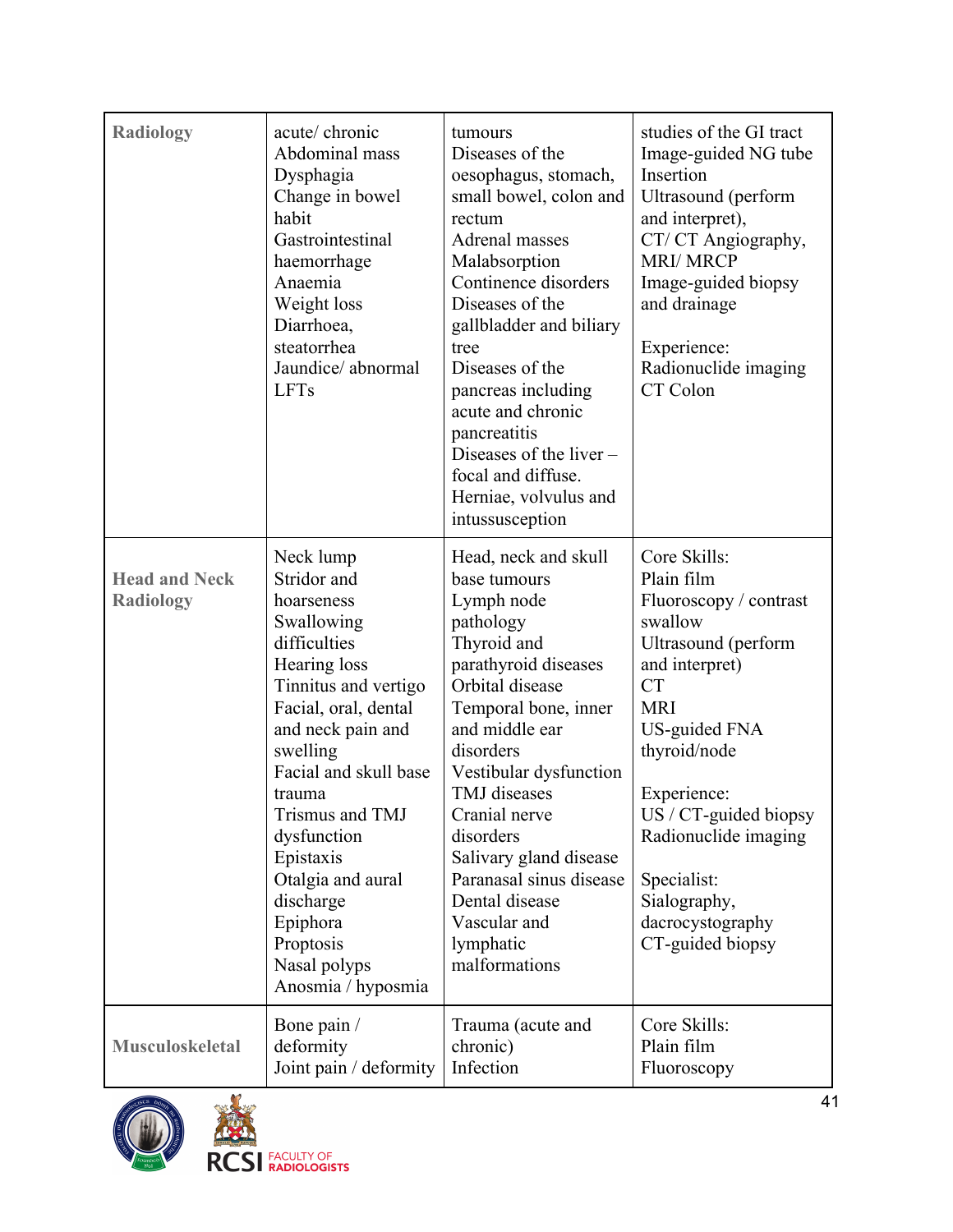| <b>Radiology</b>                            | Back pain<br>Soft tissue / bony<br>lump<br>Acute and chronic<br>injuries of tendons,<br>muscles and<br>ligaments<br>Symptoms of cord or<br>nerve root<br>compression<br>Scoliosis<br>Rash and weakness      | Tumours / tumour-like<br>lesions<br>Spinal cord / cauda<br>equina compression<br>Haematological<br>disorders<br>Metabolic bone<br>disorders<br>Endocrine bone<br>disorders<br>Degenerative and<br>infective disc disease<br>Congenital and<br>developmental lesions<br>Multisystem rheumatic<br>disorders<br>Connective tissue<br>disorders<br>Crystal-related<br>arthropathies<br>Osteoarthritis<br>Osteoporosis<br>Rheumatoid arthritis<br>Spondyloarthritidies | <b>CT</b><br>MRI (Spine, knee,<br>shoulder and pelvis);<br>Experience:, Ultrasound<br>(perform and interpret)<br>Radionuclide imaging<br>MRI of smaller joints<br>MRI arthrography<br>CT-guided bone biopsy<br>Image-guided injection,<br>aspiration and biopsy<br>Specialist:<br>Advanced intervention<br>e.g. Ablation,<br>Image guided nerve<br>block |
|---------------------------------------------|-------------------------------------------------------------------------------------------------------------------------------------------------------------------------------------------------------------|-------------------------------------------------------------------------------------------------------------------------------------------------------------------------------------------------------------------------------------------------------------------------------------------------------------------------------------------------------------------------------------------------------------------------------------------------------------------|----------------------------------------------------------------------------------------------------------------------------------------------------------------------------------------------------------------------------------------------------------------------------------------------------------------------------------------------------------|
| Vascular and<br>Interventional<br>Radiology | Painful limb with<br>reduced or absent<br>pulses<br>Pulsatile mass<br>Trauma<br>Haemorrhage<br>Swollen limb<br>Presentations listed<br>in other systems that<br>might require image-<br>guided intervention | Acute ischaemia<br>Chronic ischaemia<br>Diabetic vasculopathy<br>Aneurysm<br>Vasculitides<br><b>AVM</b><br>Deep venous<br>thrombosis<br><b>SVC</b> obstruction                                                                                                                                                                                                                                                                                                    | Core Skills:<br>Plain film<br>Duplex ultrasound for<br><b>DVT</b><br>MR / CT Angiography<br>Contrast studies of lines<br>Vascular access and<br>basic catheter and<br>guidewire manipulation<br>PICC placement<br>Experience:<br>Advanced vascular<br>access techniques<br>Duplex ultrasound for<br>carotid or peripheral<br>arterial disease            |

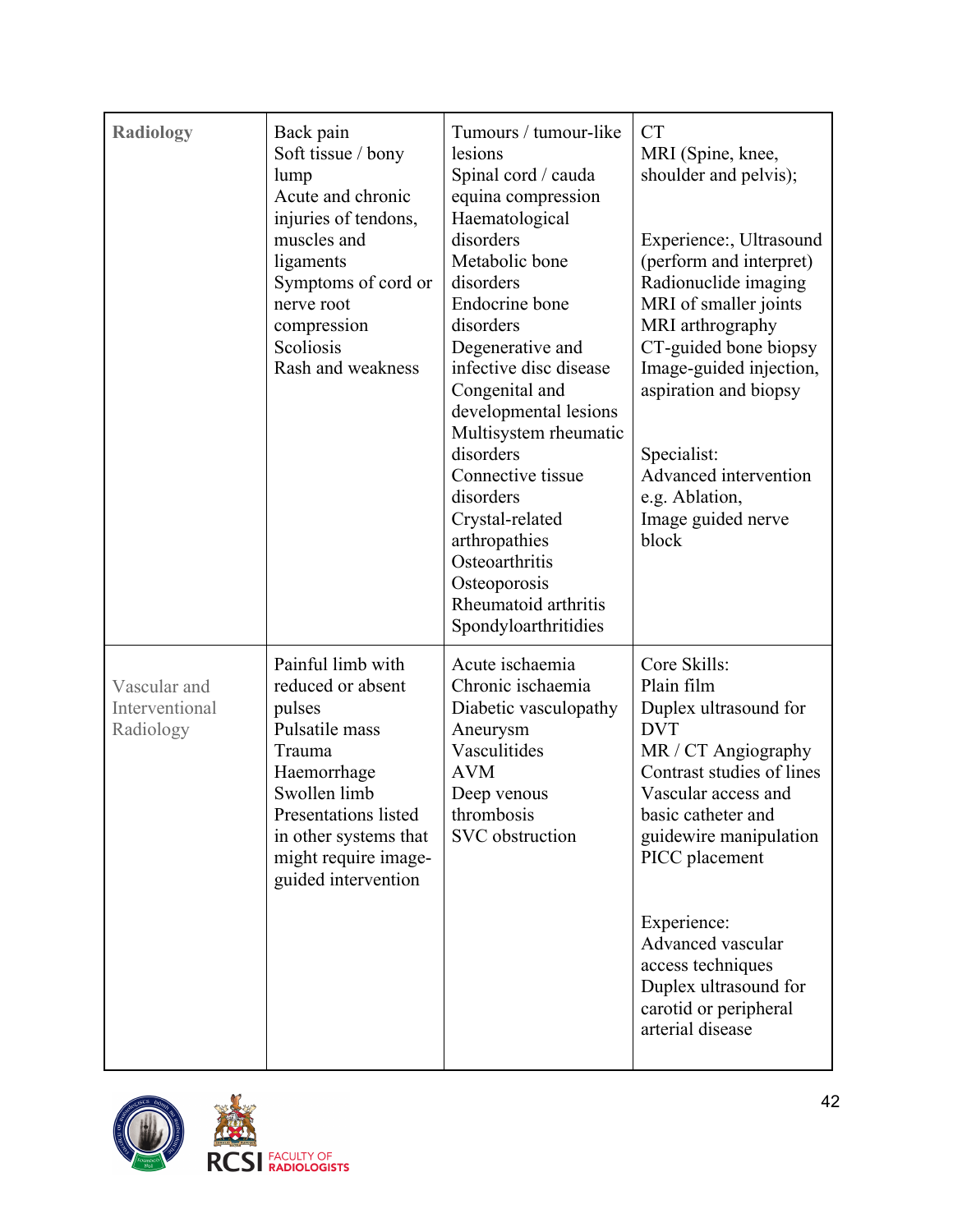|  | Specialist:<br>Angiography<br>Angioplasty,<br>Embolisation<br>Percutaneous biliary<br>drainage<br>Advanced biopsy e.g.<br>transjugular biopsy,<br><b>TIPPS</b><br>Vertebroplasty<br>Nephrostomy<br>Antegrade ureteric stent<br>Varicocele embolisation |
|--|--------------------------------------------------------------------------------------------------------------------------------------------------------------------------------------------------------------------------------------------------------|
|  | Tumour embolisation                                                                                                                                                                                                                                    |

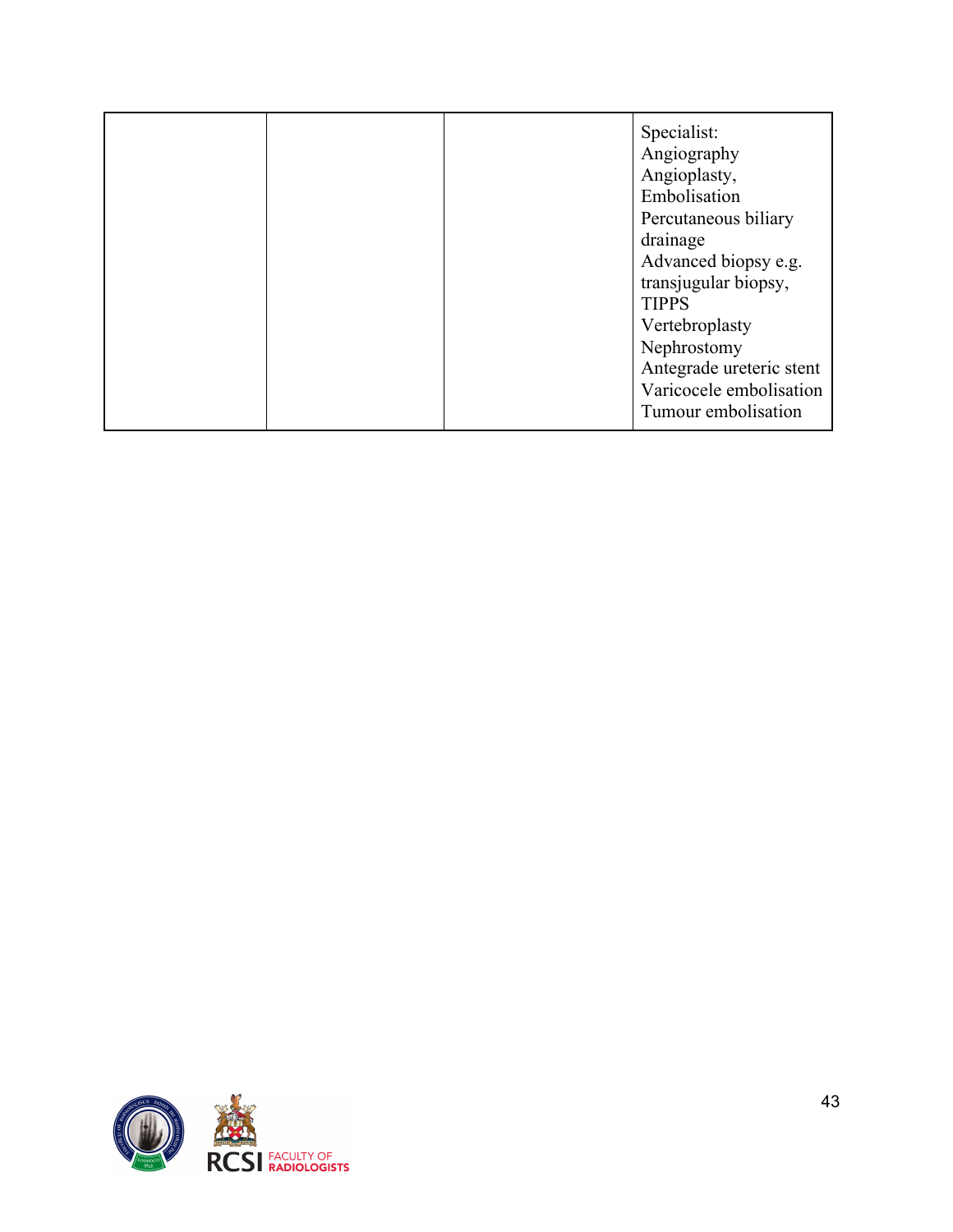| <b>Neuroradiology</b>               | Abnormal sensory or<br>motor function<br>Speech disturbance<br>Autonomic<br>dysfunction<br>Abnormal behaviour<br>Confusion<br>Memory loss and<br>intellectual decline<br>Head injury<br>Headache<br>Seizures<br>Visual loss<br>Cranial nerve palsy<br>and pain<br>Symptoms of cord or<br>nerve root<br>compression<br>Congenital<br>malformations /<br>syndromes | Head and spine trauma<br>Intracranial and spinal<br>haemorrhage<br>Ischaemia and<br>infarction<br>Venous sinus<br>thrombosis<br>Atheroma and<br>dissection<br>Vascular<br>malformations<br>Brain and spinal cord<br>tumours<br>Dementia and<br>cognitive disorders<br>Chronic neurological<br>disability<br>Motor neurone disease<br>Movement disorders<br>CNS infections e.g.<br>meningitis,<br>encephalitis and<br>abscess<br>Demyelination<br>Neurosarcoid and<br>vasculitis<br>Headache syndromes<br>e.g. migraine<br>Epilepsy<br>Congenital disorders<br>and phakomatoses<br>Myopathies<br>Peripheral neuropathy<br>(acute and chronic)<br>Suspected cord<br>compression & Cauda<br>equina syndrome | Core Skills:<br>Head CT for all relevant<br>acute emergency<br>conditions including<br>head injury and CTA/<br>CT Perfusion for<br>suspected stroke<br>MRI spine for cord /<br>cauda equina<br>compression<br>Experience:<br>Image-guided lumbar<br>puncture<br>Specialist:<br>Cerebral angiography<br>Spinal intervention |
|-------------------------------------|------------------------------------------------------------------------------------------------------------------------------------------------------------------------------------------------------------------------------------------------------------------------------------------------------------------------------------------------------------------|----------------------------------------------------------------------------------------------------------------------------------------------------------------------------------------------------------------------------------------------------------------------------------------------------------------------------------------------------------------------------------------------------------------------------------------------------------------------------------------------------------------------------------------------------------------------------------------------------------------------------------------------------------------------------------------------------------|----------------------------------------------------------------------------------------------------------------------------------------------------------------------------------------------------------------------------------------------------------------------------------------------------------------------------|
| <b>Thoracic</b><br><b>Radiology</b> | Dyspnoea<br>Cough<br>Haemoptysis<br>Chest pain<br>Chest wall mass<br>Hoarseness                                                                                                                                                                                                                                                                                  | Respiratory tract<br>tumours<br>Pleural diseases<br>including<br>pneumothorax<br>Mediastinal and hilar                                                                                                                                                                                                                                                                                                                                                                                                                                                                                                                                                                                                   | Core Skills:<br>Plain films<br>Ultrasound (perform<br>and interpret)<br>CT including CTPA/<br><b>HRCT</b>                                                                                                                                                                                                                  |



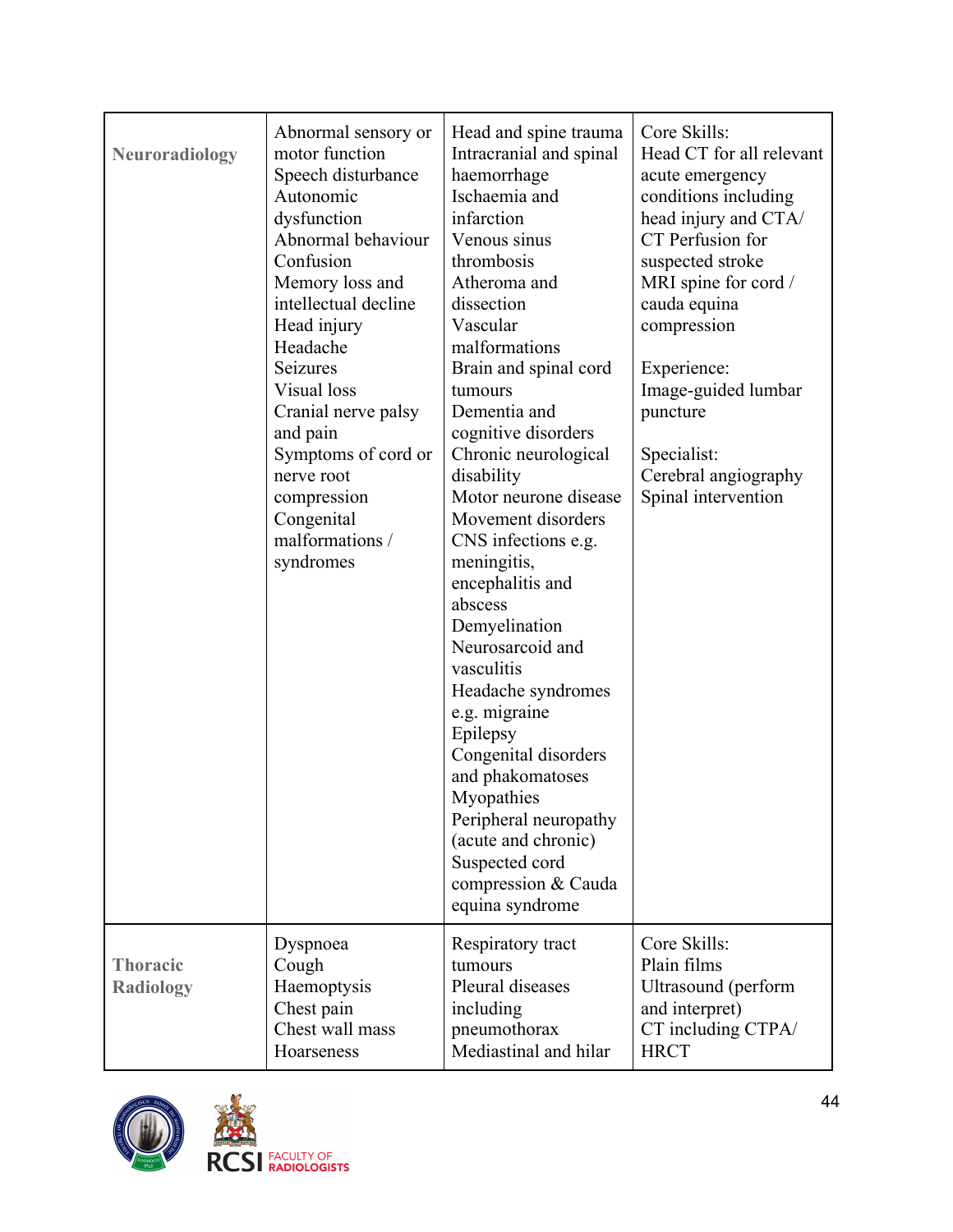| Stridor/wheeze<br>Thoracic trauma<br>Abnormal lung<br>function tests<br>Incidental lung<br>nodule | masses<br>Airspace pathology<br>including respiratory<br>infection small<br>airways disease<br><b>Bronchiectasis</b><br>Chronic obstructive<br>pulmonary disease<br>Interstitial,<br>inflammatory,<br>granulomatous and<br>autoimmune lung<br>disease<br>Immune-mediated<br>respiratory disease<br>Occupational lung<br>disease<br>Cystic lung disease<br>Smoking-related | US-guided drainage of<br>pleural fluid<br>Experience:<br>CT guided chest biopsy<br>Radionuclide imaging<br>including ventilation /<br>perfusion scintigraphy,<br>Specialist:<br>MRI thorax<br>CT-guided tumour<br>ablation |
|---------------------------------------------------------------------------------------------------|---------------------------------------------------------------------------------------------------------------------------------------------------------------------------------------------------------------------------------------------------------------------------------------------------------------------------------------------------------------------------|----------------------------------------------------------------------------------------------------------------------------------------------------------------------------------------------------------------------------|
|                                                                                                   | disease<br>Pulmonary vascular<br>disease and pulmonary<br>embolism<br>Trauma<br>Acute lung injury /<br><b>ARDS</b>                                                                                                                                                                                                                                                        |                                                                                                                                                                                                                            |

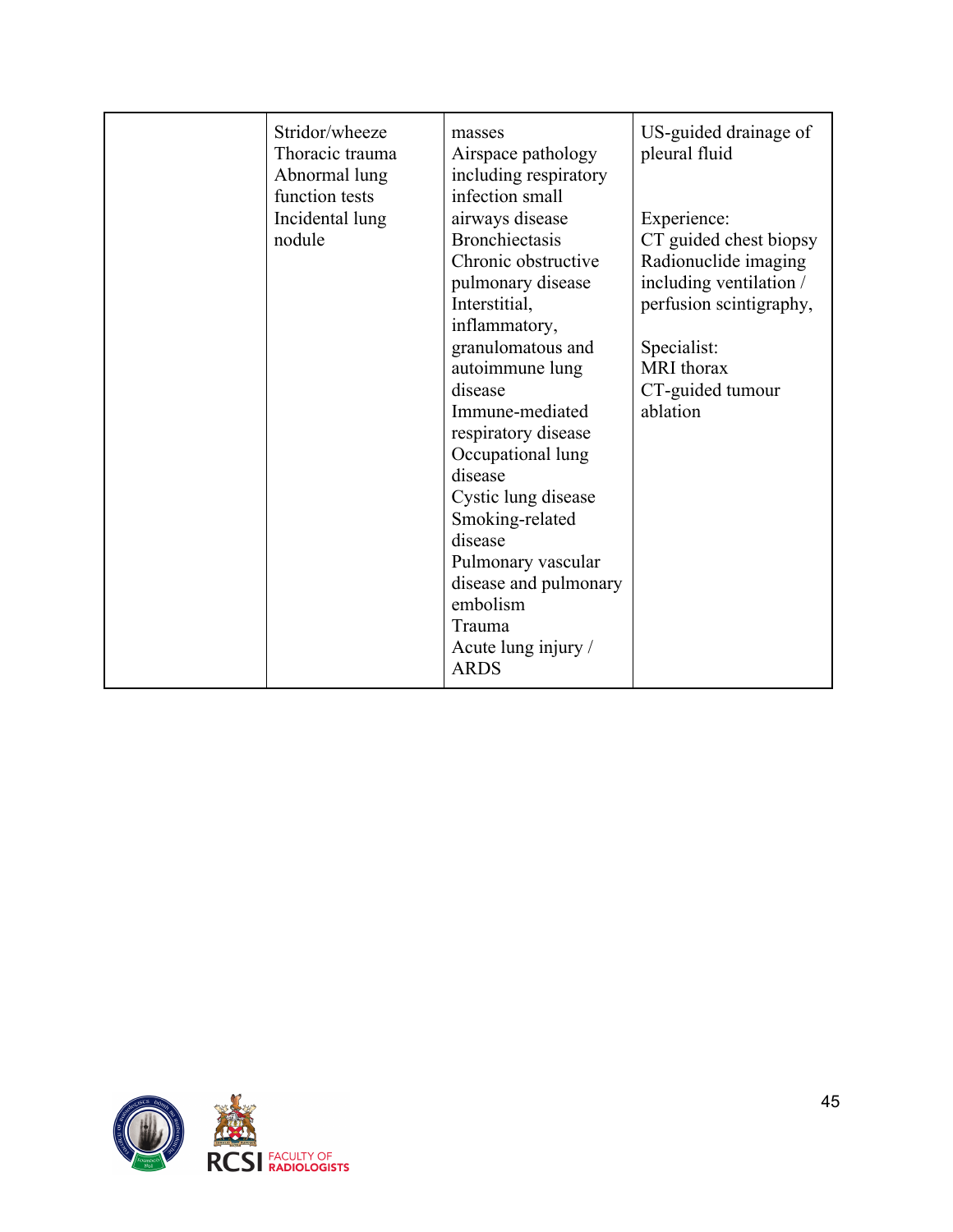| Paediatric<br><b>Radiology</b> | Abdominal pain,<br>vomiting, mass<br>Cough,<br>breathlessness,<br>wheeze, stridor<br>Precocious / delayed<br>puberty, ambiguous<br>genitalia<br>Failure to thrive<br>Limp<br>Trauma including<br>suspected non<br>accidental injury<br><b>UTI</b><br>Haematuria<br>Testicular pain<br>Pelvic pain, mass<br>Headache, diplopia,<br>epilepsy<br>Back pain, paralysis | Acute neonatal and<br>childhood abdominal<br>conditions<br>Acute and chronic<br>chest conditions in<br>neonates and children<br>Cardiac and<br>mediastinal<br>abnormalities<br>Conditions affecting<br>the genitalia<br>Childhood tumours<br>Non-traumatic<br>childhood skeletal<br>conditions<br>Accidental and non-<br>accidental injury in<br>children<br>Disorders of the<br>urinary tract<br>Acute neurological<br>conditions<br>Congenital conditions<br>Systemic diseases in<br>children | Core Skills:<br>Plain film<br>Ultrasound (perform<br>and interpret)<br><b>CT</b><br><b>MRI</b><br>Experience:<br>Fluoroscopic-guided<br>contrast procedures of<br>GI and GU tract<br>Radionuclide imaging<br>Intussusception<br>reduction.<br>Specialist:<br>Image guided biopsy /<br>intervention e.g. line<br>insertion |
|--------------------------------|--------------------------------------------------------------------------------------------------------------------------------------------------------------------------------------------------------------------------------------------------------------------------------------------------------------------------------------------------------------------|-------------------------------------------------------------------------------------------------------------------------------------------------------------------------------------------------------------------------------------------------------------------------------------------------------------------------------------------------------------------------------------------------------------------------------------------------------------------------------------------------|---------------------------------------------------------------------------------------------------------------------------------------------------------------------------------------------------------------------------------------------------------------------------------------------------------------------------|
| <b>Uroradiology</b>            | Haematuria<br>Dysuria<br>Polyuria<br>Proteinuria<br>Loin pain<br>Urosepsis<br>Renal failure<br>Hypertension<br>Micturition<br>difficulties<br>Raised PSA<br>Scrotal pain<br>Scrotal mass<br>Renal and<br>genitourinary trauma                                                                                                                                      | Renal tumour<br>Ureteric / bladder<br>tumour<br>Prostate tumour<br>Testicular tumour<br>Benign renal / adrenal<br>masses<br>Acute and chronic<br>renal failure<br>Renal replacement<br>therapies<br>Nephrotic syndrome<br>Urolithiasis<br>Renovascular disease<br>Cystic renal disease<br>Urinary tract<br>infections<br>Urinary tract                                                                                                                                                          | Core Skills:<br>Plain film<br>Ultrasound (perform<br>and interpret)<br><b>CT</b><br><b>MRI</b><br>Experience:<br>Fluoroscopic-guided<br>contrast studies of GU<br>tract<br>Radionuclide imaging<br><b>Trans-Rectal Prostate</b><br><b>Biopsy</b>                                                                          |



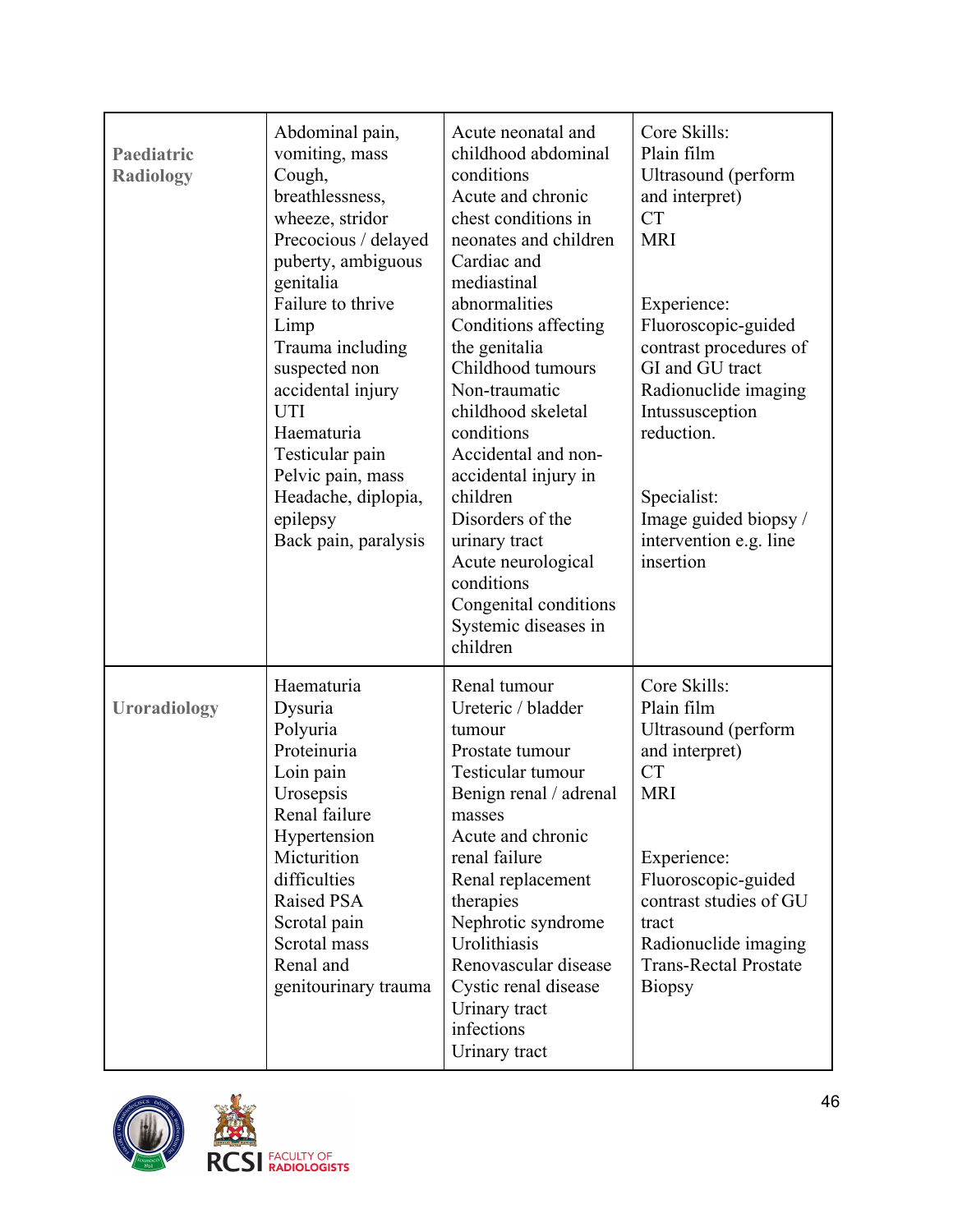|--|

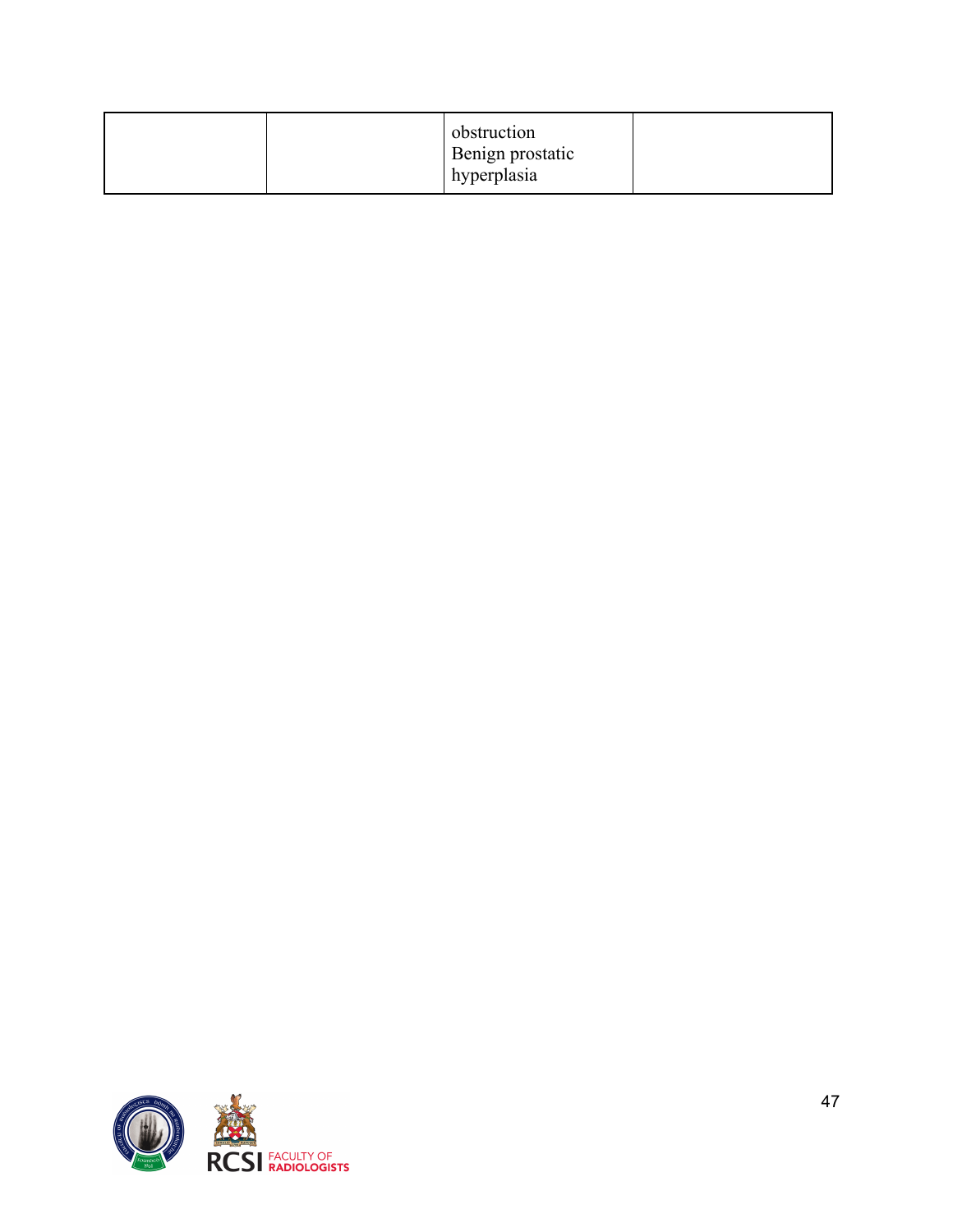| <b>Obstetric and</b><br>Gynaecological<br><b>Radiology</b> | Dysfunctional<br>menstrual bleeding<br>Abnormal vaginal<br>bleeding<br>Abdominal/pelvic<br>pain<br>Pelvic mass<br>Abdominal<br>distension<br>Primary and<br>secondary<br>amenorrhoea<br>Abnormal tumour<br>markers<br>Infertility<br>Prolapse symptoms<br>Postpartum<br>complications | Ovarian cysts and<br>tumours<br>Polycystic ovaries<br>Congenital uterine<br>anomalies<br>Uterine tumours<br>Cervical tumours<br>Adenomyosis<br>Endometriosis<br>Pelvic Inflammatory<br>Disease<br>Fallopian tube disease<br>Pelvic floor<br>dysfunction<br>Early pregnancy and<br>complications<br>Ectopic pregnancy<br>Gestational<br>trophoblastic disease<br>Postpartum<br>complications | Core Skills:<br>Ultrasound<br>(transabdominal and<br>transvaginal)<br><b>CT</b><br><b>MRI</b><br>Experience:<br>Sonohysterography<br>Specialist:<br>Obstetric ultrasound and<br><b>MRI</b><br>Hysterosalpingography<br>Dynamic pelvic floor<br>imaging (MRI and<br>fluoroscopy) |
|------------------------------------------------------------|---------------------------------------------------------------------------------------------------------------------------------------------------------------------------------------------------------------------------------------------------------------------------------------|---------------------------------------------------------------------------------------------------------------------------------------------------------------------------------------------------------------------------------------------------------------------------------------------------------------------------------------------------------------------------------------------|---------------------------------------------------------------------------------------------------------------------------------------------------------------------------------------------------------------------------------------------------------------------------------|
| Oncologic<br><b>Radiology</b>                              | Anaemia<br>Lymphadenopathy<br>Paraproteinaemia<br>Splenomegaly<br>Weight loss<br>Hypercalcaemia                                                                                                                                                                                       | Haematological<br>malignancies<br>(including<br>lymphomas)<br>Bone marrow failure<br>Haemoglobinopathies<br>Paraneoplastic<br>conditions                                                                                                                                                                                                                                                    | Core Skills:<br>Plain film<br>Ultrasound<br><b>CT</b><br><b>MRI</b><br>$US / CT$ -guided biopsy<br>Experience:<br>PET/CT<br>Clinical trial scoring                                                                                                                              |
| <b>Others</b>                                              | Incidental findings<br>Post-operative<br>appearances and<br>complications<br>Iatrogenic conditions<br>Trauma<br>Sepsis<br>Detection of acute<br>bleeding                                                                                                                              |                                                                                                                                                                                                                                                                                                                                                                                             | Experience:<br>PET/CT<br><b>Advanced Image</b><br>reconstruction<br>techniques<br>Specialist: Post-mortem<br><b>CT</b>                                                                                                                                                          |

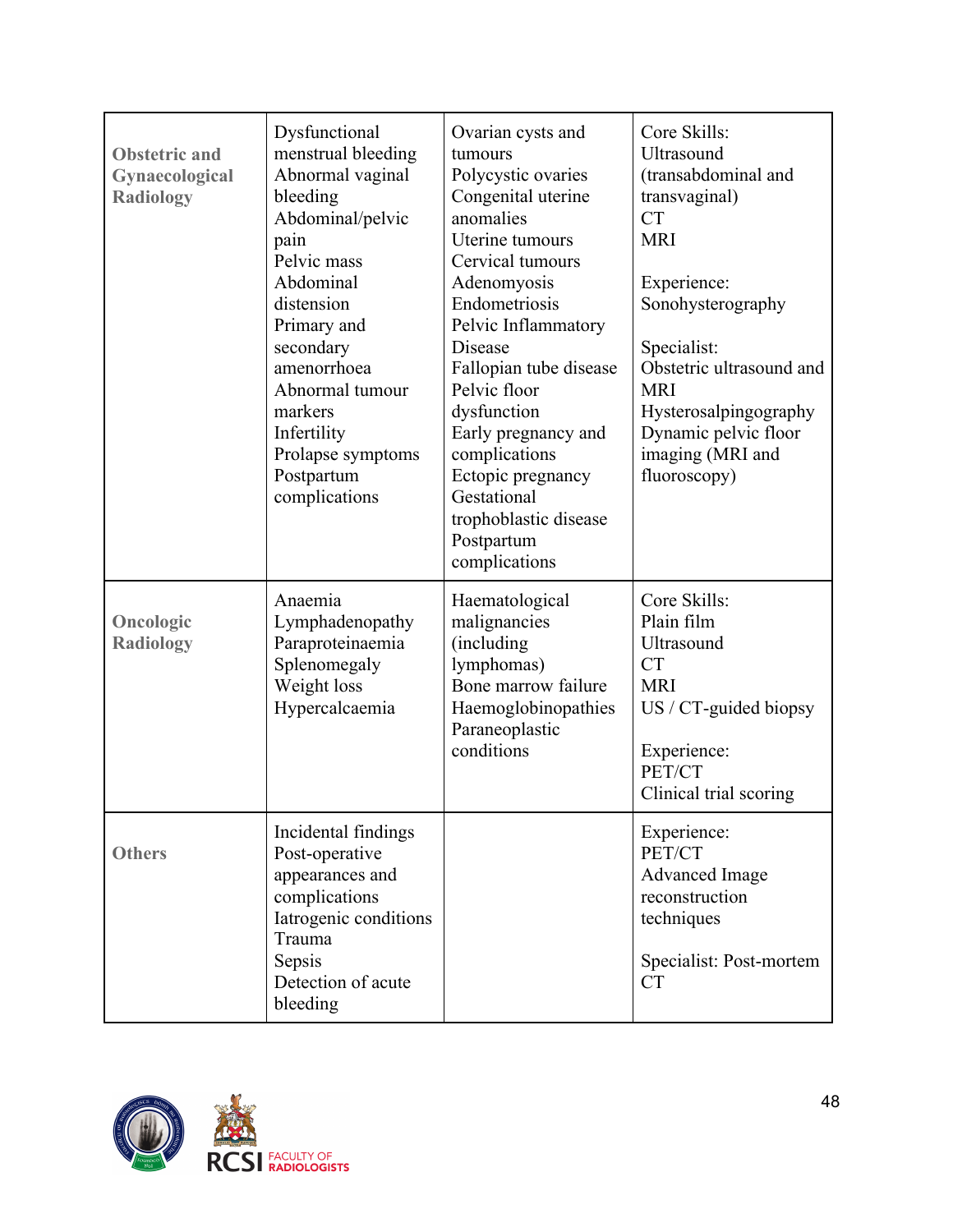Appendix 2: Scientific Basis of Imaging Syllabus

## PHYSICS RELATED TRAINING CURRICULUM FOR RADIOLOGY

- 1. Background
	- a. The curriculum for the Part 1 Physics programme was reviewed in 2018. Broad alignment with the 2016 RCR curriculum was maintained while using the 2016 ESR curriculum to identify learning outcomes.
- 2. Broad Learning Objectives
	- a. Those who have followed the syllabus should be able to:
		- i. Describe the structure and properties of matter, the phenomena of radioactivity and magnetism, the nature of ionising radiation, RF radiation, optical imaging and ultrasound and how they interact with matter and the differences between ionising and non-ionising radiation.
		- ii. Distinguish and compare between different types of diagnostic medical images and understand how such images are created, reconstructed, processed, transmitted, stored and displayed
		- iii. Describe the construction and function of medical imaging equipment including the radiation, optical or ultrasound source, image forming components and image or signal receptor and detectors used for QA and monitoring
		- iv. Indicate how imaging equipment is operated and describe the imaging techniques that are performed with such equipment
		- v. Identify and compare the type of information contained in images from different modalities
		- vi. Distinguish between different indices of image quality, explain how they are interrelated and indicate how they are affected by changing the operating factors of the equipment
		- vii. Explain the physical principles of how contrast agents enhance image contrast
		- viii. Explain how the performance of imaging equipment is measured and expressed
		- ix. Describe the principles of QA and outline how QC tests of imaging equipment are performed and interpreted
		- x. Recognise artefacts in medical images and identify how they are removed

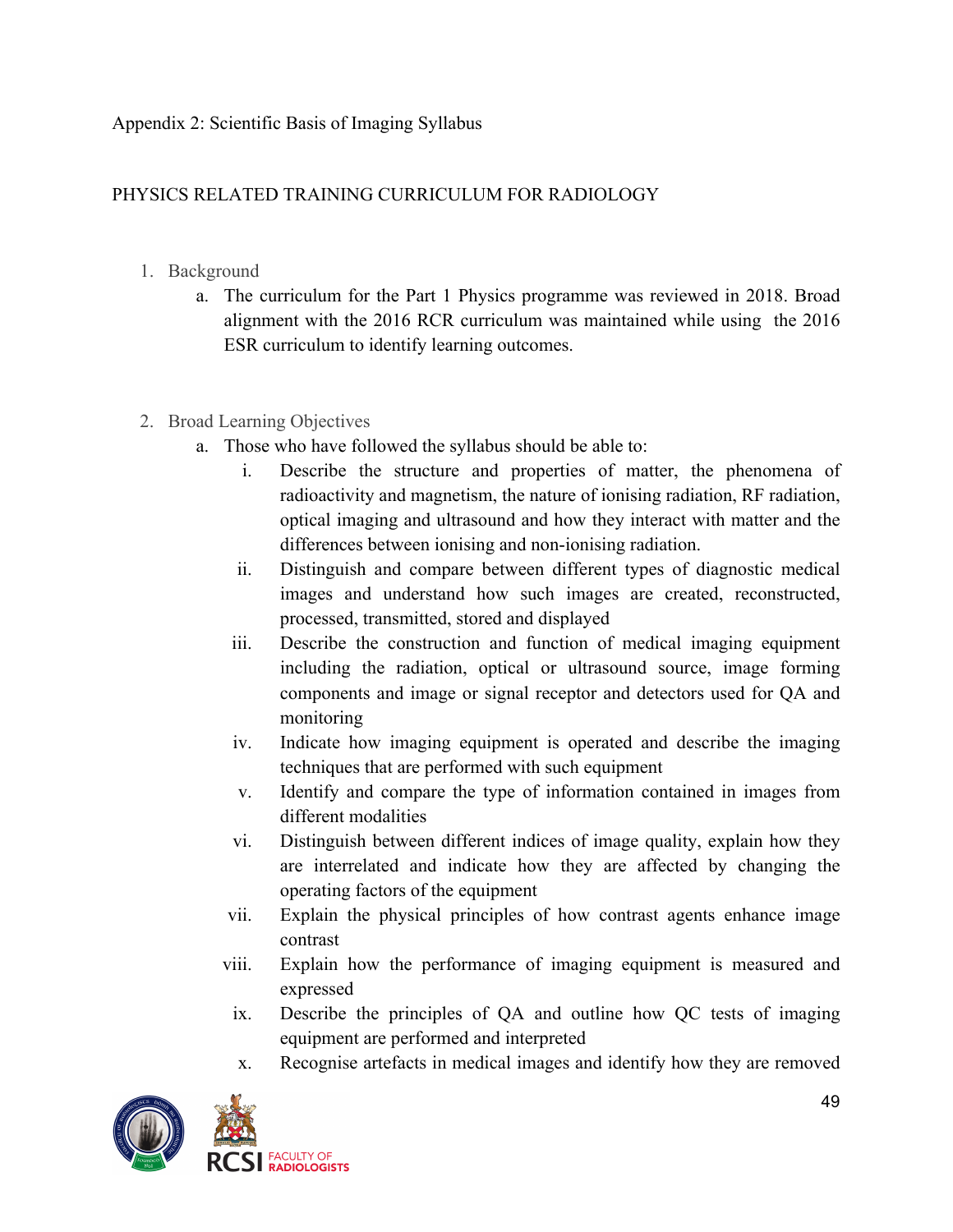or their impact reduced

- xi. Recognise the hazards and risks to patients, members of staff and members of the public associated with medical imaging and describe how their impact is reduced without compromising diagnostic image quality
- xii. Identify the major pieces of UK legislation and guidance that affect the practice of medical imaging and interpret their requirements
- xiii. Describe the use of functional and molecular imaging to probe biological processes in disease (Note: this is taught but not examined in the RCR programme)
- 3. Learning Outcomes
	- a. The 2016 ESR Curriculum has been used to provide learning outcomes for the RCSI Physics curriculum. Where differences were noted with the UK Curriculum, the outcomes were amended to more closely align with the UK Curriculum. The ESR curriculum embodies the concepts of Knowledge, Skills and Competences (KSCs) but for the purposes of the taught First Year Physics programme, only the topics identified under 'Knowledge' have been considered.
- 4. Matter and Radiation
	- i. To describe the structure of matter, the atom and the nucleus
	- ii. To explain the concept of radiation including electromagnetic waves and charged particles
	- iii. To describe the nature and properties of charged particles and electromagnetic radiation
	- iv. To list the sources and properties of ionising radiation
	- v. To describe electron band structure in solids and the phenomenon of luminescence
	- vi. To list and explain mechanisms of radioactive decay
	- vii. To list and explain the mechanisms of interaction between ionising radiation and matter/tissues
	- viii. To describe the attenuation of radiation by matter
	- ix. To explain the phenomena of X-ray interaction with matter and the consequences for image generation, image quality and radiation exposure
- 5. Principles of Imaging Technology & Molecular Imaging
	- a. In this section, the requirements under the heading 'Knowledge' are detailed for

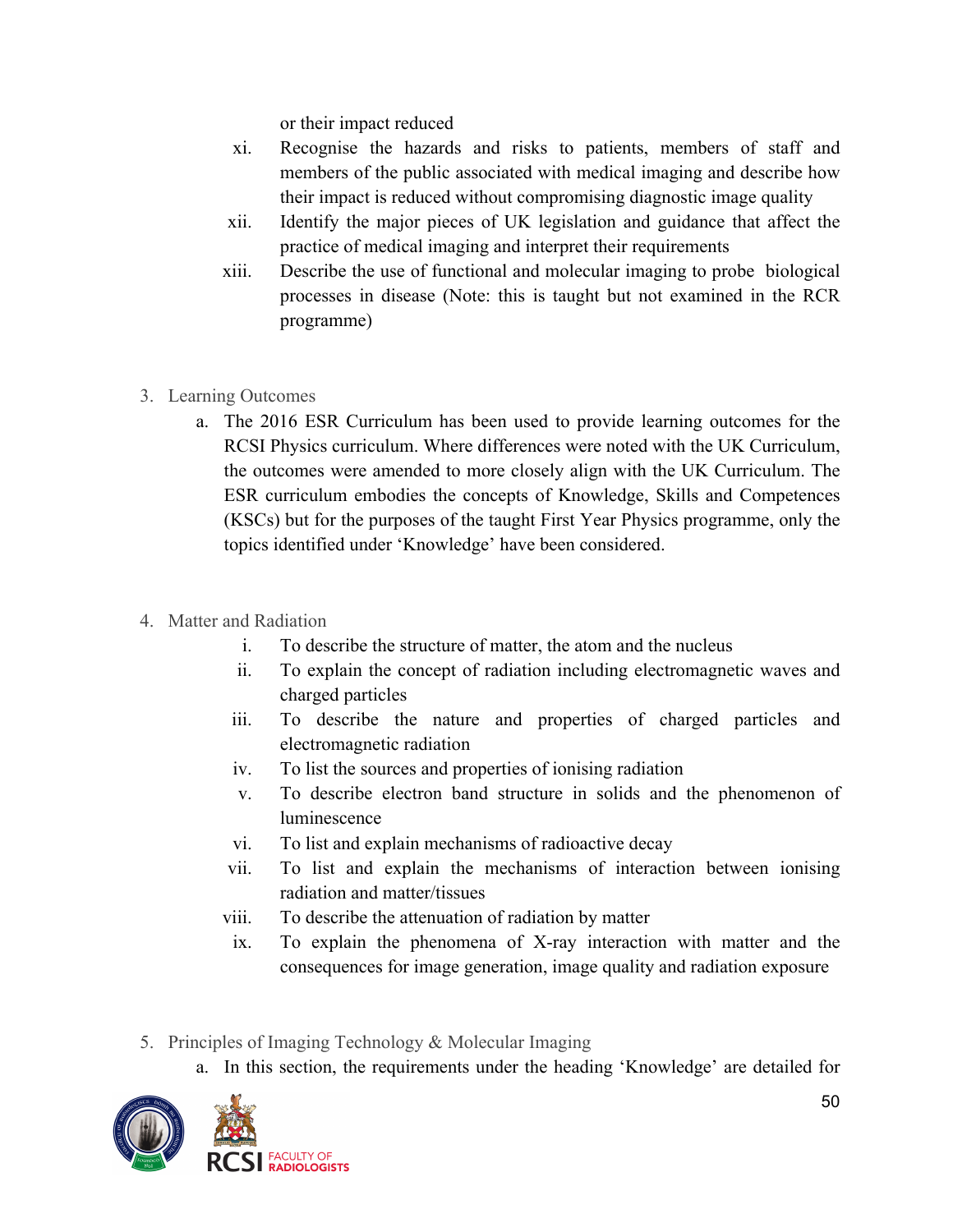Radiography, CT, MRI, Ultrasound, Imaging Informatics, Signal Processing and Molecular Imaging.

- 6. Radiography
	- a. To understand the mechanism of X-ray production
	- b. To list the components of an X-ray unit and explain the process of X-ray generation
	- c. To have an in-depth understanding of the physical basis of image formation of conventional X-ray
	- d. To describe X-ray production, with emphasis on the effects on dose and image quality of altering kV and mA and on the trade-off between diagnostic quality imaging and minimising the effective dose
	- e. To describe the structure, role and function of filters, collimators and grids
	- f. To explain the principles of radiographic image acquisition
	- g. To list the common analogue and digital detectors, explain their function and their relative pros and cons
	- h. To explain (briefly) the role of screens (in analogue radiography) and grids and their effect on image quality and exposure
	- i. To describe image receptors for computed and digital radiography
	- j. To explain the principles of digital image acquisition / digital radiography
	- k. To describe the principles of image processing and its relevance in digital radiography including mammography
	- l. To list and describe the factors affecting image quality in conventional and digital radiography
	- m. To describe the principles of dual energy radiography
	- n. To describe the principles of soft tissue radiography, e.g. in mammography
	- o. To describe radiographic tomography and tomosynthesis
	- p. To explain the principles of specimen radiography
- 7. Fluoroscopy
	- i. To describe the principles of fluoroscopy
	- ii. To describe the construction, function and operation of a fluoroscopy system
	- iii. To describe image receptors for fluoroscopy; compare and contrast flat panel and image intensifiers
	- iv. To describe scatter rejection in fluoroscopy
	- v. To list techniques to enhance image quality and to reduce radiation in fluoroscopy
	- vi. To describe image digitisation , angiography with contrast media including digital subtraction techniques
	- vii. To describe the associated radiation hazards and identify appropriate methods of

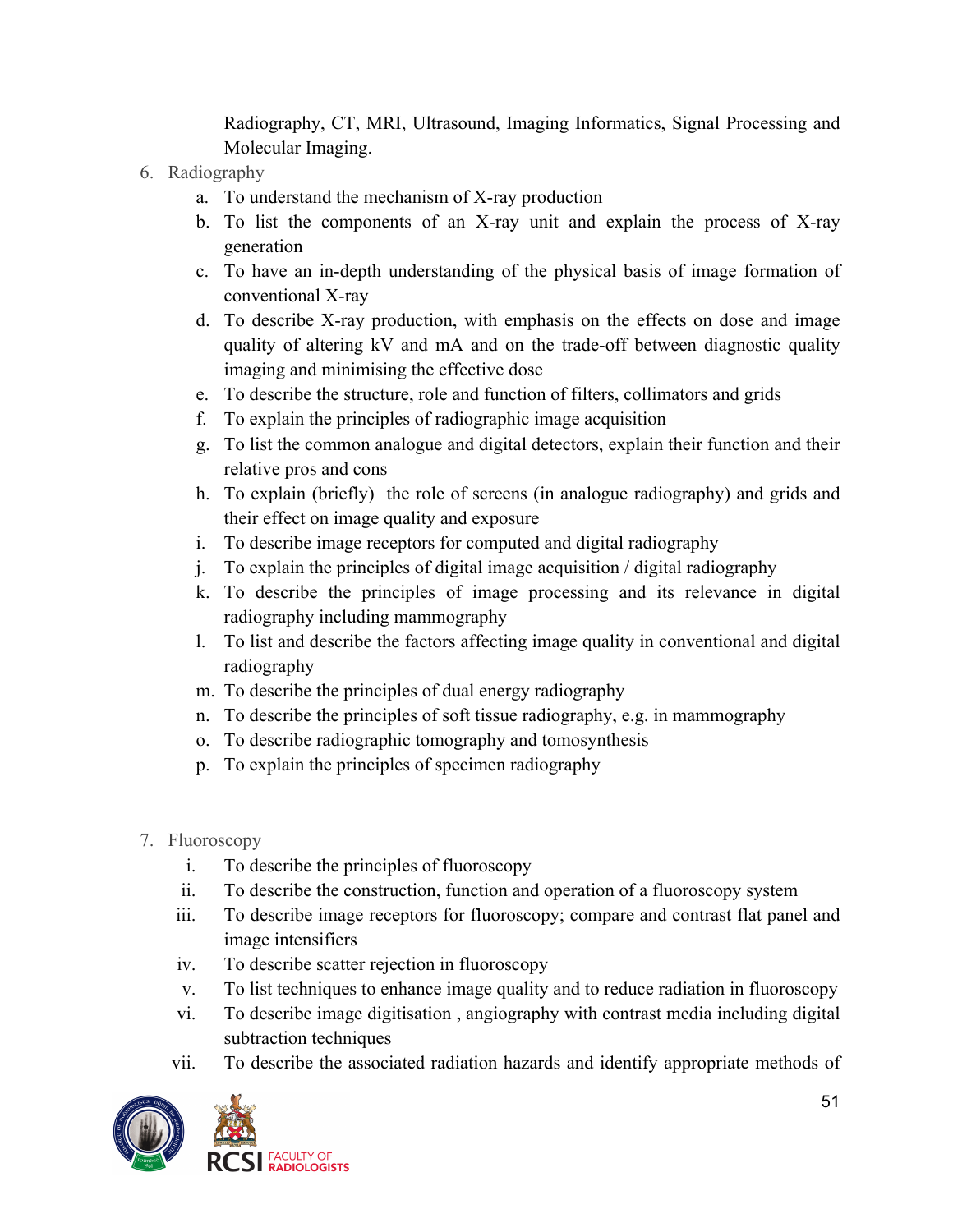#### optimisation

- 8. Computed Tomography CT
	- a. To have an understanding of the physical basis of image formation of computed tomography and of the physics of helical and multidetector CT
	- b. To have a basic understanding of dual-source CT
	- c. To list the major sources of artefacts in CT
	- d. To define the scale of Hounsfield units and to explain the principle of window centre and width
	- e. To list the normal levels of attenuation (in HU) for some organs in the body
	- f. To understand CT fluoroscopy
	- g. To understand gated imaging in CT
	- h. To understand the principles of perfusion imaging with CT
	- i. To understand the principles of CTA protocols, including contrast materials used and reconstruction techniques
	- j. To explain the principles of reconstruction algorithms and kernels
	- k. To understand iterative reconstruction
	- l. To have a detailed understanding of CT-dosimetry
	- m. To have a detailed understanding of radiation safety and factors affecting radiation dose
- 9. Magnetic Resonance Imaging MRI
	- a. To explain the fundamentals of MR physics
	- b. To have a good understanding of the physical basis of image formation in MRI
	- c. To explain the principles of pulse sequences and relaxation times
	- d. To explain the principles of spin echo and gradient echo sequences
	- e. To describe the principles and main diagnostic applications for the most commonly used sequences in MRI, including T2-weighted sequences, T1 weighted sequences, STIR sequences, FLAIR sequences, other inversion recovery sequences, and T2\*- / susceptibility weighted sequences
	- f. To understand the sequence technology for MR angiography (MRA) including time of flight (TOF) MRA and contrast-enhanced MRA
	- g. To understand the physical principles underlying the use of different contrast materials for MRA
	- h. To discuss the differences between time-of-flight, phase contrast, and contrastenhanced techniques pertaining to MRA
	- i. To introduce the principles of diffusion-weighted imaging (DWI) and diffusion

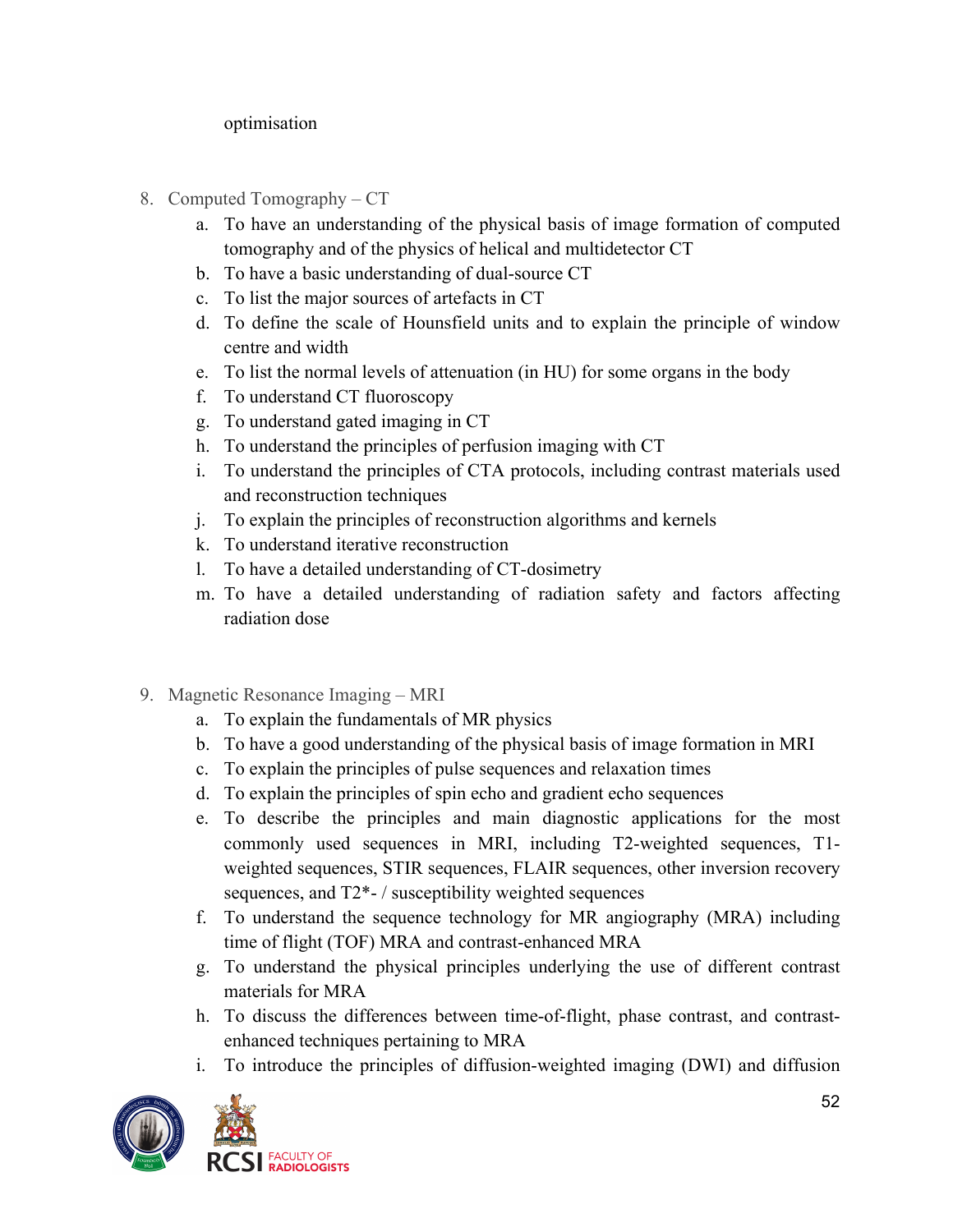tensor imaging (DTI)

- j. To describe typical artefacts on MR imaging and to discuss their respective causes
- k. To explain the absolute or relative contraindications against MR imaging and how to handle MR examination of patients with relative contraindications requiring examination in special coils, etc.
- l. To explain the safety issues in the MR environment with regard to patients and staff
- m. Layout of MR Suite
- n. Legislative requirements
- 10. Ultrasound
	- a. To describe the nature of ultrasound waves, their propagation, velocity, intensity and the equations that describe them
	- b. To describe the principles of acoustic impedance and to list the tissue properties that determine it
	- c. To describe the frequency of transmission to achieve satisfactory imaging
	- d. To describe the physical principles of the piezoelectric phenomenon
	- e. To list factors that determine the resonance frequency of the piezoelectric element
	- f. To explain the principles of continuous and pulsed emission ultrasound
	- g. To list the factors that focus and unify the ultrasound beam
	- h. To describe the differences between the A, B and TM modes of ultrasound
	- i. To explain the principles of spatial and temporal resolution of ultrasound images as applied to good image formation
	- j. To explain the principles of the Doppler effect and the application of angled beam and direction of flow
	- k. To describe the application of pulsed and continuous wave Doppler and spectral waveform analysis
	- l. To describe the thermal and mechanical biological effects of ultrasound waves, including production of the cavitation phenomenon
	- m. To describe the different types of transducers in ultrasound imaging and how design affects how they are used
	- n. To list the appropriate transducers according to the organs imaged
	- o. To describe criteria for a good ultrasound image
	- p. To describe the major artefacts on ultrasound imaging including reflection, diffusion and speckle and to list their respective causes
	- q. To describe microbubble and particle suspension contrast agents
	- r. To describe the physical effects arising from the interaction of ultrasound with tissue – heating, streaming, cavitation and mechanical damage

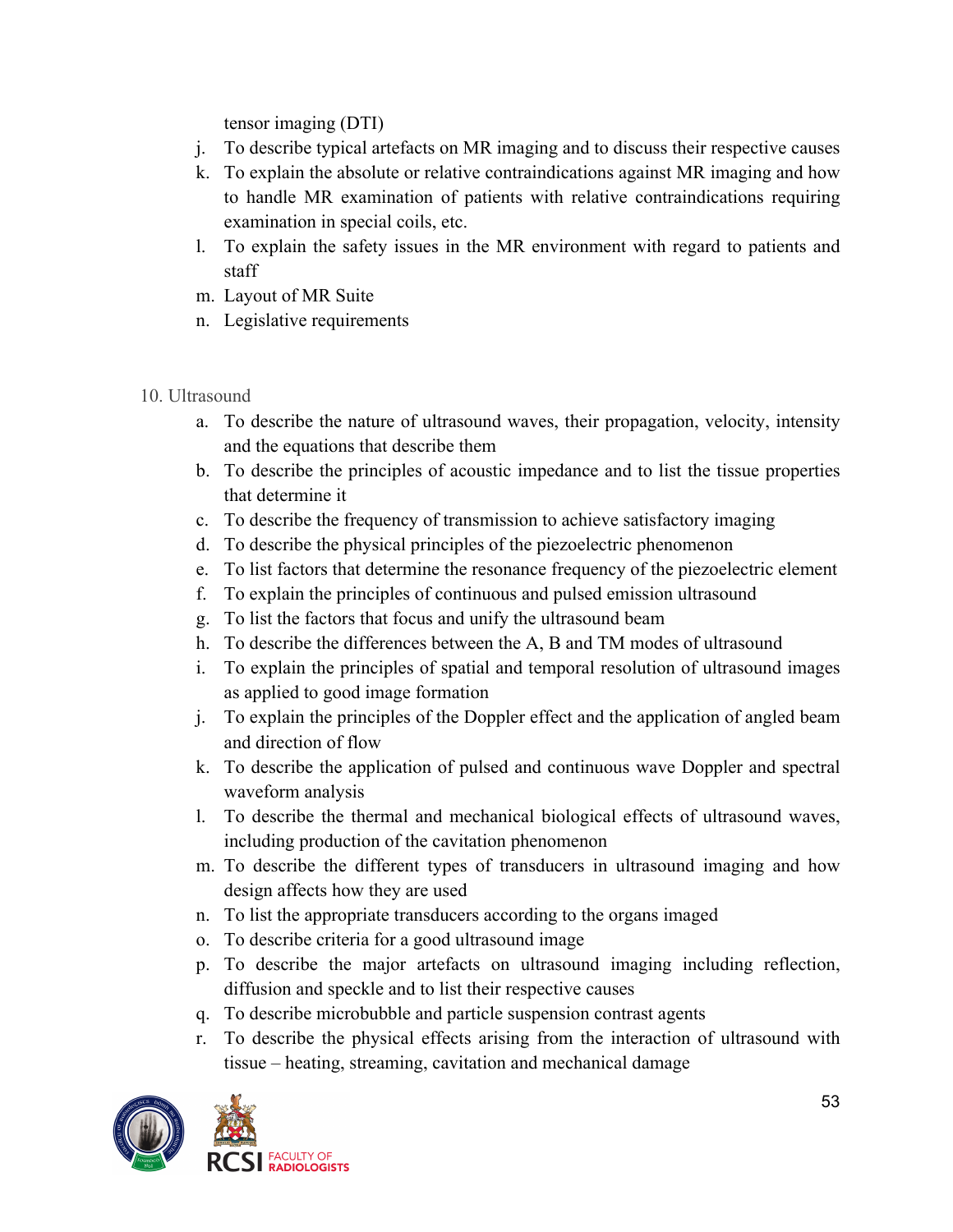- s. To explain thermal and mechanical indices
- t. To explain the concepts of intensity and energy limits
- u. To explain the factors that influence patient and staff safety
- v. To describe the measures that should be put in place to ensure safety in ultrasound
- 11. Imaging Informatics
	- a. To explain the infrastructure of imaging informatics, including Picture Archiving and Communication Systems
	- b. (PACS), Radiological Information Systems (RIS) and Electronic Patient Records
	- c. To list informatics standards, including DICOM, HL7 and IHE
	- d. To have an understanding of image processing and analysis tools, including 2D and 3D reconstructions, 2D and 3D image analysis, quantitative imaging, image fusion, virtual reality, augmented reality, functional analysis, and computer aided diagnosis
	- e. To have an understanding of structured reporting
	- f. To describe the technology and performance characteristics of display monitors
	- g. To have an understanding of how Artificial Intelligence can be used in Radiology
- 12. Signal Processing and Post-Processing
	- i. To have a basic understanding of the principles of signal processing
	- ii. To describe the principles of linear systems including convolution, Fourier transformation, Nyquist, image enhancement, and deconvolution
	- iii. To describe the principles of image display
	- iv. To have an in-depth understanding of image quality, including noise, contrast, resolution, and noise amplification during processing
	- v. To be familiar with the principles of quantification including ROI analyses, time– activity curves
	- vi. To understand the principles of image processing including edge, detectors, smoothing, segmentation, image reconstruction, image fusion, registration, and display
- 13. For all relevant imaging modalities General Radiography, Fluoro, CT , Mammo, NM & PET
	- a. To understand the physics of image production and how it impacts on image quality
	- b. To describe the principles of digital imaging and image processing pertinent to the

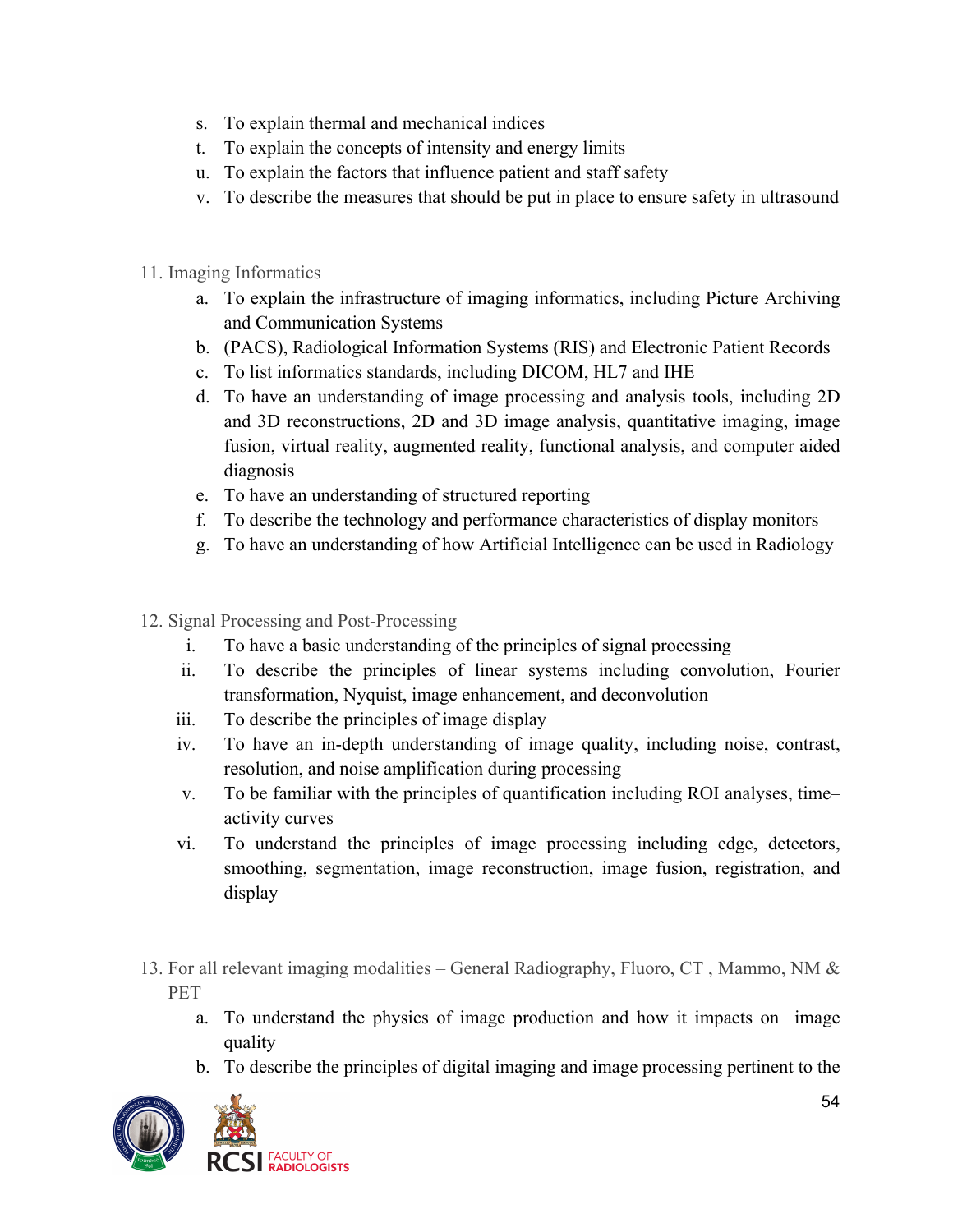modality

- c. To understand the influence of imaging parameters on image quality and radiation dose (where applicable)
- d. To understand the way that agents can influence image contrast
- e. To recognise artefacts and understand the underlying causes
- f. To describe the essential elements of a QA programme and the relevant quality control measures
- g. To specify typical doses from imaging modality
- h. To identify measures that can affect patient and staff dose
- i. To understand techniques to reduce exposure doses
- j. To identify any special radiation protection considerations for a modality
- k. To appreciate the effect of the properties of the machine/scanner on image
- l. To understand the best compromises between risk-benefit-ratio, image quality and radiation exposure on a case-by-case basis.
- m. To define Quality Assurance (QA) in radiology, QA management and responsibilities, outline a QA and radiation protection programme for diagnostic radiology
- n. To describe the concept of Diagnostic Reference Levels (DRLs) and how they are used in practice
- 14. Nuclear Medicine
	- a. The requirements listed under knowledge in the Nuclear Medicine Chapter are detailed below and all of these would be covered as part of the physics module. The requirements listed under Skills and Competences are more relevant to the radiology and anatomy programmes.
	- b. To describe basic principles of atomic and nuclear physics including the basic atomic structure, principles of radioactivity and basic of radioactive decay
	- c. To be familiar with basic principles of radiopharmaceuticals, including the production of radionuclides, the manufacturing of radiopharmaceuticals, the desirable characteristics and physiological clearance of radiopharmaceuticals
	- d. To explain the principles of biological and effective half-life
	- e. To understand standardized uptake values (SUV)
	- f. To describe the basic physical principles of nuclear medicine imaging technology, including gamma cameras, single photon emission computed tomography (SPECT), positron emission tomography (PET)
	- g. To understand the basic physical principles of hybrid imaging, including PET-CT, SPECT-CT, and MR-PET
	- h. To be familiar with imaging performance parameters, including uniformity of

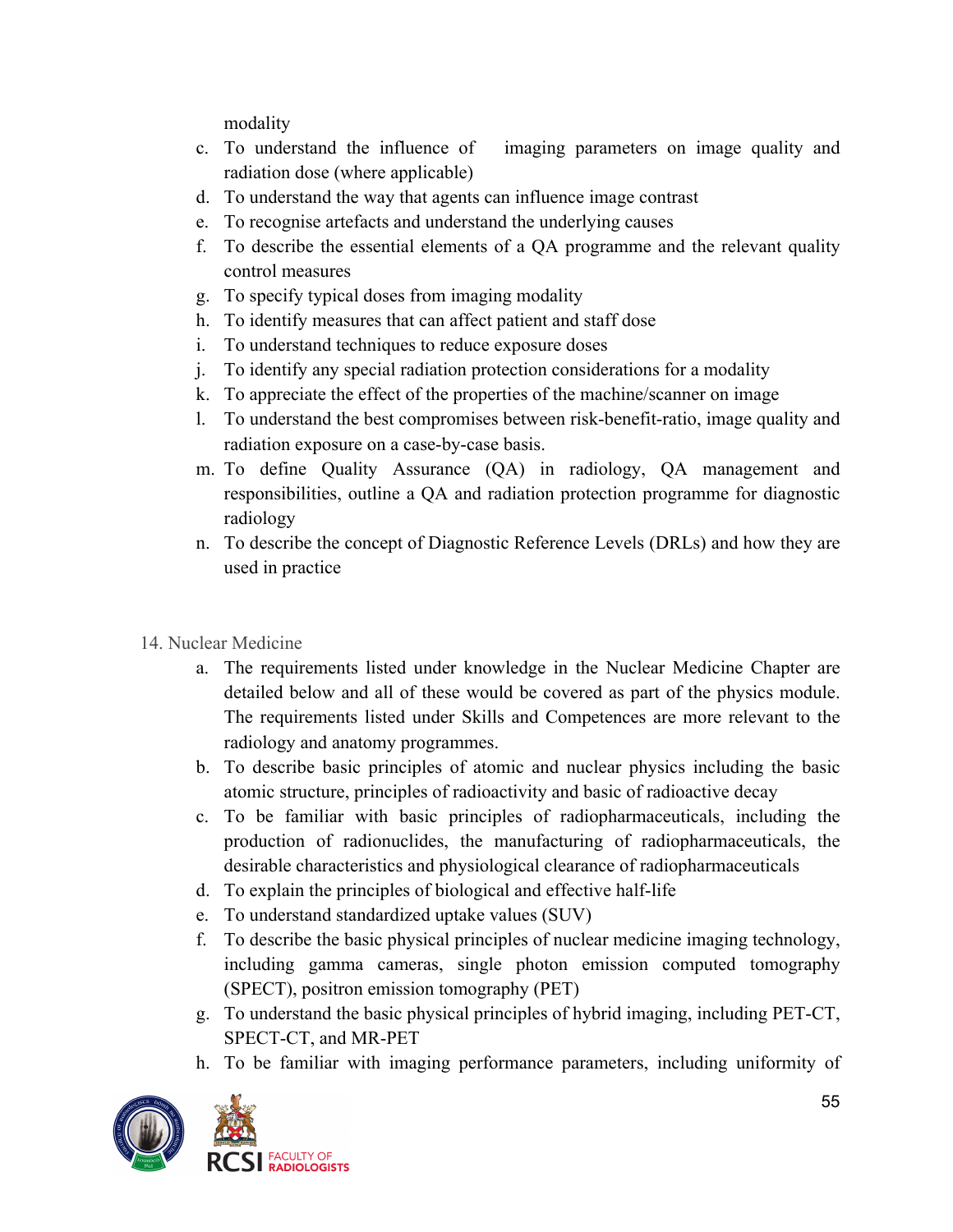response, system sensitivity, spatial resolution, spatial linearity, count rate performance, and image quality

- i. To understand safety aspects in nuclear medicine, including patient dosimetry, staff dosimetry, contamination monitoring, choice of equipment, quality control and safety/risk management
- 15. Molecular Imaging
	- i. To understand the basic principles of the most commonly used molecular imaging methods, including nuclear medicine (PET, micro-PET, micro-SPECT)
	- ii. To list the most commonly used tracers in molecular imaging
	- iii. To understand PET image analysis and data processing
- 16. Radiation Protection
	- a. Within the existing programme, there is a two day seminar allocated to cover radiation protection. The scope of this seminar is broad and wide ranging. Radiation protection should also be integrated into the entire programme and be a fundamental element within the various modality lectures over the course of the year. Trainees should be able to describe the physical principles underlying the various imaging modalities, to understand the associated doses, to be able to apply techniques to reduce exposure dose and to have mastered basic image processing concepts and practical skills. Radiation protection should also be actively integrated into the training element of the programme with appropriate emphasis on the application of key knowledge into routine practice.
	- b. Specific requirements relating to Radiation Protection are listed below.
		- i. To list and explain definitions, quantities and units of kerma, absorbed energy dose (Gy), organ and effective doses (Sv), as well as exposure rate and dose rate
		- ii. To describe radiation effects on cells and DNA
		- iii. To describe cellular mechanisms of radiation response, repair and cell survival
		- iv. To describe radiation effects upon tissues and organs
		- v. To define and explain stochastic, deterministic and teratogenic radiation effects
		- vi. To describe types and magnitudes of radiation risk from radiation exposure in medicine